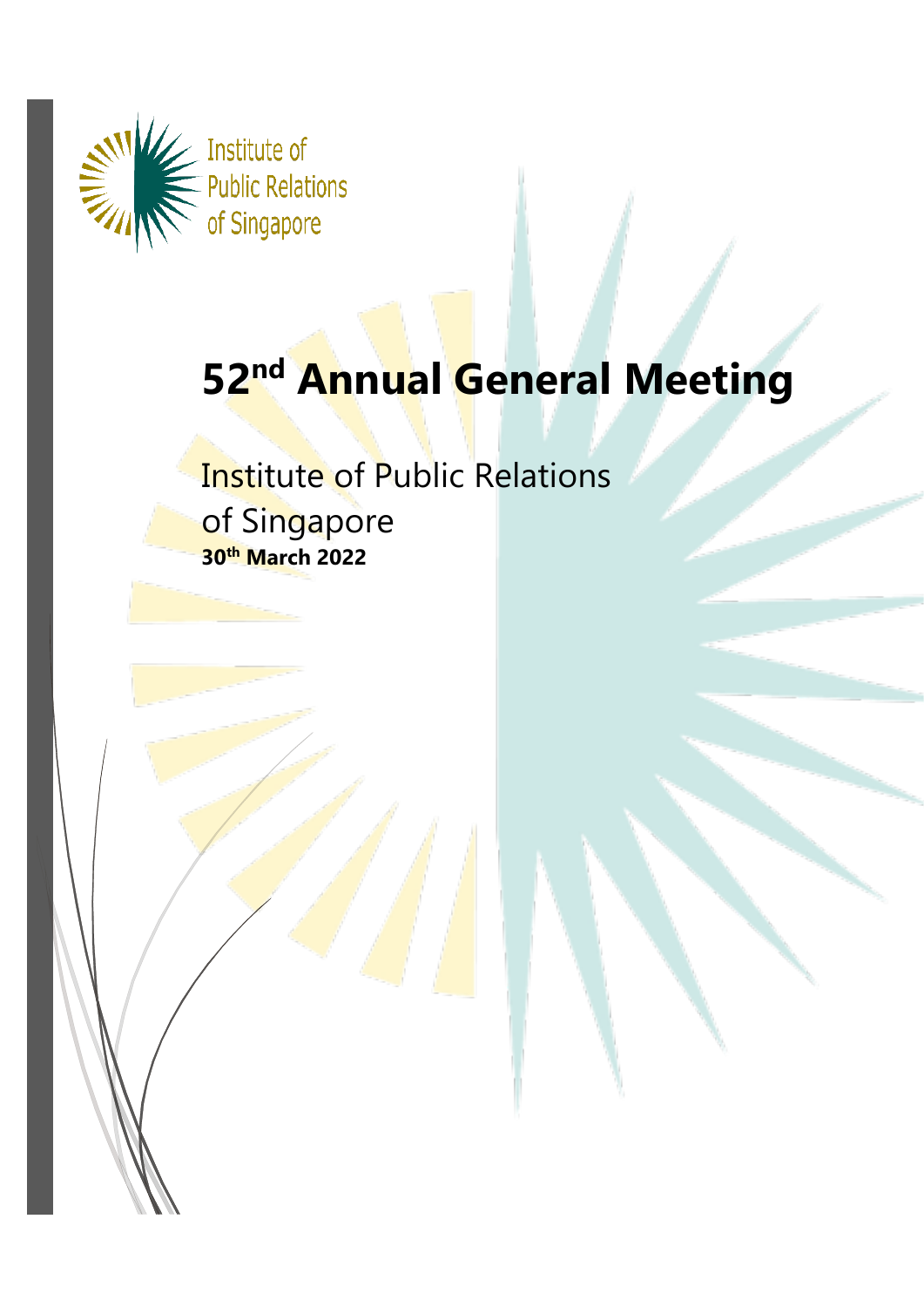# CONTENT

- 1. Agenda of the 52<sup>nd</sup> Annual General Meeting (30<sup>th</sup> March 2022)
- 2. Minutes of the 51<sup>st</sup> Annual General Meeting held on 24 th March 2021 **(Annex A)**
- 3. IPRS Annual Report 2021 **(Annex B)**
- 4. IPRS Financial Report for 2021 **(Annex C)**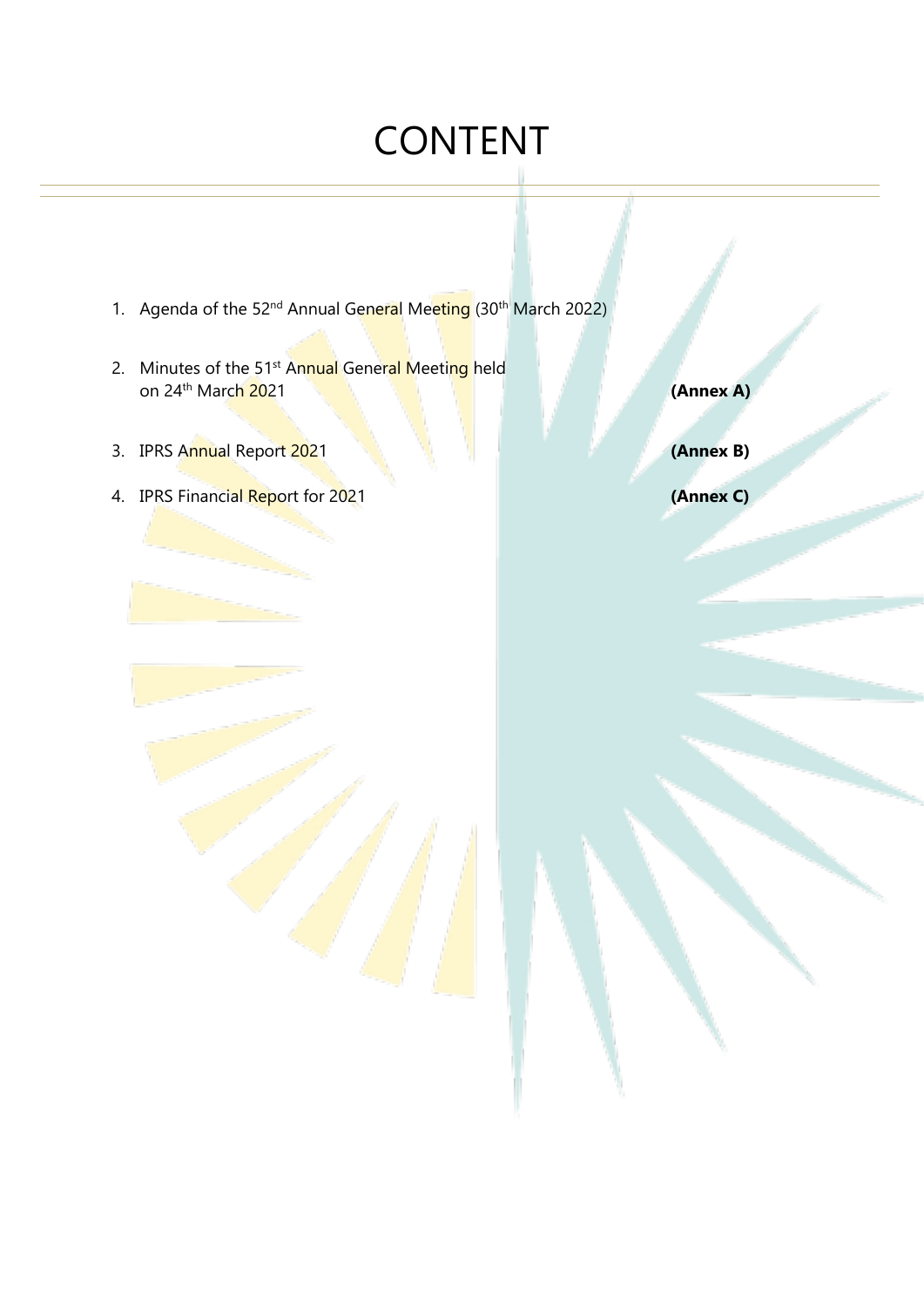### **AGENDA FOR 52nd AGM**

- 1. Declaration of Quorum by Honorary Secretary
- 2. Adoption of the Minutes of the 51<sup>st</sup> AGM held on 24 March 2021
- 3. Matters Arising
- 4. President's Address
- 5. Adoption of the following:
	- 5.1 IPRS Annual Report 2021
	- 5.2 Honorary Treasurer's Financial Report for 2021
- 6. Any other business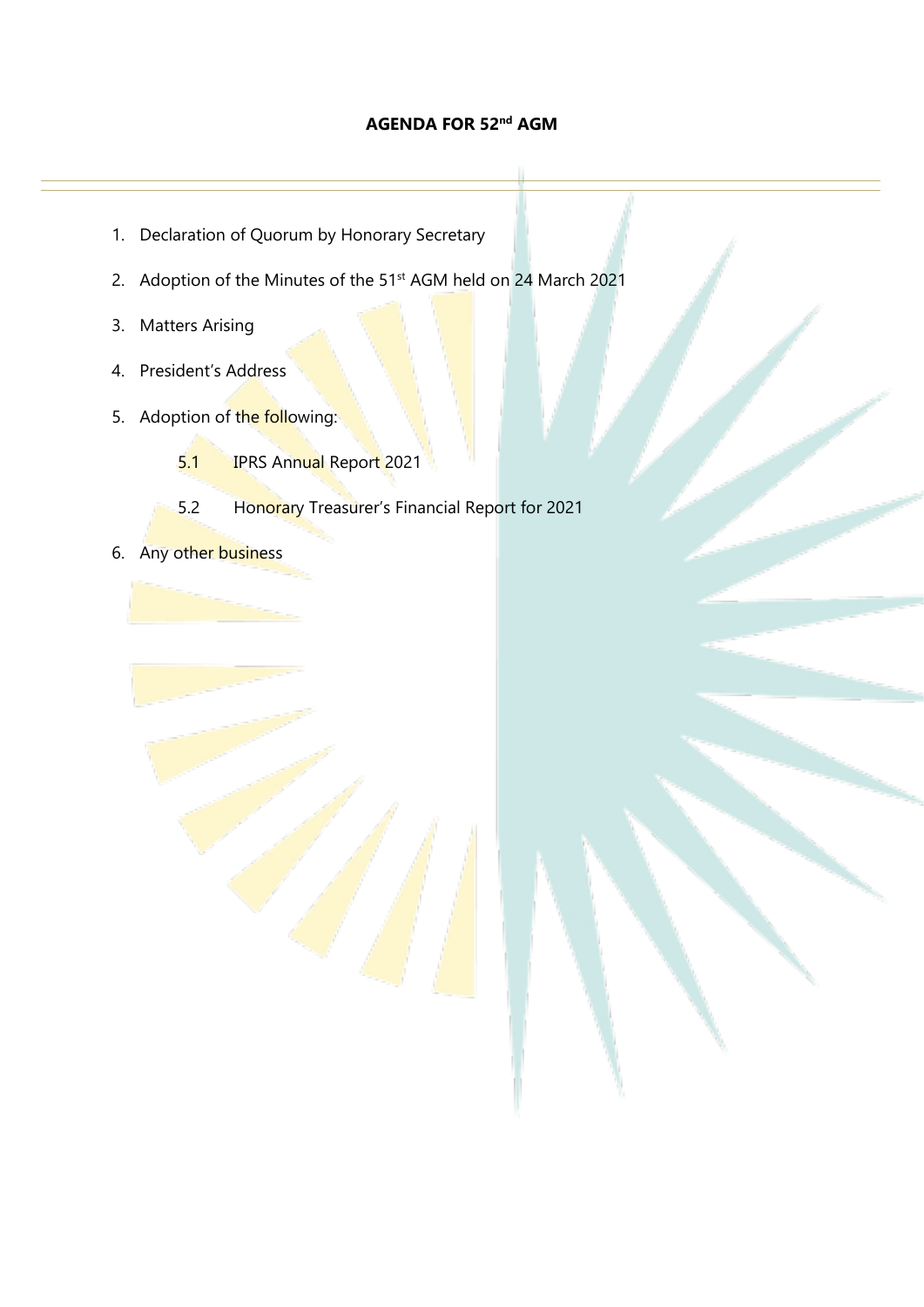**Annex A**

# **MINUTES OF THE 51st ANNUAL GENERAL MEETING OF THE INSTITUTE OF PUBLIC RELATIONS OF SINGAPORE**

# **Time: 6.30pm to 8.30pm Date: Thursday, 24 March 2021 Venue: Held virtually via Zoom**

| Present: (Voting Members: 28)    |                                         |
|----------------------------------|-----------------------------------------|
| Fellow (Four)                    | <b>Boh Tiong Yap</b>                    |
|                                  | Bhavani Krishnasamy                     |
|                                  | Chong Kai Lee                           |
|                                  | Kenneth Hickson                         |
| Accredited (Twelve)              | Lily Lim                                |
|                                  | Justin Fong                             |
|                                  | Marcus Loh                              |
|                                  | Koh Juat Muay                           |
|                                  | Nisar Keshvani                          |
|                                  | Selvi R                                 |
|                                  | Gerald De Cotta                         |
|                                  | Robert Conceicao                        |
|                                  | Lisa Bee Fong Lim                       |
|                                  | Dawn Low                                |
|                                  | Moon Yee Tham                           |
|                                  | Kathy O'Brien                           |
| Full (Nine)                      | Ling Wei Ming                           |
|                                  | Chris Lu                                |
|                                  | Jacob Puthenparambil                    |
|                                  | Reynaldo Cutanda                        |
|                                  | Gerardine Donough-Tan                   |
|                                  | Vanessa Wan                             |
|                                  | Yin Fern Lim                            |
|                                  | Cindy Lim                               |
|                                  | Joanna Wong                             |
|                                  |                                         |
| Associate (Two)                  | Susie Wee                               |
|                                  | Juliet Samraj                           |
| Corporate (One)                  | PSB Academy:                            |
|                                  | P Ramesh                                |
| <b>Non-Voting Members: (One)</b> |                                         |
| Affiliate (One)                  | Silvana Velazquez                       |
| Non-members (Four)               | Hon Legal Advisor's Representative - Su |
|                                  | Myat Htun                               |
|                                  | Irene Lim (IPRS Secretariat)            |
|                                  | Ernst Lim (IPRS Secretariat)            |
|                                  | Pauline Tay (IPRS Finance)              |
| <b>TOTAL</b>                     | 33                                      |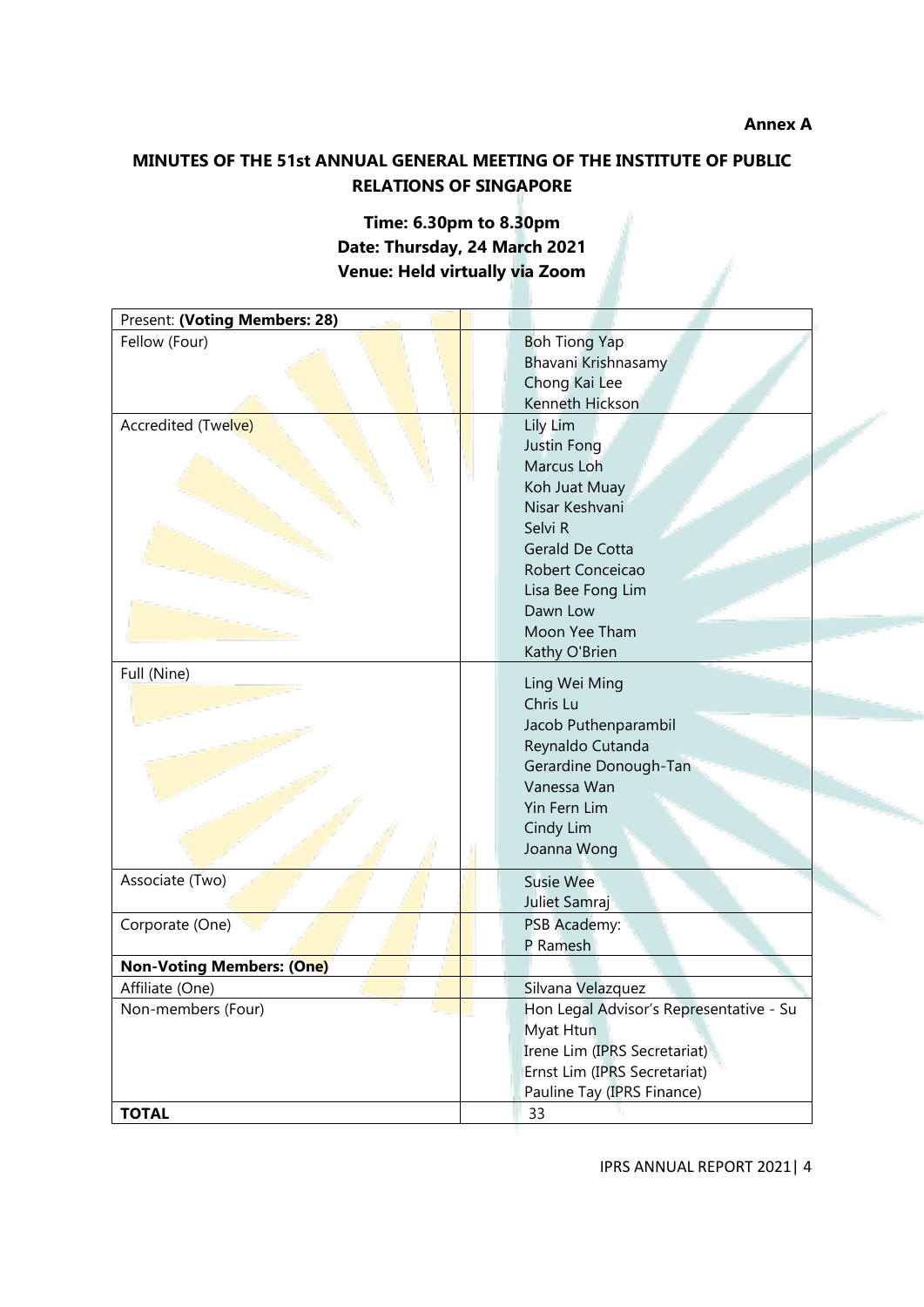### **Agenda for 51st AGM**

- 1. Declaration of Quorum by Honorary Secretary
- 2. Adoption of the Minutes of the 50th AGM held on 23 April 2020
- 3. Matters Arising
- 4. President's Address
- 5. Adoption of the following:
	- 5.1 IPRS Annual Report 2020
	- 5.2 Honorary Treasurer's Financial Report for 2020
- 6. Election of the following office-bearers for the Council Term 2021 to 2022:
	- 6.1 President
	- 6.2 Vice President
	- 6.3 Honorary Secretary
	- 6.4 Honorary Treasurer
	- 6.5 Council Members (minimum five, maximum seven)
- 7. **Any other business**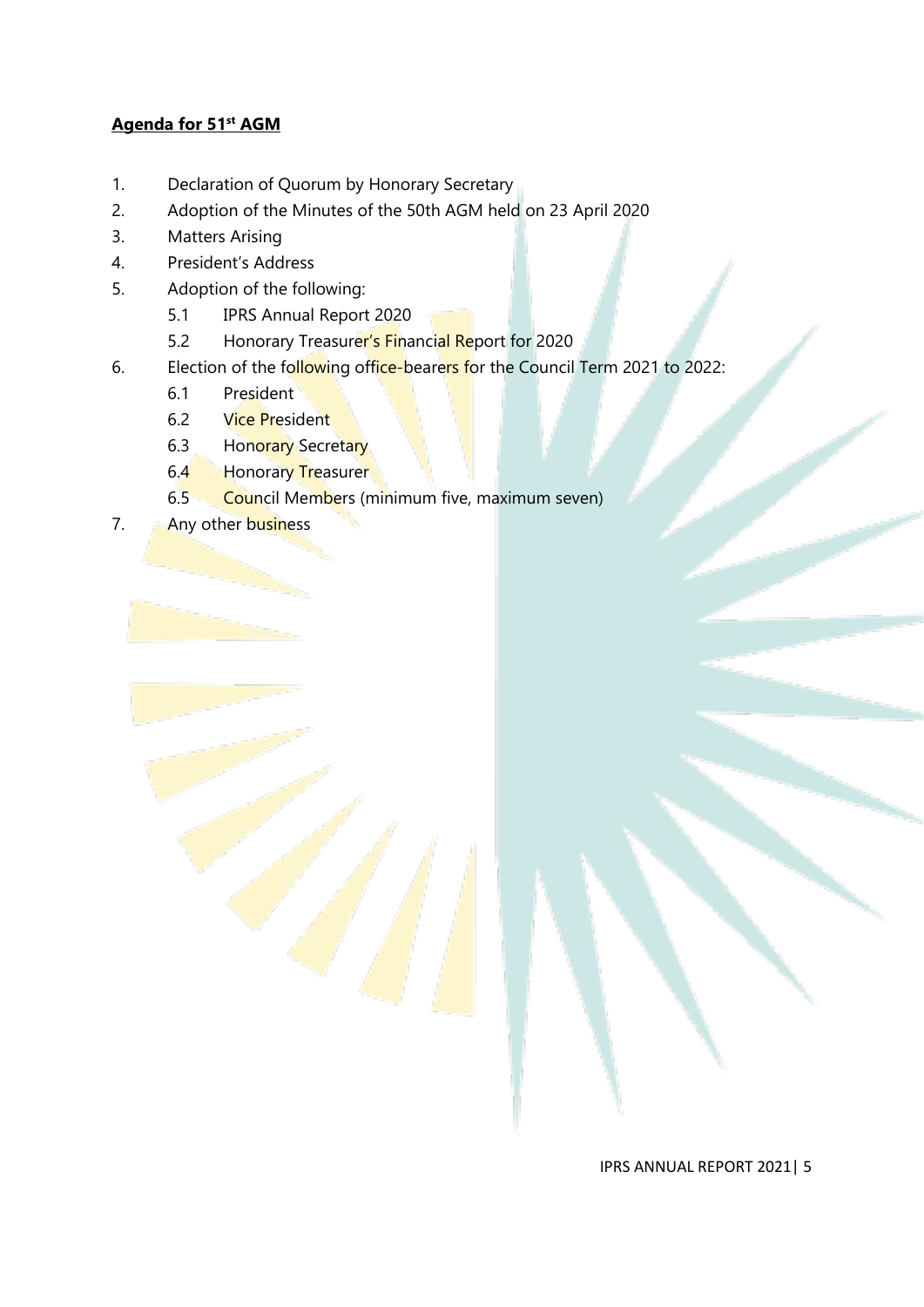# **1. Declaration of Quorum**

1.1 The Honorary Secretary of the Council 2019/2021, Ms Susie Wee, convened the Annual General Meeting (AGM) at 6.30pm. The call for quorum was as follows:

| Total number of paid-up voting members as at 24/03/2021       | 121  |
|---------------------------------------------------------------|------|
| Total number of paid-up voting members present                | -28  |
| Total number of paid-up voting members to constitute a Quorum | -31  |
| Quorum                                                        | None |

As there was no quorum, the meeting was adjourned to 7.00 pm in accordance with the Constitution.

1.2 The Honorary Secretary, Ms Susie Wee, reconvened the AGM at 7.00 pm and together with President, **IPRS, Mr Marcus Loh, welcomed Members present.** 

### **2. Adoption of Minutes of the 50th AGM that was held on 23 April 2020**

No queries or objections were raised. The Minutes of the 50<sup>th</sup> AGM were adopted. The motion was proposed by Accredited Member, Ms Koh Juat Muay, and seconded by Accredited Member, Nisar Keshyani, both of whom were present at the 50<sup>th</sup> AGM.

### **3. Matters Arising**

As there were no matters arising, the Meeting proceeded with the presentation of the President's Report.

# **4. President's IPRS Annual Report 2019**

4.1 The President of the Council 2019/2021, Mr Marcus Loh, then delivered the President's Report which highlighted the Institute's performance in 2020 based on decisions adopted by the Council.

4.2 The impact of Covid-19 had been existential for many organisations with no exception for IPRS, even as a not-for-profit organization. As such, the IPRS Council had to make several changes as follows:

- To stand down an international conference that was originally scheduled for 5 March 2020 to mark the IPRS 50th anniversary celebrations, in addition to several other plans for the Jubilee celebrations.
- Training programs that used to be conducted in-person were affected and income from these courses were halved.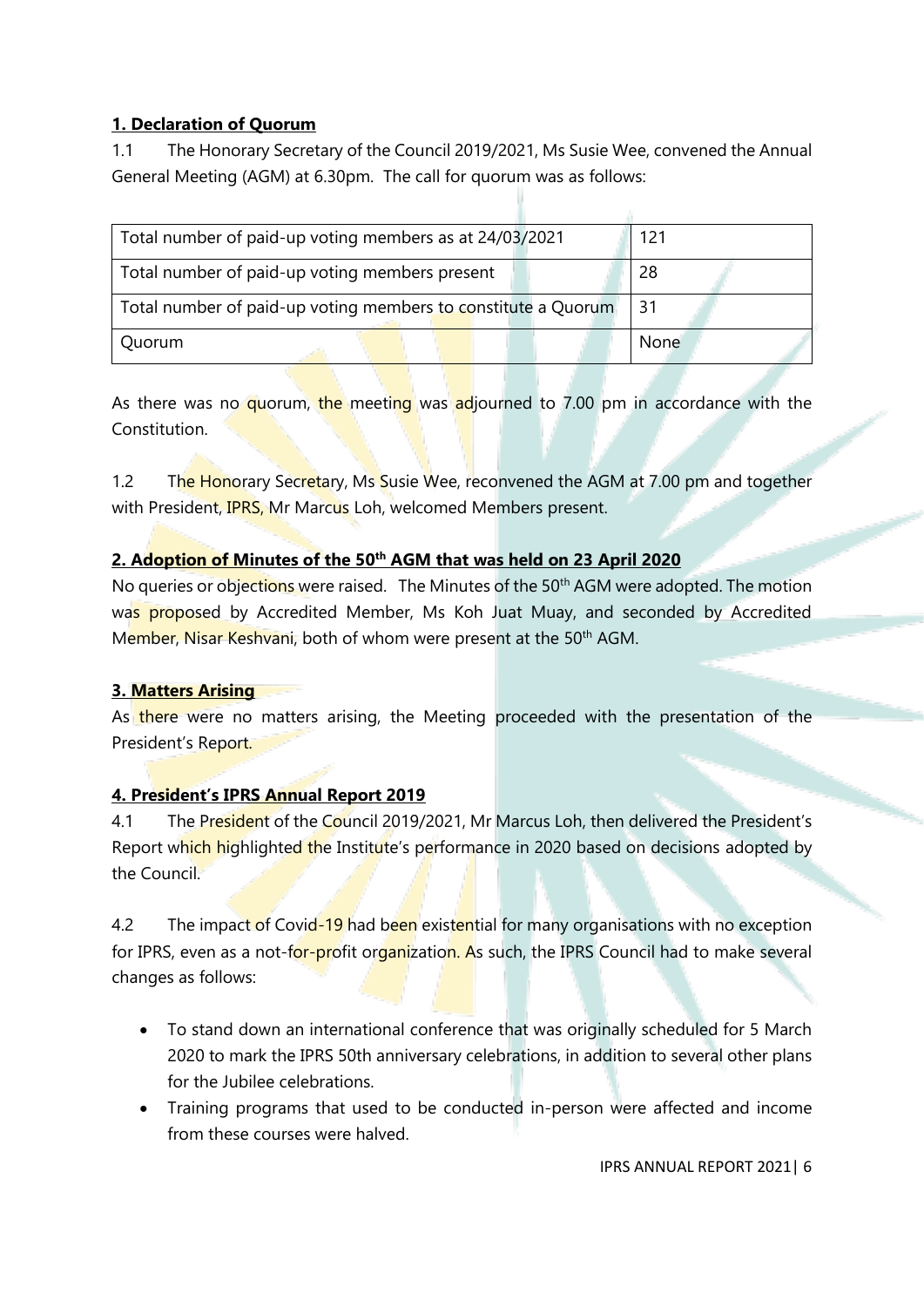- Student chapter and networking events were also put to paid.
- All these programs, just to name some of them, affected the growth of the Institute's membership base, and the fundamental way in which IPRS goes-to-market.

As such, the Council focused on putting IPRS in a better position to navigate the pandemic. In summary, IPRS made 5 pivots - namely secretariat operations; members and industry engagement; youth and student chapters; senior leaders; and finally, training, skills and partnerships.

- 4.2.1 Secretariat Operations. Under the leadership of Hon. Secretary. Susie Wee, the Institute was able to resume most of its core functions by the 2<sup>nd</sup> Quarter, many of which started operations online. This enabled the secretariat team to be operational. In all, IPRS organized and participated in 35 events/activities that reached out to more than 600 Members and non-Members.
- 4.2.2 Members and industry engagement. IPRS created a virtual townhall series, and pivoted its programs onto digital platforms, so that IPRS members could continue to interact with more industry leaders, some of whom were based overseas.
- 4.2.3 Youth and Student Chapters. IPRS worked with many of Singapore's tertiary institutes to continue the IPRS drive to bring the PR industry closer to schools. In 2020, IPRS carried out five MOU renewals and other activities with its nine Student Chapters, including the annual get-together (12 November), and created a new Student Chapter in the Singapore University of Social Sciences. In addition, IPRS signed an MOU with Youth Platform Advisory in August. IPRS also made its Affiliate Memberships complimentary to graduating Student Chapter Members amid the pandemic.
- 4.2.4 Accreditation. A new Accreditation Board was established in 2020. Among several new initiatives, in collaboration with the IPRS Training Committee and the National University of Singapore, the Board assisted to mark a new MOU on the university's new Master's Degree programme. This will ensure graduates are qualified to become Associate Members of IPRS with the required knowledge and skills for the profession. The IPRS Accreditation Board also reviewed and provided feedback on its curriculum. This collaboration benchmarks the NUS degree and is a win-win for both institutions, enhancing IPRS' credibility and status as the Singapore's apex body for public relations.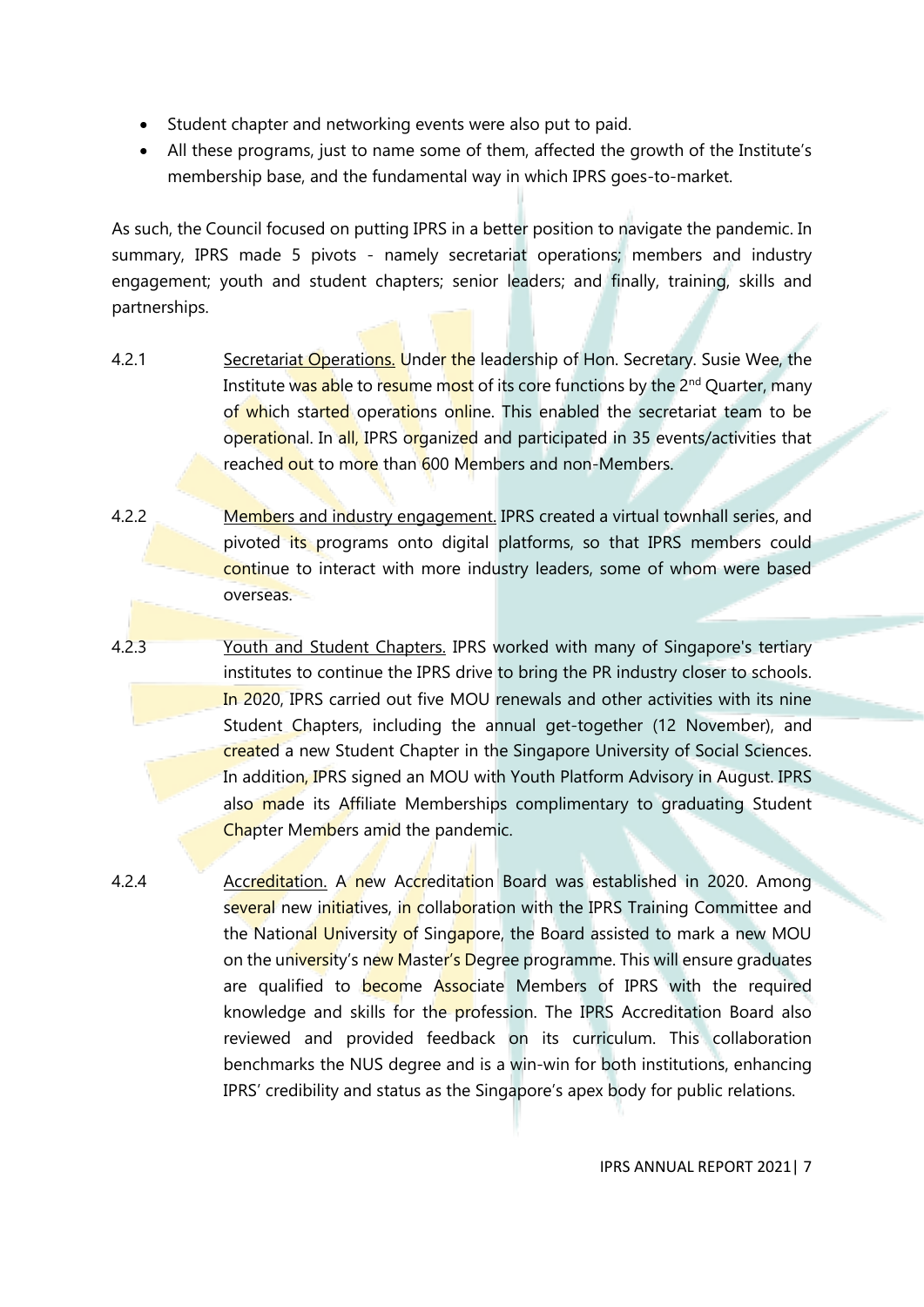- 4.2.5 Training, skills and partnerships. Under Hon. Treasurer, Justin Fong, the team successfully launched a new training initiative in 2020: the online Elevate series which saw four workshops, attended by about 32 participants. Under Justin's lead, IPRS also reviewed its training modules in tandem with Singapore's broader Workforce Skills Qualification framework. In addition, in lieu of the usual face to face workshops, IPRS converted its flagship workshops into a digital format.
- 4.2.6 Moving forward, **IPRS** plans to formalize yet another memorandum of understanding with NTUC, to enable IPRS members to leverage upon NTUC's capabilities, IPRS training and skills courses and vice-versa, and harness the network of U-Associate professionals.
- 4.2.7 The Council' term ended with the IPRS 50th Jubilee: Reset, Rebuild & Reimagine, which was held online in March 2021. The event featured quest-ofhonor, Minister in the Prime Minister's Office and Second Minister for Education & Foreign Affairs, Dr Maliki Osman, as well as leading communication practitioners from GIC, WE Communications, Duke-NUS Medical School, and United Women Singapore. The event also saw the pilot screening of a heritage video produced by Council Members Ling Wei Ming and Robert Conceicao, which featured insights by several IPRS' past presidents. Marcus registered a note of thanks to PSA and PSB Academy, who sponsored the event.

4.3 The President concluded his Report with thanks to his fellow Council Members; IPRS Honorary Legal Advisor, Yuen Law LLC; the Auditor, Aric Partners LLP; the IPRS Accreditation Board; the Student Chapter Advisors and Student EXCO Members; the Honorary Secretary, Ms Susie Wee, for organizing and conducting the AGM; Fellow Member, Mr Robert Conceicao, who served as Interim Manager, IPRS Secretariat; the IPRS Secretariat team; and all IPRS Members for their support.

### **5. Adoption of IPRS Annual Report 2020:**

There being no questions on the Annual Report 2020 and the President's Report, the Honorary Secretary called for a voting member to propose that the Annual Report 2020 be adopted. The adoption of the Annual Report was proposed by Accredited Member, Ms Kathy O'Brien, and seconded by Full Member, Ms Gerardine Donough-Tan.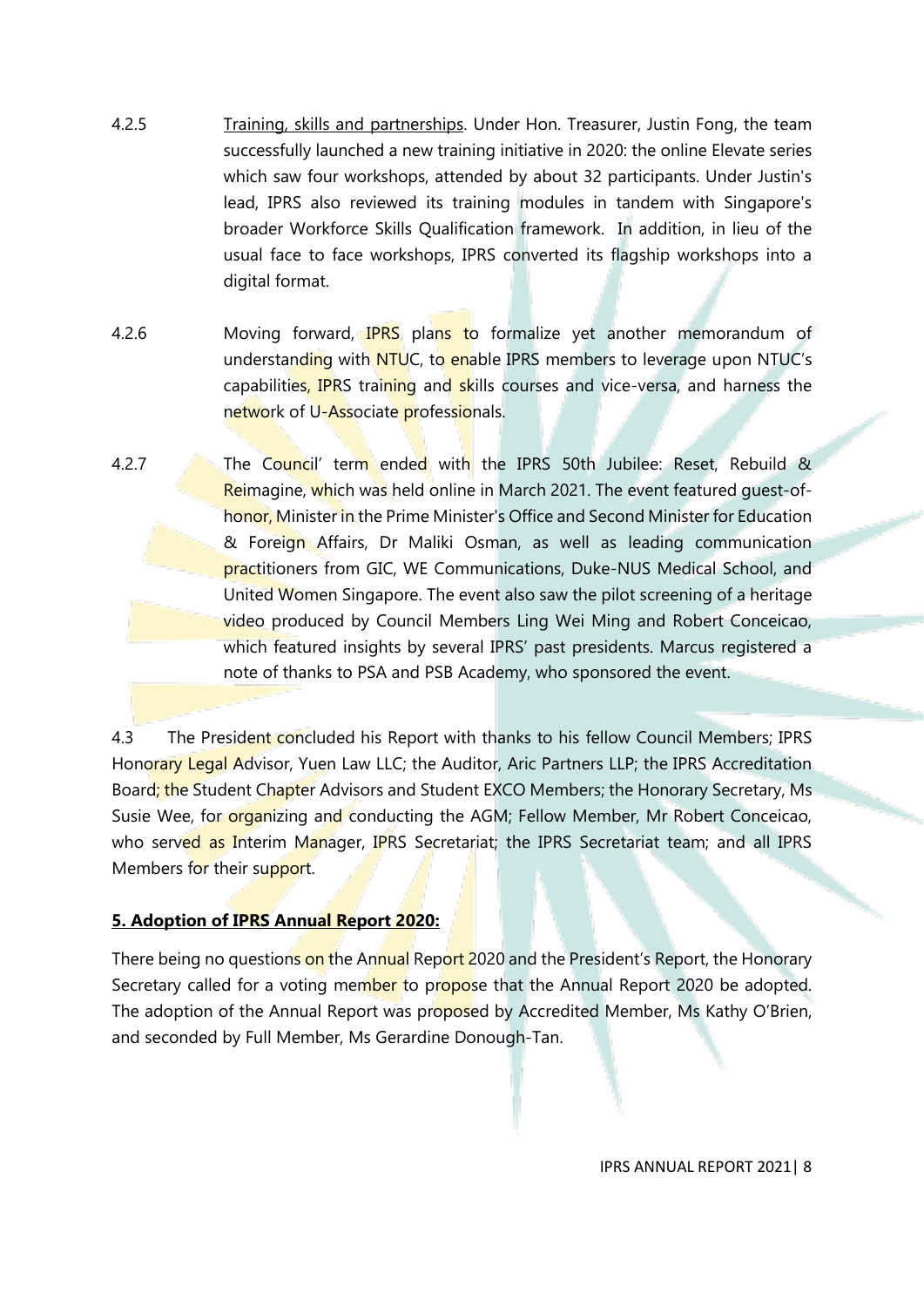### **6. Honorary Treasurer's Financial Report for 2020**

6.1 The Honorary Treasurer, Mr Justin Fong, presented the Financial Report 2020.

6.2 Total Accumulated Funds and Liabilities at end FY2020 stands at \$218,174, representing a 29.6% (\$91,594) decline from 2019's \$309,768.

6.3 With COVID affecting IPRS activities, Gross Income declined to \$59,050 in 2020. Income was from three main sources: Membership (48%), Courses (52.7%), and other events and programmes (0.3%).

6.4 Expenses comprised three main categories of Administration (70.1%), Cost of Goods Sold (7%) and Operating Expenses (22%). Hon Treasurer noted a slight decrease in our operating expenses.

6.5 Hon Treasurer highlighted several concerns. Income sources are still non-diversified, primarily coming from courses and programs. Secondly, due to the challenging economic climate, income from courses fell drastically from \$79,400 to \$30,525. Income from Programmes such as the IPRS' PRISM Awards, which did not materialize, dropped from \$75,615 to \$200. Efforts to operate more efficiently by reducing administrative and operating expenses, and trainers' fees, have resulted in savings. Unfortunately, these had a marginal impact on IPRS' profit and loss.

6.6 Overall, at the end of 2020, IPRS financial position has weakened. Income from membership alone is insufficient to meet the administrative and operating expenses of IPRS. IPRS would need to explore more income options from Courses as well as Programmes.

6.7 Justin updated members on the status of steps taken in 2020 to improve IPRS' financial health:

- 6.7.1 Reduced Trainers' honorarium for courses. Members who do training for IPRS, should view it as a form of service to the profession and be paid fairly, but below market rate. **(Implemented)**
- 6.7.2 Collaborate with an Approved Training Organization (ATO). With the implementation of Skill Future, IPRS as a non-ATO, is at a significant disadvantage in term of attractiveness to prospective participants. Our collaboration with an ATO will enable IPRS to access government funding. **(Inprogress - should be implemented in mid-2021.)**
- 6.7.1 Online Courses. Due to the growing popularity of online learning via platforms like Udemy and Coursera, the Council proposed working with Accredited Members to develop courses and offer them online. As these courses are not bound by geography, the potential market is international. **(Did not implement – recommended to be implemented in 2021.)**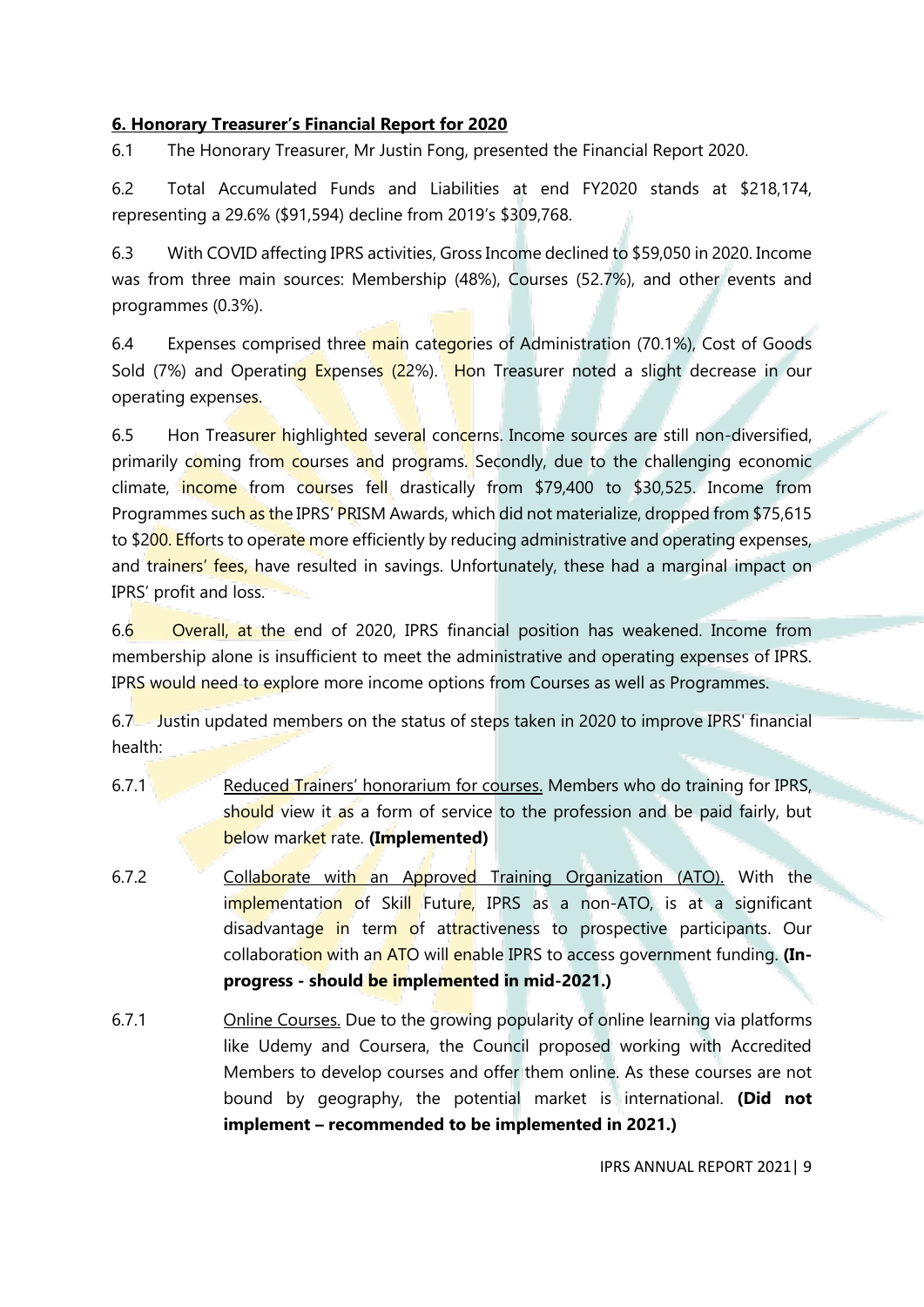- 6.7.2 Joint Bids for GeBiz. In return for a fee of 20% of the value of the contract, Accredited Members who do not have a training track record, did not apply for a GeBiz account, or simply wish to be part of an organization to strengthen their bid, could submit bids under the IPRS name. Trainers will be fully responsible for preparing the bid. If the bid is successful, IPRS' secretariat will assist to help coordinate the training. **(Was not implemented - Not feasible.)**
- 6.8 In addition, Justin also made recommendations for the year moving forward:
- 6.8.1 GeBiz. Secretariat should actively bid for GeBiz contracts. To facilitate the bids, a pool of modules can be developed with various trainers which Secretariat can then mix-and-match for the bid.
- 6.8.2 Monetize IPRS Member/ Mailing List. IPRS should consider introducing a bimonthly e-Newletter providing updates on industry developments. Ad spaces for job openings or events ads can be offered.

6.8 Fellow Member, Ms K Bhavani, expressed concerns with the financial status of the Institute. She noted that 2020 had been a difficult year, not just for IPRS, but everyone in general. Moving forward, however, she urged IPRS and the next Council to look at other avenues to bring in revenue, as the future of the Institute is at stake.

6.9 Hon. Secretary, Ms Susie Wee, agreed with Bhavani's comment, and urged Members to come forward and share their ideas with the Council.

# **7. Adoption of the Financial Report 2020**

With no further questions, the Hon Secretary called for a voting member to propose that the Financial Statement for 2020 be adopted. The adoption of the Financial Statement Report 2020 was proposed by Accredited Member, Ms Dawn Low, and seconded by Accredited Member, Ms Selvi R.

# **8. Election of Council 2021/2023**

8.1 The Honorary Secretary of the Council 2019/2021 then announced the dissolution of the Council 2019/2021.

8.2 The floor was then handed over to Accredited Member, Ms Kathy O'Brien, the Returning Officer (RO), to conduct the election of office-bearers for IPRS Council Term 2021/2023.

8.3 The RO announced that voting members were invited for nominations for the positions of President, Vice-President, Honorary Secretary, Honorary Treasurer and Council Members (minimum five, maximum seven). The closing date was 5pm, 10 March 2021.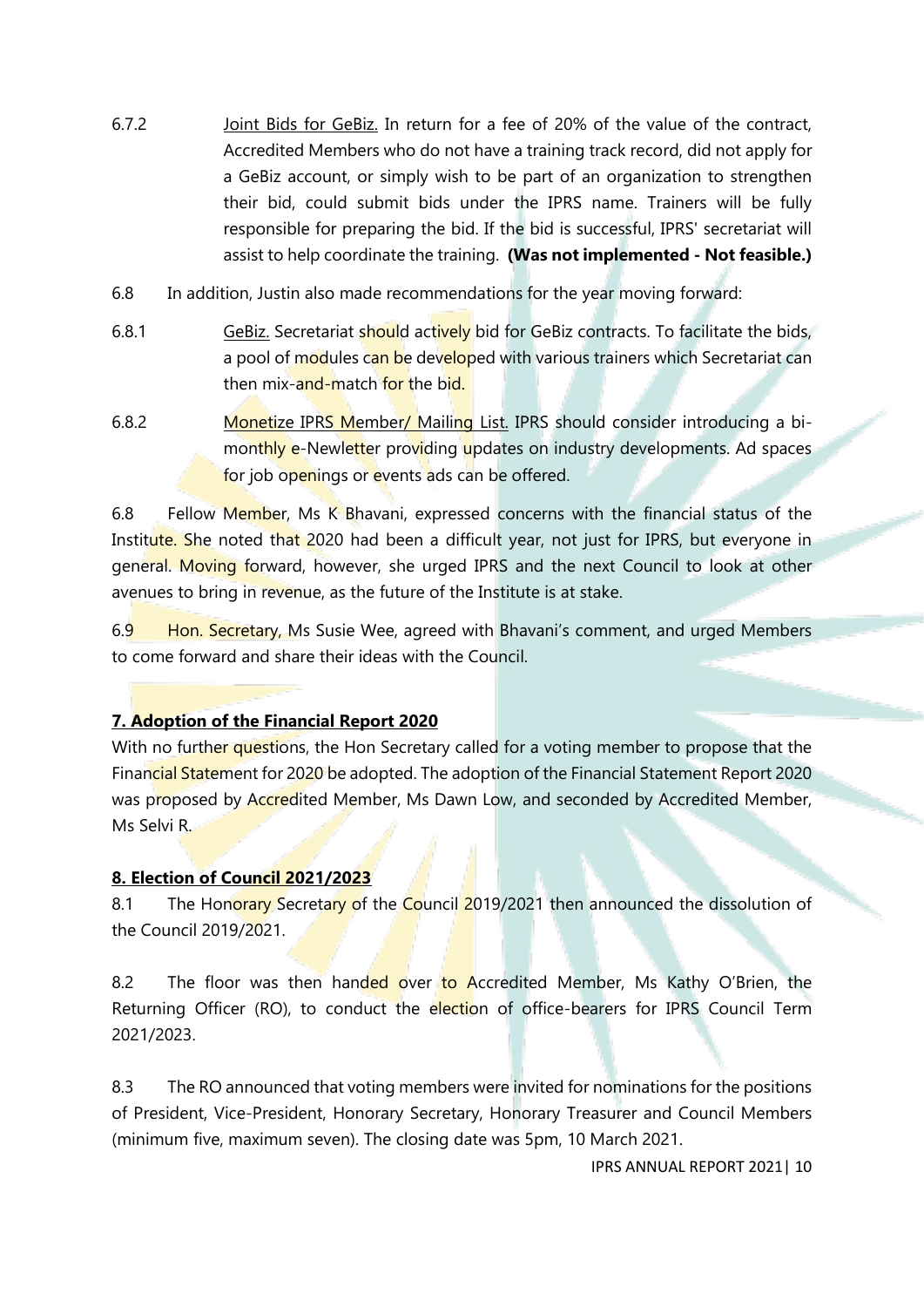8.4 The RO announced that at the close of the deadline for nominations, nine nominations, that had been duly signed and seconded, for the positions of President, Vice-President, Honorary Secretary, Honorary Treasurer and Five Council Members, had been received. The nominations were as follows:

Nomination for the position of President: Ms Koh Juat Muay Proposer: Ms Kathy O'Brien Seconder: Mr Eric Chan

Nomination for the position of Vice-President: Mr Ling Wei Ming Proposer: Ms Koh Juat Muay Seconder: Mr Robert Conceicao

Nomination for the position of Honorary Secretary: Ms Juliet Samraj Proposer: Ms Susie Wee Seconder: Mr Marcus Loh

Nomination for the position of Honorary Treasurer: Ms Cindy Lim Proposer: Ms Lily Lim Seconder: Mr Marcus Loh

Nominations for the positions of Five (5) Council Members: Ms Susie Wee Proposer: Mr Robert Conceicao Seconder: Mr Ling Wei Ming

Ms Lily Lim Proposer: Mr Nisar Keshvani Seconder: Mr Justin Fong

Ms Yin-Fern Lim Proposer: Mr James Brasher Seconder: Ms Koh Juat Muay

Ms Selvi R Proposer: Ms Koh Juat Muay Seconder: Ms Kathy O'Brien

Ms Vanessa Wan Proposer: Mr Nisar Keshvani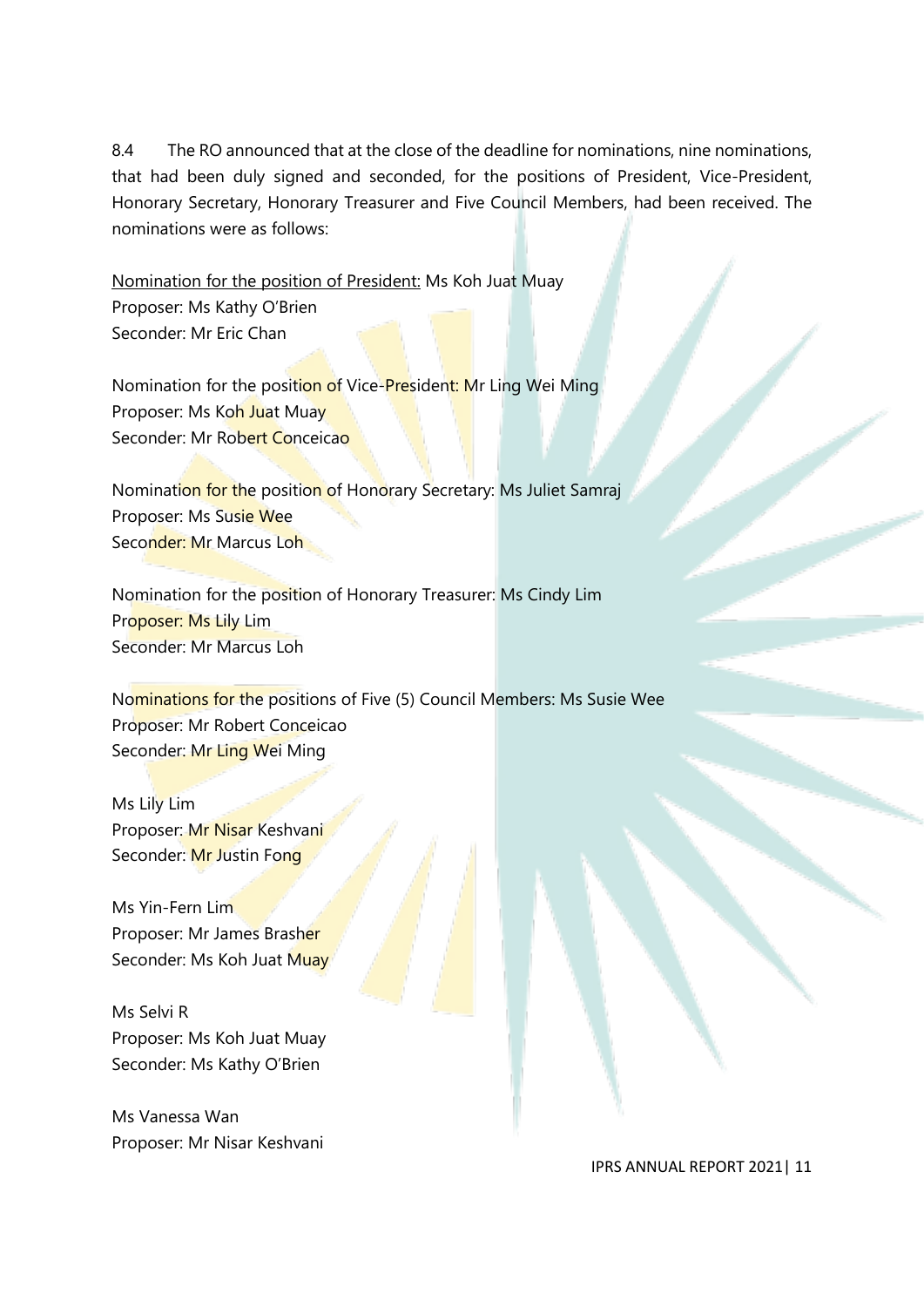Seconder: Mr Marcus Loh

8.5 With no objections from the Members, the IPRS Council 2021/2023 was declared elected by the RO.

8.6 Incoming President, Ms Koh Juat Muay, then introduced the Members of Council 2021/2023.

# **9. Any Other Business**

9.1 The Hon Secretary then opened the floor for questions.

9.2 Fellow Member, Mr Yap Boh Tiong, proposed the incoming Council consider partnering with other Marcomm associations under one umbrella, with each association retaining its identity. Under this partnership, each association will collectively organise courses and streamline their operations under a single Secretariat, which would be a large revenue saving for the associations. Incoming President, Ms Koh Juat Muay thanked Mr Yap for the suggestion.

9.3 Outgoing President, Mr Marcus Loh thanked everyone for their kind support, and noted that whatever happened in 2020 was a team effort. He noted that many things could not have been done without the support of the Secretariat. He noted that the communications landscape was indeed changing and growing, and PR practitioners were increasingly sitting at the table with strategy makers. He noted that Mr Yap's comments were certainly worth keeping in mind, but urged IPRS to ensure that they go into this discussion in a position of power.

9.4 Incoming President, Ms Koh Juat Muay, noted while there were potential benefits in pooling resources but added that the independent identity and brand of each practice needs to be preserved.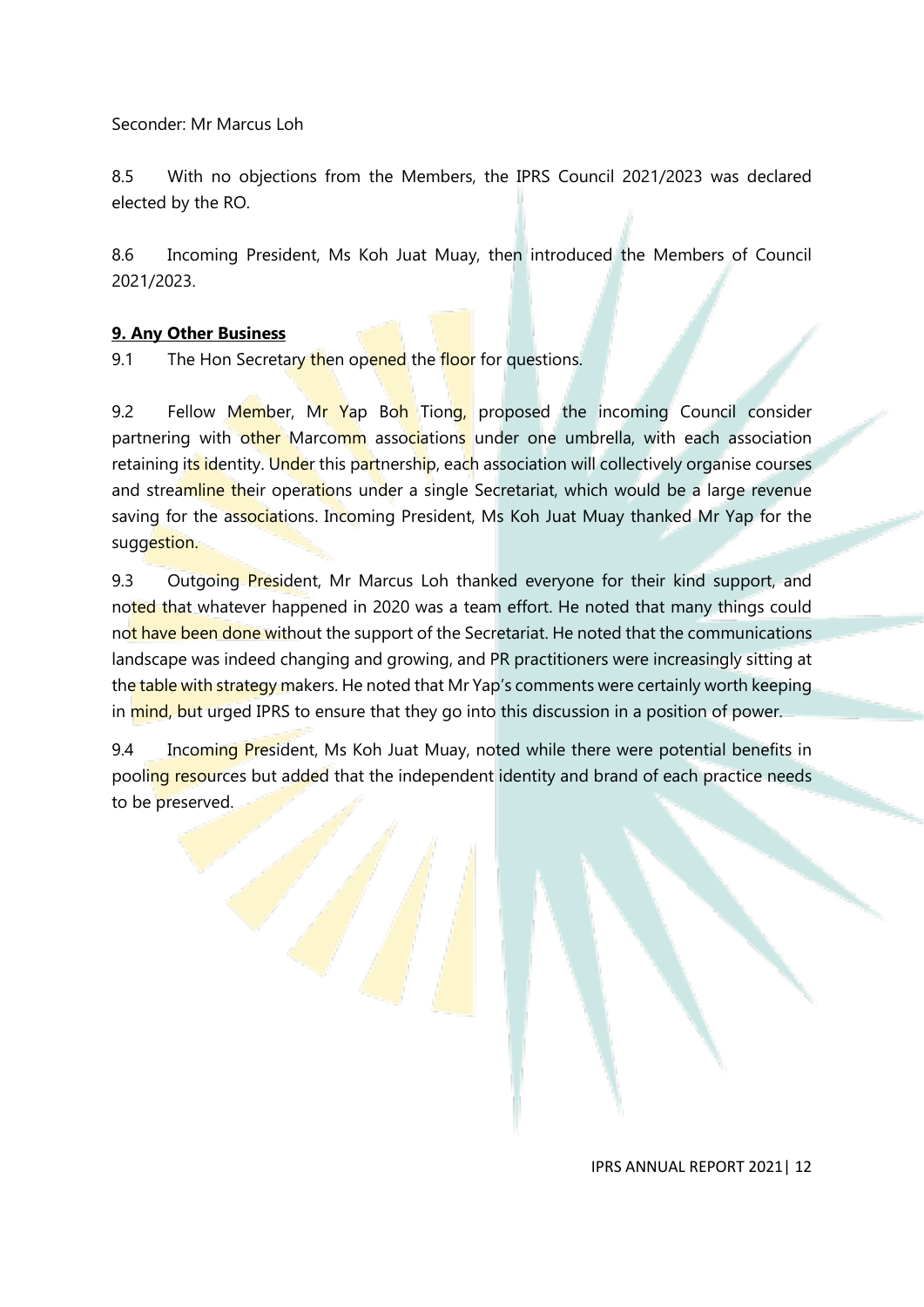# **10. Closing**

As there were no other questions, the Hon Secretary, Ms Susie Wee, thanked all Members for their presence and called the 51st AGM to a close at about 8.30 pm.

Recorded by: Vetted by:  $\blacksquare$  Approved by:

IPRS Secretariat

Ms Irene Lim **Ms** Susie Wee Mr Marcus Loh Acting Head **Contact Contact Contact Contact Contact Contact Contact Contact Contact Contact Contact Contact Contact Contact Contact Contact Contact Contact Contact Contact Contact Contact Contact Contact Contact Contact C** 

Jean

Ms Juliet Samraj Ms Koh Juat Muay Incoming Honorary Secretary Incoming President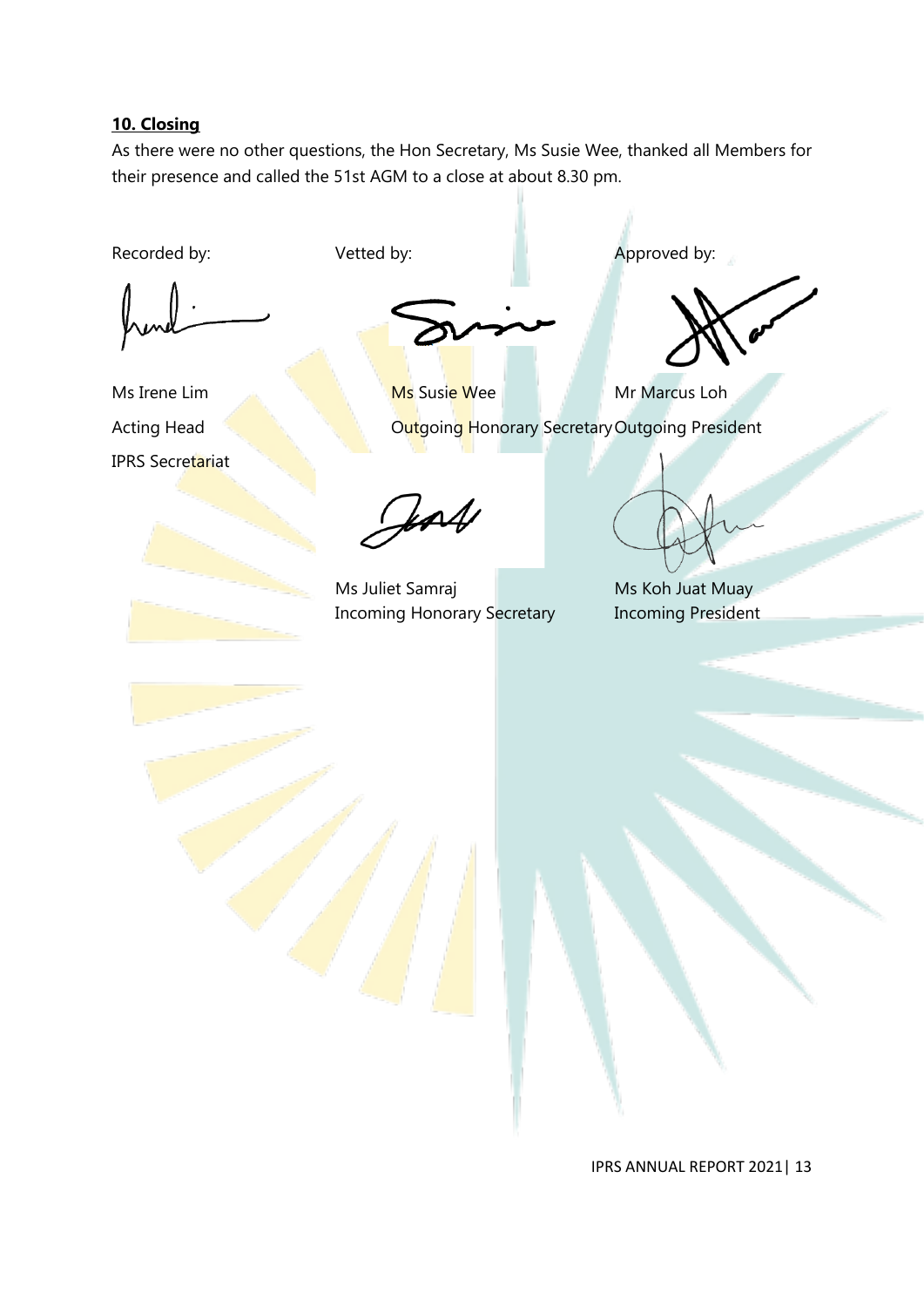**Annex B**



# **Annual Report 2021**

Institute of Public Relations of Singapore 30th March 2022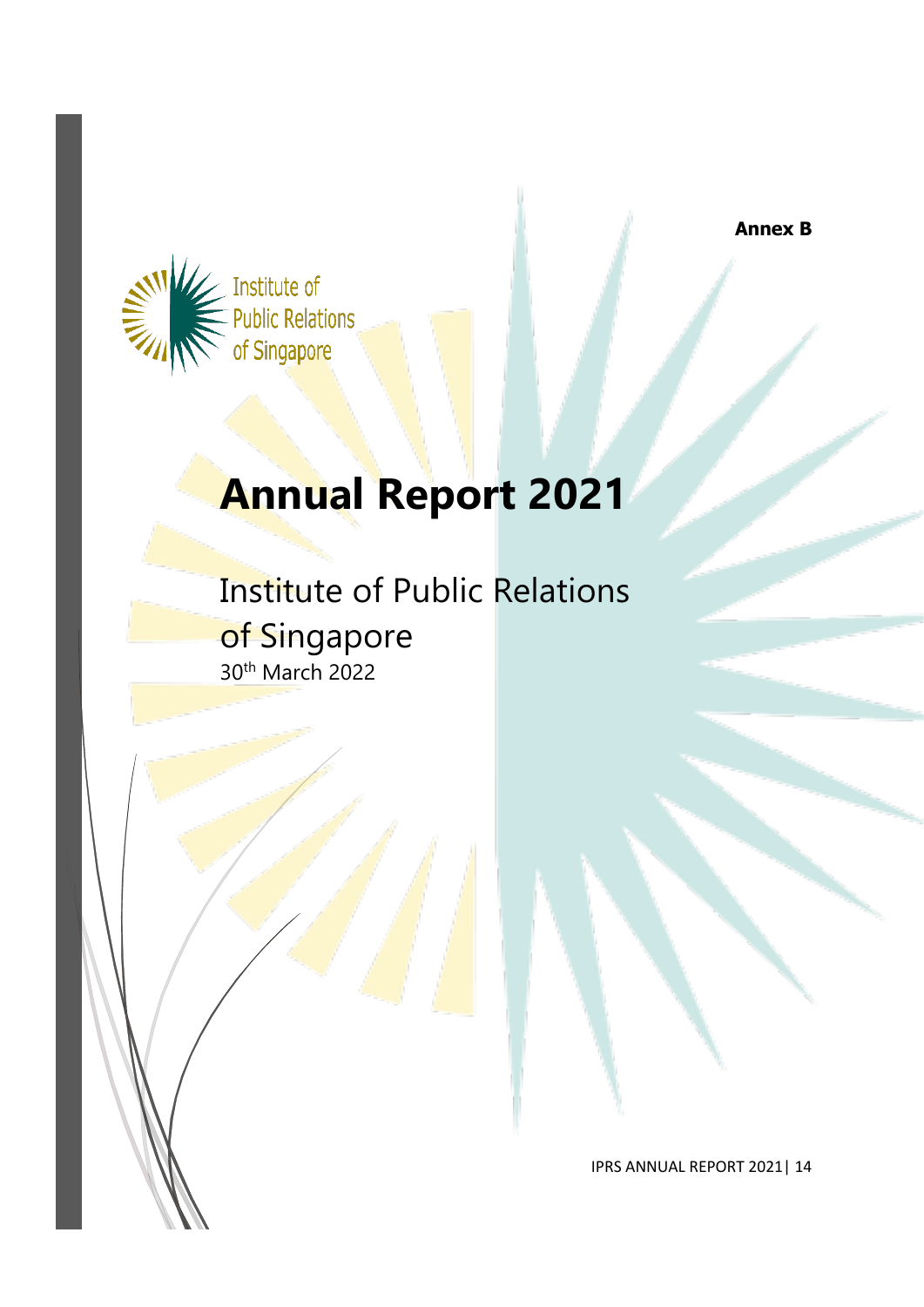# ABOUT IPRS

IPRS, established in 1970 as a non-profit organisation, is the only accrediting body for Public Relations (PR) practitioners in Singapore. The Institute promotes excellence in the industry through knowledge exchange platforms and training programmes that are aligned with the many changes and developments in the practice of PR and Communications today.

IPRS has a growing membership consisting of professionals from diverse backgrounds in public relations, journalism, advertising, marketing, education and management  $-$  a factor that has contributed to the Institute's strength and dynamism.

There are nine Student Chapters with various tertiary institutions to create opportunities for communications students and IPRS members to share expertise and experiences.

The IPRS introduced the Biennial PRISM Awards (Public Relations In the Service of Mankind) in 1987 to recognise and reward excellence in PR and Communications in Singapore and the region.

### **Our Mission**

- To represent PR and Communication professionals and the profession in Singapore.
- To recognise and promote the best in PR in Singapore and the region.
- To be the accrediting body for PR professionals in Singapore.

#### **Our Vision**

To be the leading PR and Communication organisation in the region.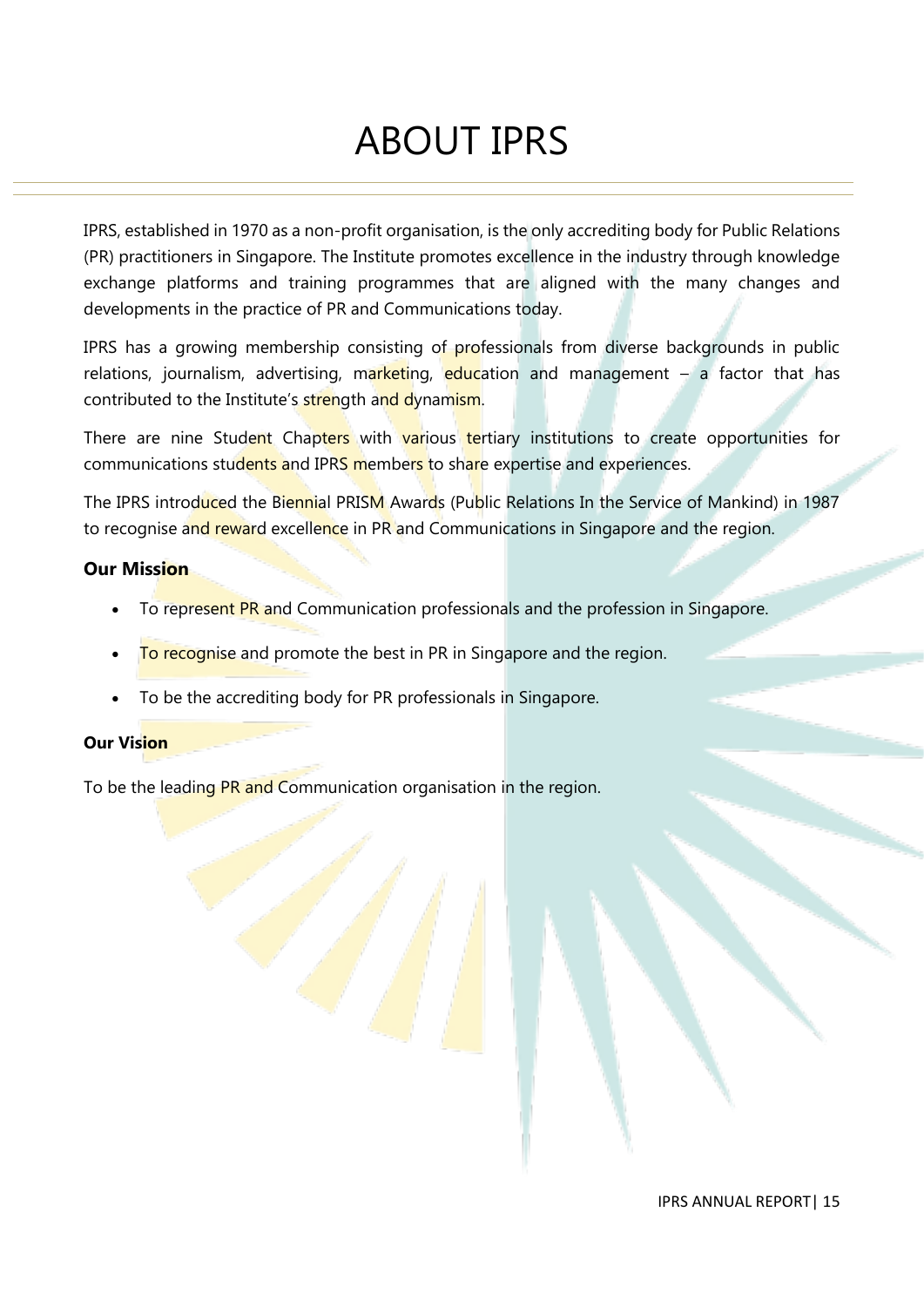# COUNCIL 2021/2022

| President                    | <b>Ms Koh Juat Muay</b><br>Chief<br>Nano-E                                                           |
|------------------------------|------------------------------------------------------------------------------------------------------|
| Vice-President               | <b>Mr Ling Wei Ming</b><br>Head of Content Development<br>Voodoo Communications Pte Ltd              |
| Honorary Secretary           | <b>Ms Juliet Samraj</b><br>Marketing & Communications Manager<br>Jet Aviation (Asia Pacific) Pte Ltd |
| Honorary Treasurer           | <b>Ms Cindy Lim</b><br>Head of Marketing Communications & Digital Lead<br>Singapore Symphony Group   |
| <b>Council Member</b>        | <b>Ms Lily Lim</b><br>Senior Lecturer<br>Temasek Polytechnic                                         |
| <b>Council Member</b>        | <b>Ms Lim Yin-Fern</b><br>Director, Communications<br><b>Image Mission</b>                           |
| Council Member               | <b>Ms Selvi R</b><br><b>Communications Leader</b><br>IBM ASEAN & Singapore                           |
| Council Member               | <b>Ms Susie Wee</b><br>Program Executive<br>The Salvation Army Gracehaven Children Home              |
| <b>Council Member</b>        | Ms Vanessa Wan<br>Executive Director, Communications, Asia Pacific<br><b>GE</b>                      |
| Council Member<br>(Co-opted) | <b>Ms Gwee Siew Theng</b><br>APAC Marketing Communications Manager<br><b>Bruker</b>                  |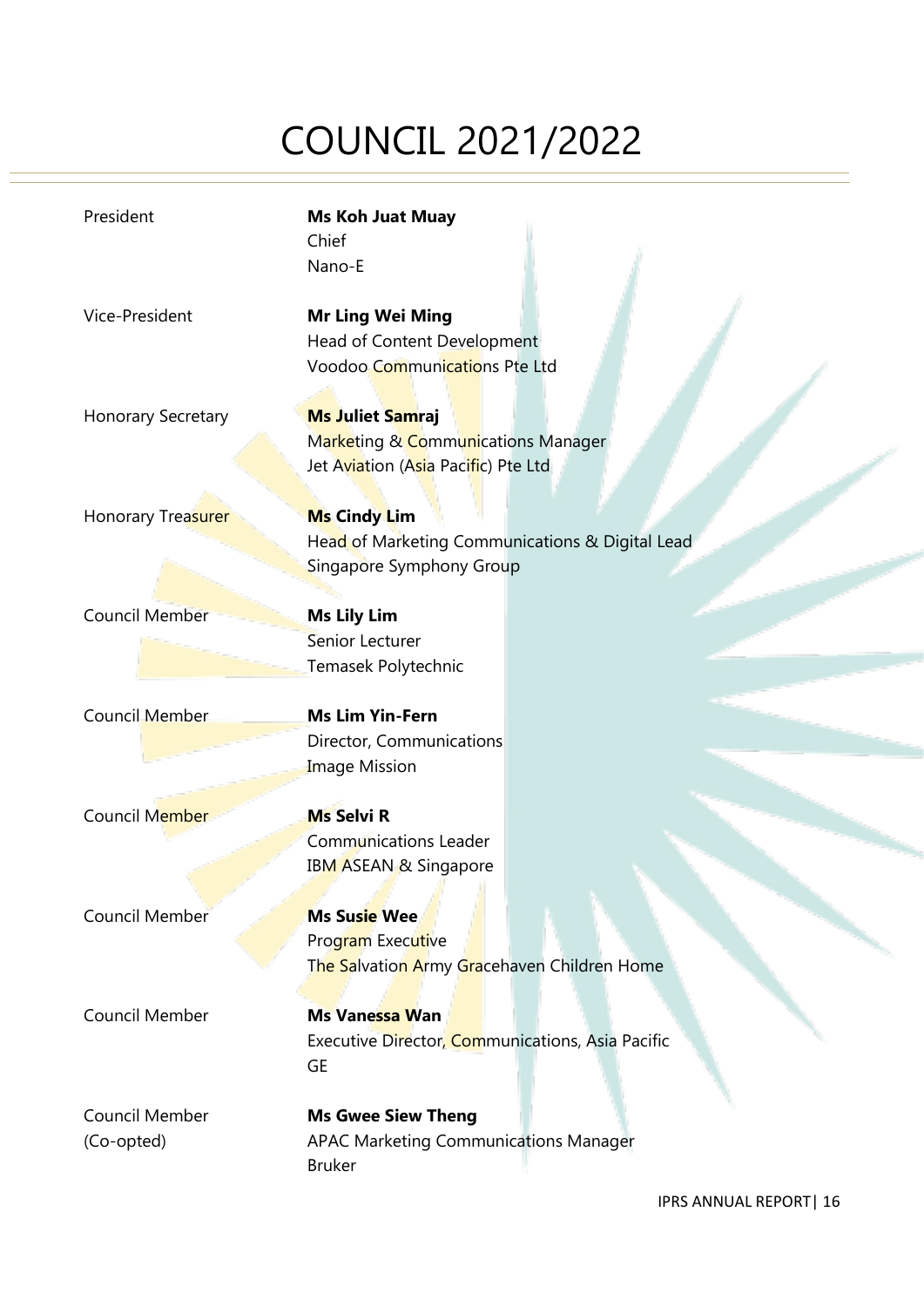Council Member **Ms Dawn Low** (Co-opted) Cluster Director

# IMDA

Immediate Past **Mr Loh Bangwei Gregory Marcus** President Group Executive Director, Singapore WE Communications

Honorary Legal **Mr Samuel Yuen**

Advisor **Founding Director** Yuen Law LLC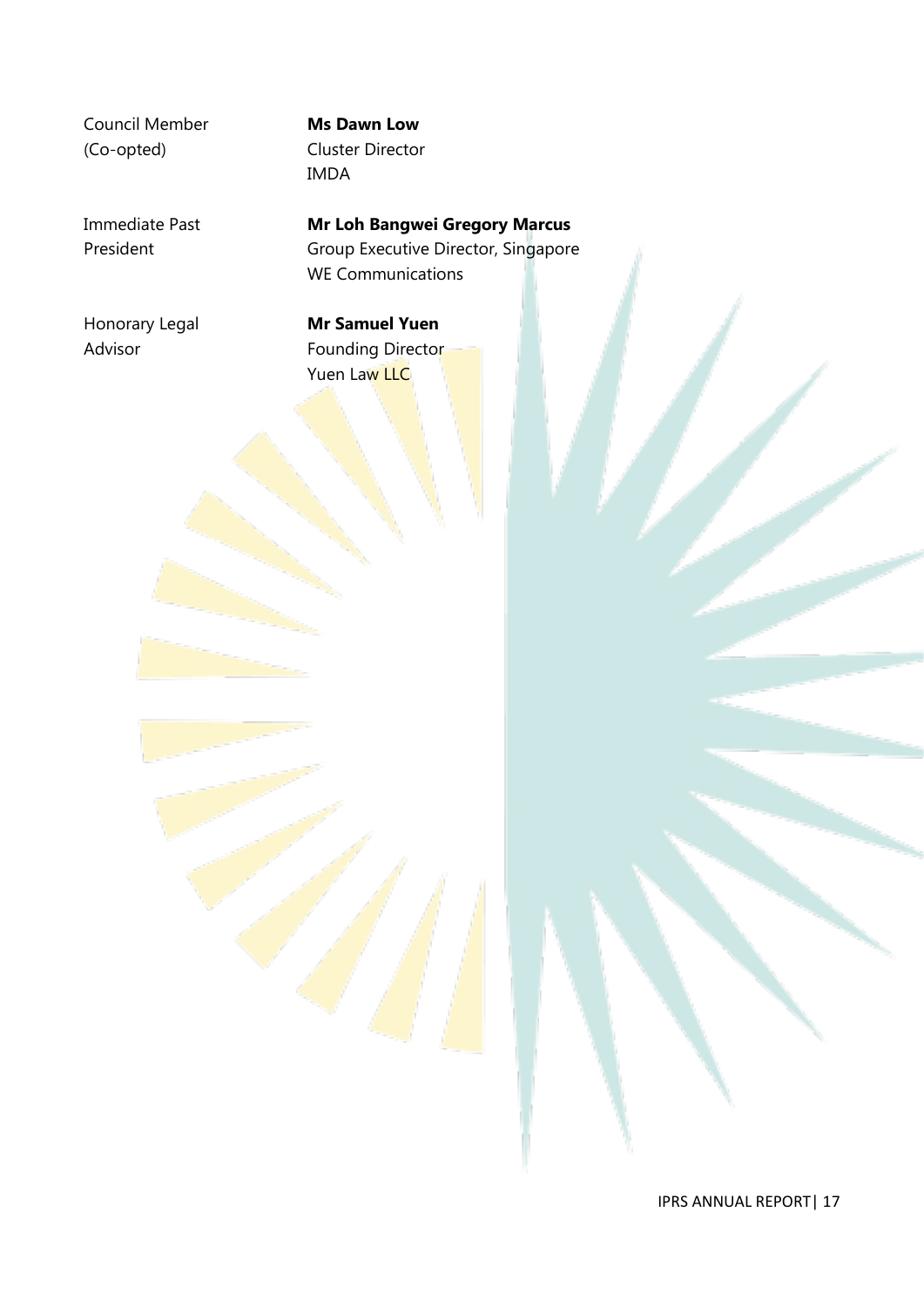## Warmest greetings.

We are honored and humbled to be elected on 24<sup>th</sup> March 2021 to serve on the IPRS Council 2021/2022, and thank Members of the IPRS for their vote of confidence. Our congratulations to previous Council 2019/2020 for their excellent work in steering the IPRS through the early days of the COVID-19 pandemic.

It was at the first Council Meeting in April 2021 that we laid down strategic measures to build the capabilities of the IPRS and grow its membership and standing in the PR and Communications industry to be carrried out in the ensuing months. My heartfelt thanks to the Council for their steadfast support and contribution of time, ideas, resources, and inviting connections in their personal network to work with the IPRS. A dream team that did not back away from any task or deemed any to be too small.

### **Visibility**

Hitting the ground running, the first order of business was to drive the visibility of the IPRS through key events, signature training programmes, Student Chapter activities, partnerships and collaboration projects. Members of the IPRS were featured prominently in these events, taking on speaking roles to showcase their domain expertise in current and imminent topics. The results of visibility was an increase in new members and high participation rates across the board culminating in IPRS ending the year on a high with PRISM Awards 2021 in December.

### **Partnerships, Collaboration & Diversity**

The IPRS' prominence in the industry continued with our conscious effort to work with partners - the Singapore Press Club, Advisory SG and to reach out to other organisations – National Volunteer & Philanthrophy Centre and its Centre for Non-Profit Leadership, and the Singapore Institute of Directors. The signing of the Memorandum of Understanding with NTUC U-Associates formalised a partnership with one of Singapore's largest network of SMEs and Professionals to jointly organise events and training activities.

Believing that good communications is needed in all conversations, we collaborated with the Singapore Corporate Council Association on a cross-disciplinary event involving members of our IPRS Student Chapters. We launched the IPRS Survey on ESG Communications 2021 in partnership with Black Sun Asia Pacific to poll the level of adoption and understanding of this burgeoning area of PR practice in social and climate reporting.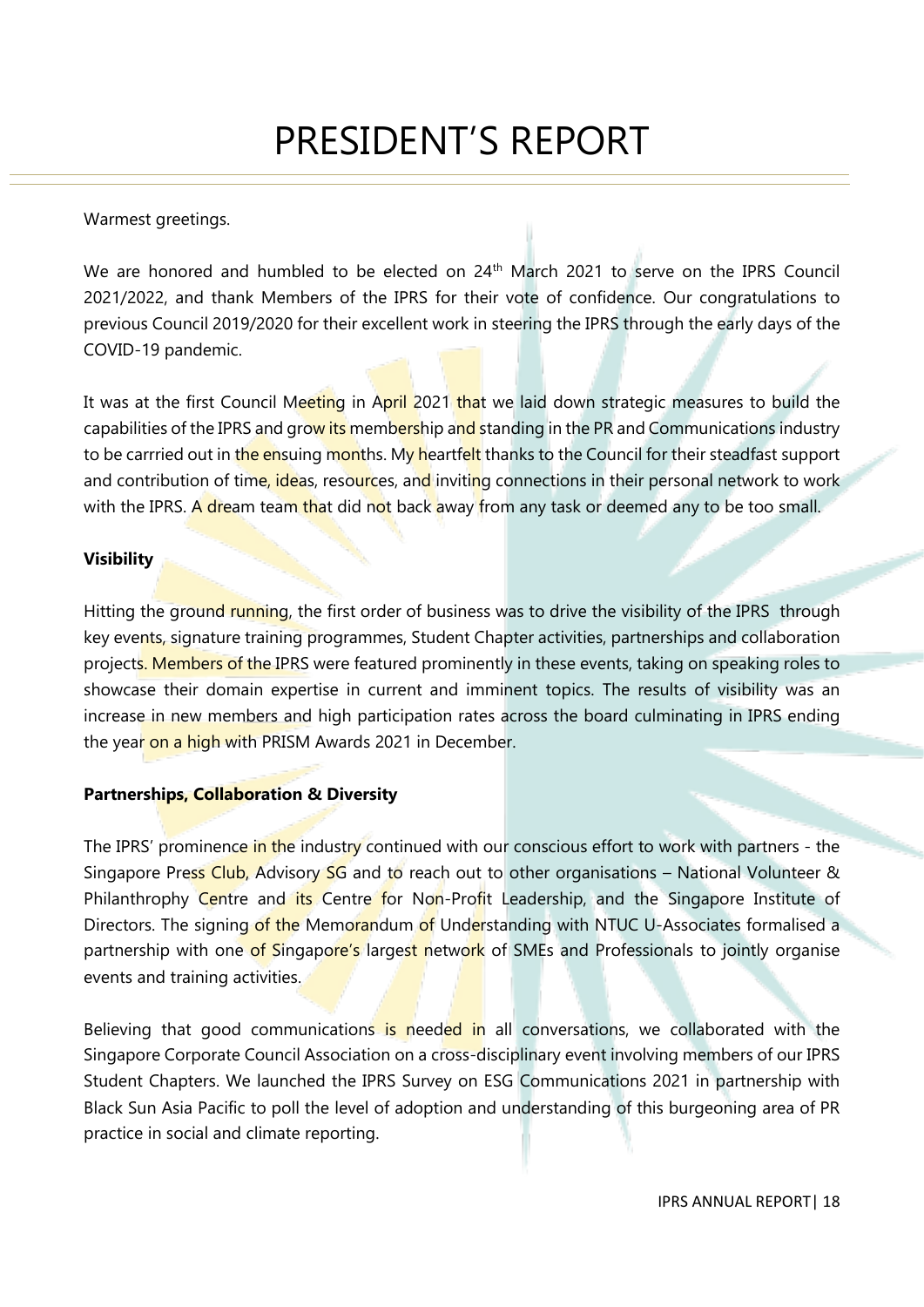It was encouraging that doors opened whenever we knocked. The IPRS was a welcome partner for collaborations. A special mention to the 21 Judges for PRISM Awards 2021 who accepted our invitation and dedicated their time for the role and process.

#### **Sustainability**

We were keenly aware of the threats (and opportunities) to the viability of the IPRS in the days and years ahead. Regional and new local PR networks with similar mandates challenged the relevance of the IPRS in an expanding and vibrant industry that was increasingly powered by technology. Soulsearching question "Why The IPRS?" kept us on our toes. What can the IPRS truly offer to the individual practitioner, agencies and corporations to help them up their game and take on the next wave of communications challenges?

The Council kept a close watch on management and due diligence in the running of the IPRS operations. We kept our expenses low and worked to raise revenue from training, memberships and sponsorships. The financial challenges of running the IPRS and its viability was top of mind in 2021.

#### **Digital Transformation – A Reset**

The Council recognised the impetus to reset and take IPRS into the next 50 years (next decade at the very least). A digital transformation was long overdue. The administrative and operational functions of the IPRS needed a revamp to change the way the IPRS engages with Members and the wider marketplace. A decision was taken to adopt a robust CRM software solution to put in place an efficient membership management and community engagement system. IPRS would then have both the push and pull factors to connect more and work better with members and facilitate member-to-member engagements and exchange.

#### **IPRS President's Circle**

Understanding the significance of building on the history and legacy of the IPRS, we set up the President's Circle and invited Past Presidents and Senior Members to contribute to a capability fund for the resetting of the **IPRS**. We are deeply grateful for the successful launch of this fund at the PRISM Awards 2021 and thank the inaugural donors whose contributions have allowed the IPRS to procure the much-needed membership and community management software solution. This system will be up and running by the first quarter of 2022.

#### **PRISM Awards 2021**

One of the toughest tasks the Council undertook was a collective decision to hold the PRISM Awards 2021 in hybrid format, in-person and online on 15 December 2021. Strategic decisions were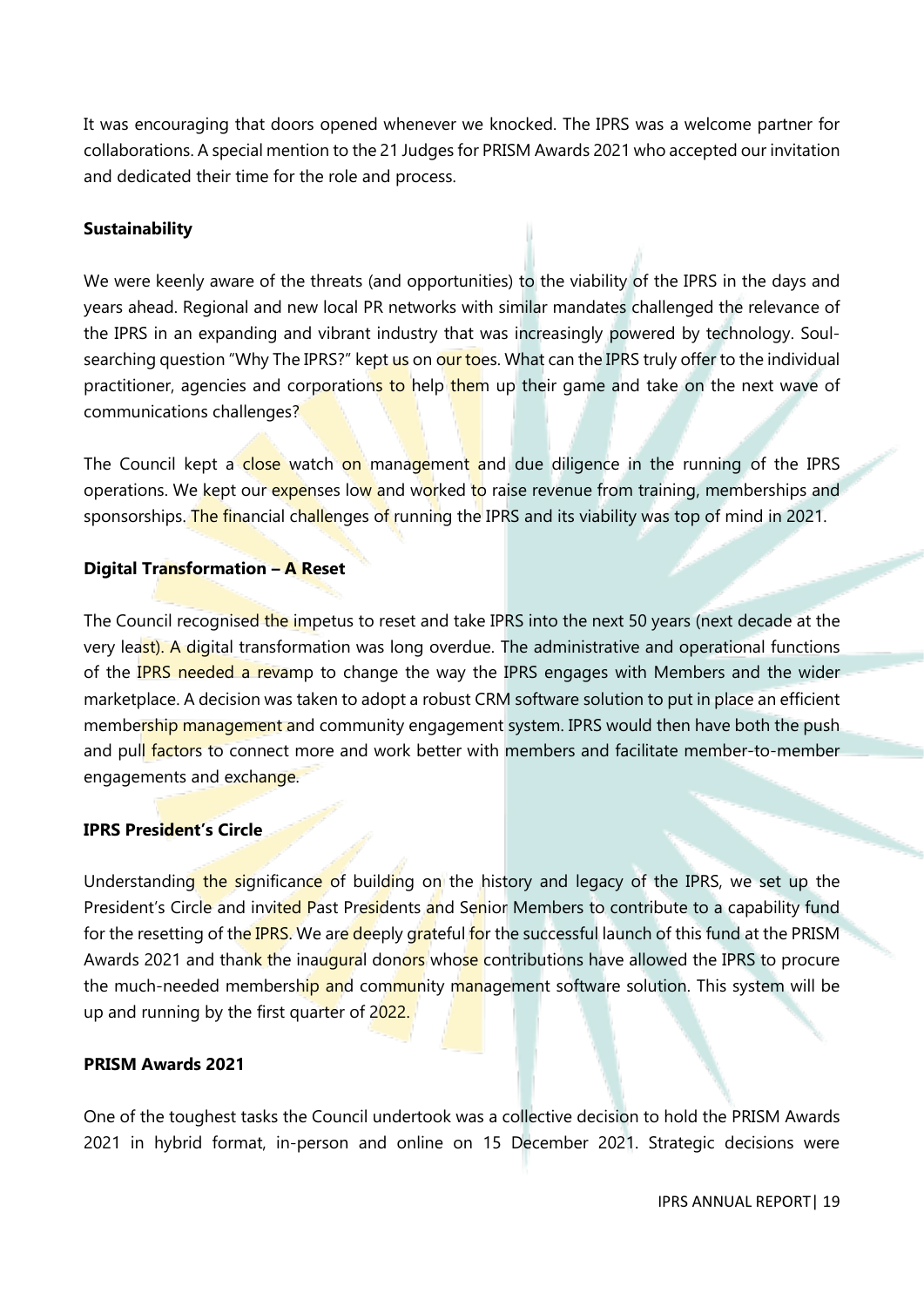deliberated and made over the course of several months. Each move felt risky with the many curve balls from a mutating virus. The Omicron variant started its run just days before event day.

The Award was held with great success. Following prevailing rules, we kept everyone safe on-site. We thank all who put their faith in the IPRS and showed up - winners, corporate sponsors Redhill and IN.FOM, Guest-of-Honour Mr Tan Kiat How, Minister of State for Ministry of Communications & Information and the ground team who pulled off a seamless event. It warmed our hearts to see the industry come together in-person.

#### **Beacon**

Set up in 1970 by leading PR professionals of the day, cohorts of Council Members have kept the IPRS in place to serve new and veteran practitioners alike. It is the pursuit of this Council to preside over the IPRS of the future by transforming the way we engage and support our practice. The role of PR continues to shine through PRISM – Public Relations In Service of Mankind.

On this note, we thank every member, partner and friend who have joined the IPRS in our 2021 journey. Next up PRISM Summit 2022!

Koh Juat Muay President **IPRS Council 2021/2022**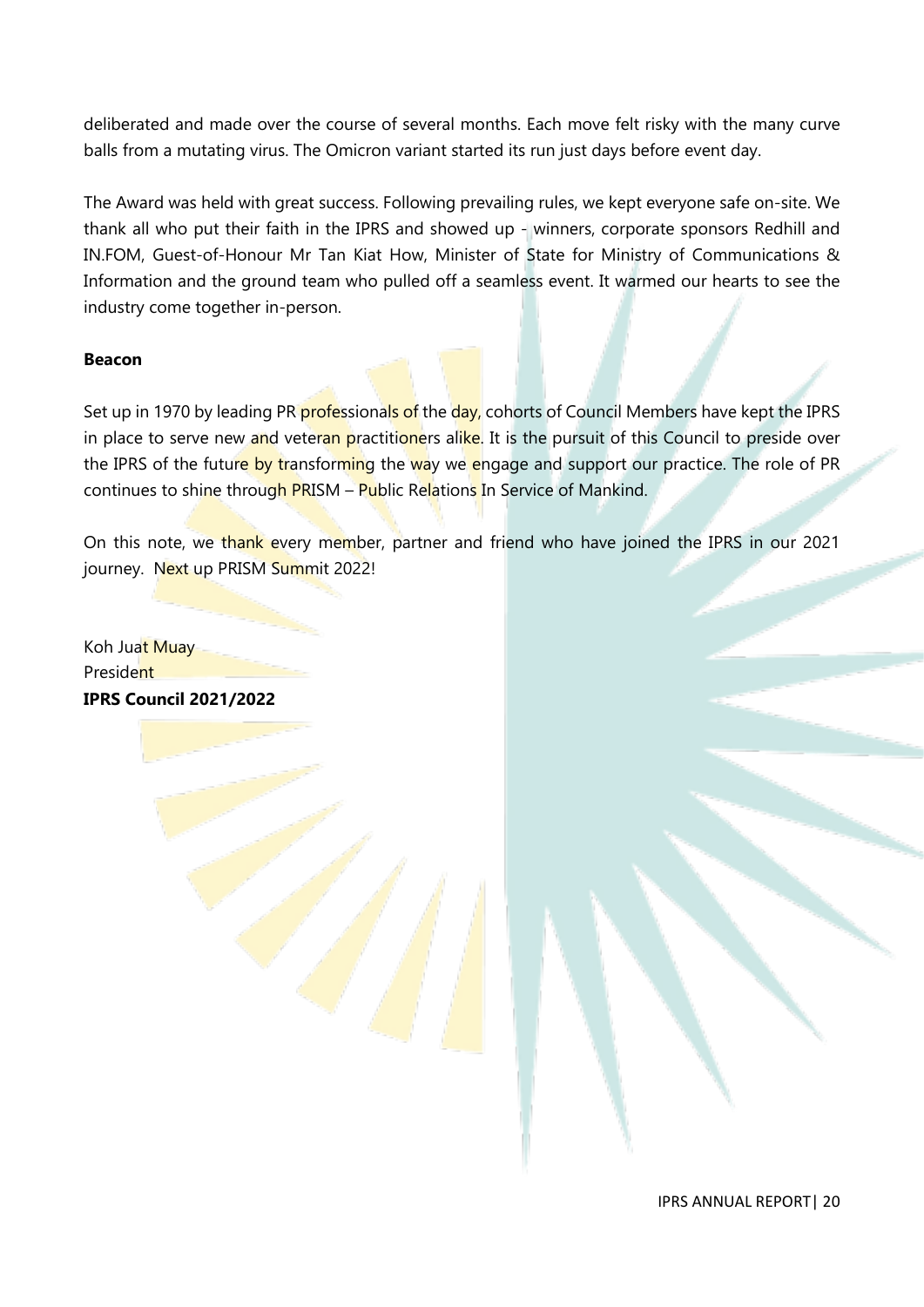# HONORARY SECRETARY'S REPORT

2021 ushered in the opportunity for the IPRS to work with new council members, ideas and energies against the backdrop of the evolving COVID-19 corporate and social landscape. Building on the experience and insights of 2020, the Secretariat continued to abide by the Singapore Government's safe management measures, paying attention to regulations on workplace measures and social gatherings.

The Secretariat, a lean but effective team of three with strategic input and involvement from the Council Members, continued to leverage digital technologies and tools to raise awareness and visibility of the IPRS, expand its reach to educational and corporate institutions and deepen its engagement with members. These successes were made possible through the use of email marketing platforms, social media and online conferencing tools. Opportunities in the areas of digitization and membership engagement were identified, and efforts to address these opportunities by digitizing legacy processes and evolving to an online cloud-based business model will be undertaken in the foreseeable future.

Notable events which the IPRS organized and executed successfully include the launch of the IPRS Survey on ESG Communications 2020 in Singapore and the region. The findings for the report were released on a session on "Demystifying ESG (Environmental, Social and Governance) Communications" on August 25, 2021. This much lauded online session placed IPRS as a leader in addressing the emerging issue of ESG in the field of communications.

The PRISM Awards, held on December 15, 2021, after much rescheduling and restructuring to accommodate prevailing safe management measures, saw IPRS host its first ever hybrid event with both an online and in-person component held at the Parkroyal Collection Marina Bay. The Awards also introduced the new categories of "Best Covid-19 Pandemic Campaign Pivot", "Best Use of Technology", "Outstanding Environment, Social and Governance (ESG) Communications Programme" to better recognize communications efforts within the current operating environment.

Educating and nurturing the next generation of communicators remains a priority, with the IPRS continuing its "Elevate" training initiative through an online workshop titled "Navigating China's Massive Social Media landscape", as well as its core 'Introduction to Public Relations and Mass Communication' and 'Professional Certificate in Public Relations & Mass Communications' courses with 2 and 1 intake respectively.

Overall, the IPRS achieved participation rates of more than 1,300 from both Members and non-Members across the 35 events and activities which the Secretariat supported from January 2021 to December 2021. Special mentions go to a number of panel discussions and forums which attracted more than 100 attendees each.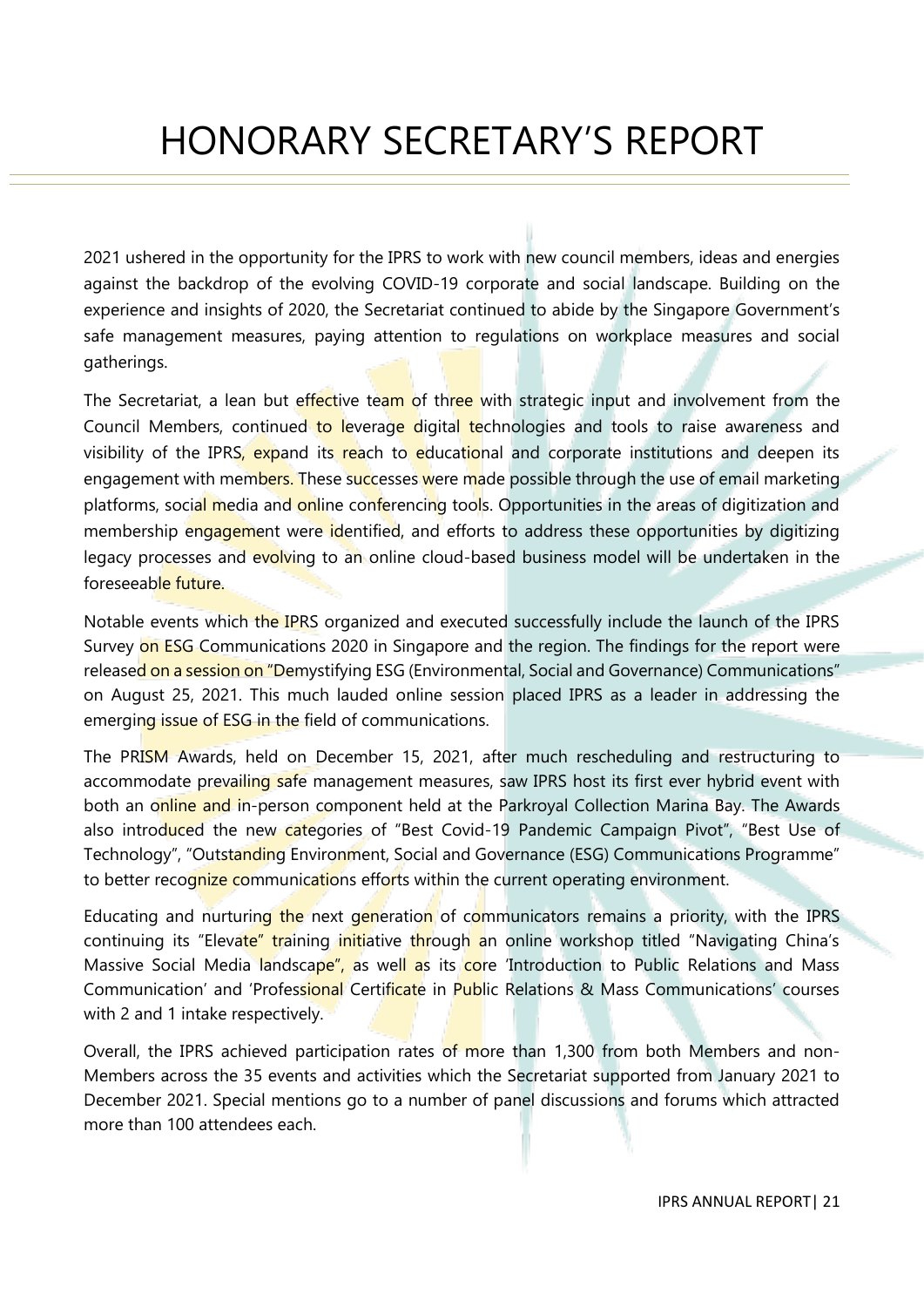The Council thanks the Secretariat team members for their dedication and immense support towards building and growing the IPRS:

- Acting Head Ms. Irene Lim
- Executive Mr. Ernst Lim
- Finance Ms Pauline Tay

Juliet Samraj Honorary Secretary **IPRS Council 2021/2023**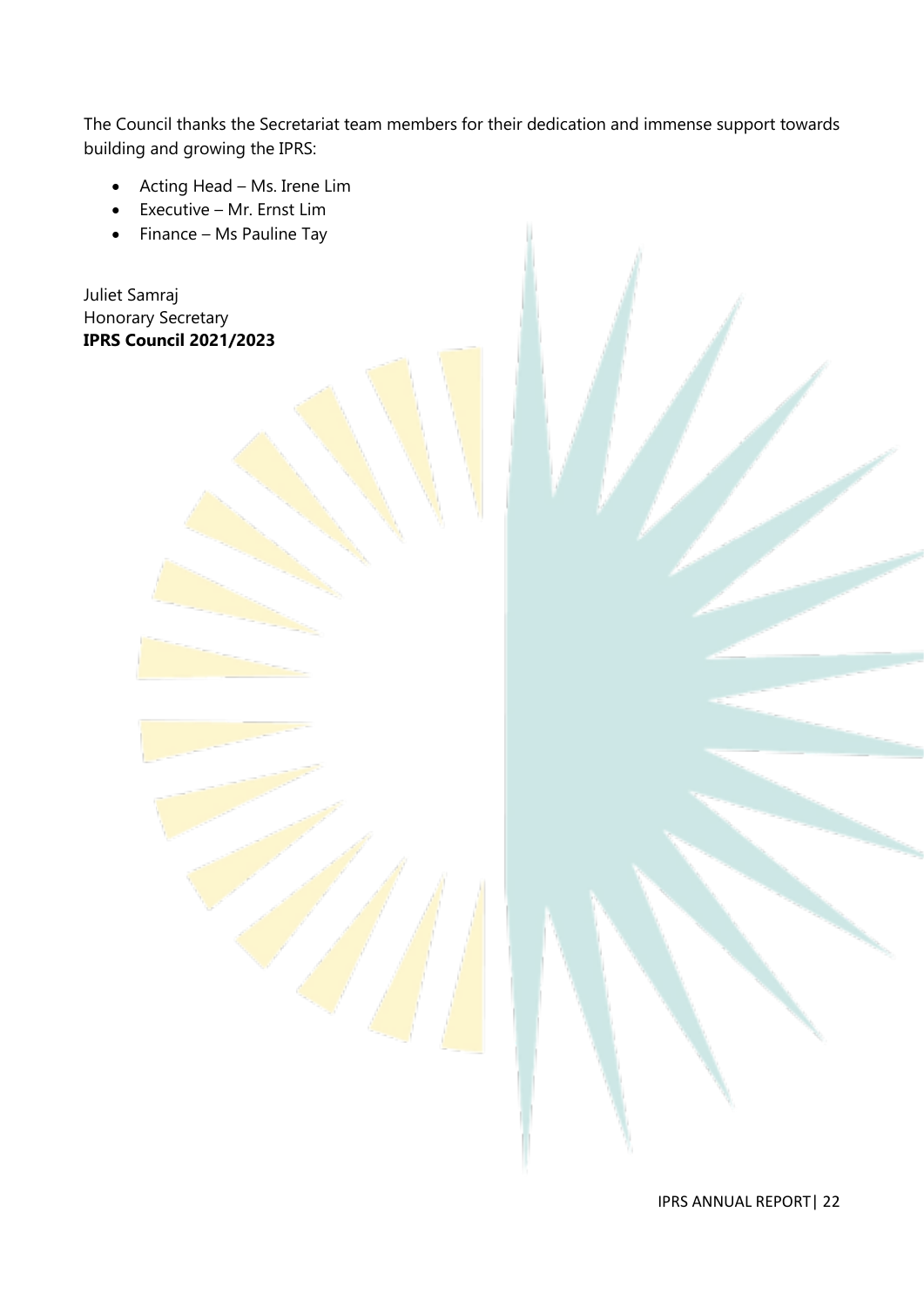# **IPRS Events Held from January 2021 to December 2021**

We thank members of the IPRS and the many industry leaders and participants who have contributed to an exciting slate of events in 2021!

| S/N            | <b>Date</b>                | <b>Event</b>                                                                                                                                                                                                                                                                                                                                                                                                                                                                                                                                                                                                                      |  |  |  |  |  |
|----------------|----------------------------|-----------------------------------------------------------------------------------------------------------------------------------------------------------------------------------------------------------------------------------------------------------------------------------------------------------------------------------------------------------------------------------------------------------------------------------------------------------------------------------------------------------------------------------------------------------------------------------------------------------------------------------|--|--|--|--|--|
| $\mathbf{1}$   | Jan 8                      | SP-IPRS Student Chapter Webinar: "Is Data new to Public Relations?" Speaker:                                                                                                                                                                                                                                                                                                                                                                                                                                                                                                                                                      |  |  |  |  |  |
|                |                            | Dawn Low AMIPRS, EVP SMRT International, CMO, SMRT                                                                                                                                                                                                                                                                                                                                                                                                                                                                                                                                                                                |  |  |  |  |  |
|                |                            | Attendees: 70                                                                                                                                                                                                                                                                                                                                                                                                                                                                                                                                                                                                                     |  |  |  |  |  |
| $\overline{2}$ | Jan 11                     | <b>Introduction to Public Relations Course</b>                                                                                                                                                                                                                                                                                                                                                                                                                                                                                                                                                                                    |  |  |  |  |  |
|                |                            | Intake $01-202$ - $11^{th} - 15^{th}$ January                                                                                                                                                                                                                                                                                                                                                                                                                                                                                                                                                                                     |  |  |  |  |  |
|                |                            | Participants: 4                                                                                                                                                                                                                                                                                                                                                                                                                                                                                                                                                                                                                   |  |  |  |  |  |
| 3              | Jan 29                     | <b>IPRS Purpose Series</b>                                                                                                                                                                                                                                                                                                                                                                                                                                                                                                                                                                                                        |  |  |  |  |  |
|                |                            | Speaker: Genevieve Hilton, Head of Communications, Asia Pacific, Lenovo                                                                                                                                                                                                                                                                                                                                                                                                                                                                                                                                                           |  |  |  |  |  |
|                |                            | Attendees: 30                                                                                                                                                                                                                                                                                                                                                                                                                                                                                                                                                                                                                     |  |  |  |  |  |
| 4              | <b>Jan 29</b>              | <b>Renewal of IPRS-RP Student Chapter MoU</b>                                                                                                                                                                                                                                                                                                                                                                                                                                                                                                                                                                                     |  |  |  |  |  |
| 5              | Feb 3                      | <b>SMRT Corporate Training: How to combat fake news</b>                                                                                                                                                                                                                                                                                                                                                                                                                                                                                                                                                                           |  |  |  |  |  |
|                |                            | Participants: 11                                                                                                                                                                                                                                                                                                                                                                                                                                                                                                                                                                                                                  |  |  |  |  |  |
| 6              | Feb 4                      | RP-IPRS Student Chapter's "Are You PR-Ready?"                                                                                                                                                                                                                                                                                                                                                                                                                                                                                                                                                                                     |  |  |  |  |  |
|                |                            | Speakers: Selvi R AMIPRS, Communications Lead for IBM ASEAN; Lisa Lim AMIPRS,                                                                                                                                                                                                                                                                                                                                                                                                                                                                                                                                                     |  |  |  |  |  |
|                |                            | Head of Corporate Communications BW LPG; Jeremy Seow, MD, Growth and                                                                                                                                                                                                                                                                                                                                                                                                                                                                                                                                                              |  |  |  |  |  |
|                |                            | Innovation at Allison+Partners                                                                                                                                                                                                                                                                                                                                                                                                                                                                                                                                                                                                    |  |  |  |  |  |
|                |                            | Attendees: 65                                                                                                                                                                                                                                                                                                                                                                                                                                                                                                                                                                                                                     |  |  |  |  |  |
| $\overline{7}$ | Feb 9                      | <b>IPRS Lunar New Year Gathering 2021</b>                                                                                                                                                                                                                                                                                                                                                                                                                                                                                                                                                                                         |  |  |  |  |  |
|                |                            | <b>Attendees: 15</b>                                                                                                                                                                                                                                                                                                                                                                                                                                                                                                                                                                                                              |  |  |  |  |  |
| 8              | Mar 12                     | PRISM 50 - Reset, Renew, Reimagine                                                                                                                                                                                                                                                                                                                                                                                                                                                                                                                                                                                                |  |  |  |  |  |
|                |                            | Guest of Honour Dr Maliki Osman, Minister in the Prime Minister's Office & Second                                                                                                                                                                                                                                                                                                                                                                                                                                                                                                                                                 |  |  |  |  |  |
|                |                            | Minister for Education and Foreign Affairs,                                                                                                                                                                                                                                                                                                                                                                                                                                                                                                                                                                                       |  |  |  |  |  |
|                |                            |                                                                                                                                                                                                                                                                                                                                                                                                                                                                                                                                                                                                                                   |  |  |  |  |  |
|                |                            |                                                                                                                                                                                                                                                                                                                                                                                                                                                                                                                                                                                                                                   |  |  |  |  |  |
|                |                            |                                                                                                                                                                                                                                                                                                                                                                                                                                                                                                                                                                                                                                   |  |  |  |  |  |
|                |                            |                                                                                                                                                                                                                                                                                                                                                                                                                                                                                                                                                                                                                                   |  |  |  |  |  |
|                |                            |                                                                                                                                                                                                                                                                                                                                                                                                                                                                                                                                                                                                                                   |  |  |  |  |  |
|                |                            |                                                                                                                                                                                                                                                                                                                                                                                                                                                                                                                                                                                                                                   |  |  |  |  |  |
|                |                            |                                                                                                                                                                                                                                                                                                                                                                                                                                                                                                                                                                                                                                   |  |  |  |  |  |
|                |                            |                                                                                                                                                                                                                                                                                                                                                                                                                                                                                                                                                                                                                                   |  |  |  |  |  |
|                |                            |                                                                                                                                                                                                                                                                                                                                                                                                                                                                                                                                                                                                                                   |  |  |  |  |  |
|                |                            |                                                                                                                                                                                                                                                                                                                                                                                                                                                                                                                                                                                                                                   |  |  |  |  |  |
|                |                            |                                                                                                                                                                                                                                                                                                                                                                                                                                                                                                                                                                                                                                   |  |  |  |  |  |
|                |                            |                                                                                                                                                                                                                                                                                                                                                                                                                                                                                                                                                                                                                                   |  |  |  |  |  |
| 9<br>10<br>11  | Mar 24<br>Apr 21<br>Apr 28 | Panelist: Jason Leow, Managing Director, Corporate Affairs and Communications,<br>GIC; Georgette Tan, President of United Women Singapore<br>Anirudh Sharma, Director of Communications & Strategic Relations, Duke-NUS<br>Medical School; Daryl Ho, Managing Director, WE Communications<br>Attendees: 98<br>IPRS 51 <sup>st</sup> AGM and Election of IPRS Council 2021/2023<br>Attendees: 32<br><b>IPRS-NTUC U-Associates Signing of MOU</b><br>Melvin Yong, Assistant Secretary-General & Director, U Associate, NTUC<br>Koh Juat Muay AMIPRS, President IPRS<br><b>Introduction to PR - Intake 02-202</b><br>Participants: 7 |  |  |  |  |  |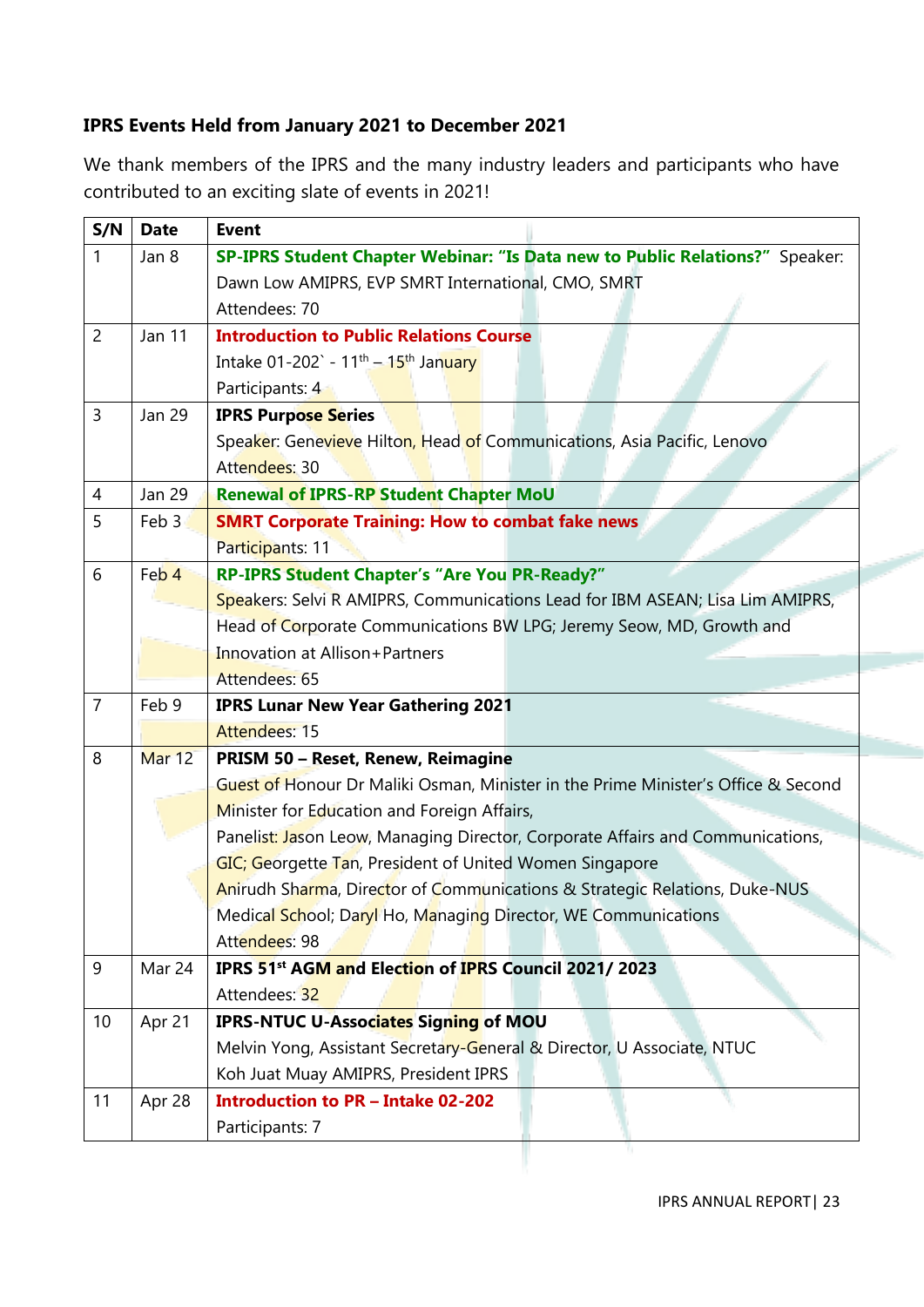| S/N | <b>Date</b>   | <b>Event</b>                                                                         |  |  |  |  |
|-----|---------------|--------------------------------------------------------------------------------------|--|--|--|--|
| 12  | Jun 10        | IPRS Members Night with a Panel discussion - "Does Internal Communications           |  |  |  |  |
|     |               | <b>Drive Company Culture and its Impact on Pandemic Communications."</b>             |  |  |  |  |
|     |               | Moderator Lim Yin Fern, Council Member, Director, Communications, Image Mission      |  |  |  |  |
|     |               | Ltd                                                                                  |  |  |  |  |
|     |               | Panelists: Jacob Puthenparambil, CEO, Redhill; Jean Tan, Corporate Affairs Director, |  |  |  |  |
|     |               | Asia, Mars Wrigley; Andy Schmidt, CEO, 6I Communication                              |  |  |  |  |
|     |               | Attendees: 65                                                                        |  |  |  |  |
| 13  | <b>Jun 19</b> | SCCA Legal Eagle Challenge 2021 Workshop & Panel Discussion: Law meets               |  |  |  |  |
|     |               | Business & Technology - Business in a Social Media Age                               |  |  |  |  |
|     |               | Panel discussion: Vanessa Wan, Council Member, Executive Director,                   |  |  |  |  |
|     |               | Communications, Asia Pacific, GE                                                     |  |  |  |  |
| 14  | <b>Jun 29</b> | Professional Certificate in PR & Mass Comms Intake 01-2021                           |  |  |  |  |
|     |               | Participants: 7                                                                      |  |  |  |  |
| 15  | Jun           | <b>IPRS-Murdoch University Student Chapter Mentor Sessions</b>                       |  |  |  |  |
|     | 24,30         | Mentorship by Koh Juat Muay AMIPRS, President IPRS with 3 students from Student      |  |  |  |  |
|     |               | Committee, Charmaine Khong, Karin Lai and Qinthara Fasya                             |  |  |  |  |
| 16  | July 15       | <b>Launch of IPRS Survey on ESG Communication</b>                                    |  |  |  |  |
|     |               | In Partnership with Black Sun Asia Pacific                                           |  |  |  |  |
| 17  | <b>Jul 22</b> | TP-IPRS Student chapter event/webinar - "Personal Branding for Success"              |  |  |  |  |
|     |               | Speakers: Marcus Loh AMIPRS Senior Regional Director and Head of Tech, WE            |  |  |  |  |
|     |               | Communications; Claire Jedrek TP alumnus, Presenter and Emcee, FOX Sports            |  |  |  |  |
|     |               | Attendees: 88                                                                        |  |  |  |  |
| 18  | <b>Jul 24</b> | <b>SCCA Legal Eagle Challenge 2021 Cross Disciplinary Consultation</b>               |  |  |  |  |
|     |               | IPRS-Temasek Polytechnic Student Representative:                                     |  |  |  |  |
|     |               | Daanysh Habiel B Isnin                                                               |  |  |  |  |
|     |               | <b>Fuzlur Rahman</b>                                                                 |  |  |  |  |
|     |               | Shahirah Aqilah Binte Samsuri                                                        |  |  |  |  |
|     |               | <b>IPRS-Murdoch University Student Representative:</b>                               |  |  |  |  |
|     |               | <b>Charmaine Khong</b>                                                               |  |  |  |  |
|     |               | Yan Shu Yi                                                                           |  |  |  |  |
|     |               | <b>Winston Danial</b>                                                                |  |  |  |  |
|     |               | IPRS-PSB Academy Student Representative:                                             |  |  |  |  |
|     |               | Zhang Guanqun                                                                        |  |  |  |  |
| 19  | <b>Jul 29</b> | RP-IPRS Student Chapter event "From Campus to Office: The Next Intern"               |  |  |  |  |
|     |               | Speakers: Selvi R, AMIPRS (council member, Council chair for AB Committee,           |  |  |  |  |
|     |               | Communications Lead for IBM ASEAN; Ms Lydia Lim, ST journalist, Head of SPH          |  |  |  |  |
|     |               | schools and Student Publications; Vlade Joyce and Deepanraj Ganesan, both TP         |  |  |  |  |
|     |               | alumnus                                                                              |  |  |  |  |
|     |               | Attendees: 82                                                                        |  |  |  |  |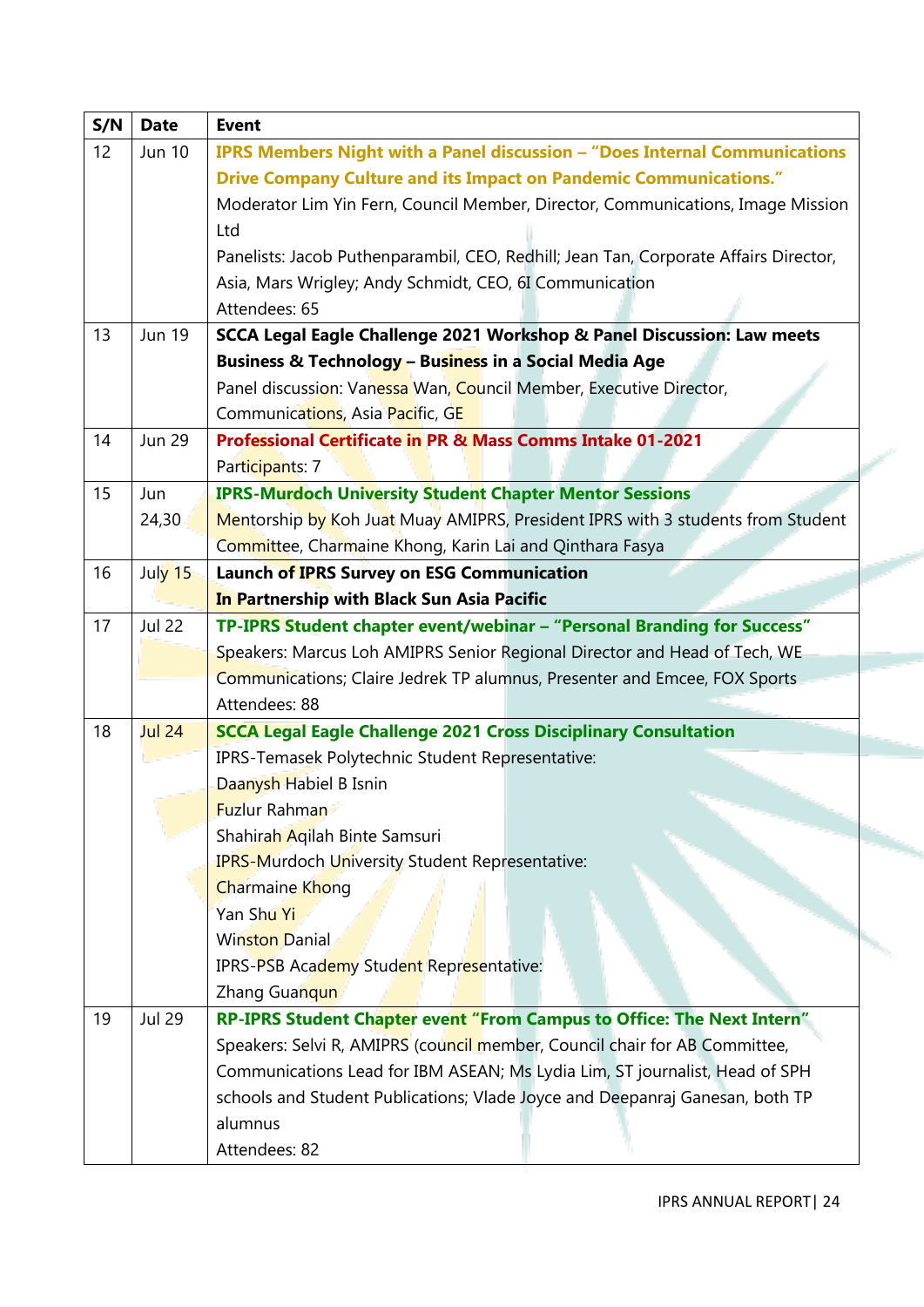| S/N | <b>Date</b>   | <b>Event</b>                                                                                                                                  |  |  |  |  |
|-----|---------------|-----------------------------------------------------------------------------------------------------------------------------------------------|--|--|--|--|
| 20  | <b>Jul 29</b> | Elevate! Workshop - Navigating China's Massive Social Media Landscape by                                                                      |  |  |  |  |
|     |               | Candice Yeo, Independent Consultant                                                                                                           |  |  |  |  |
|     |               | Participants: 6                                                                                                                               |  |  |  |  |
| 21  | <b>Jul 30</b> | <b>SSCA Legal Eagle Challenge 2021 Finals</b>                                                                                                 |  |  |  |  |
|     |               | Judge Panel: Koh Juat Muay AMIPRS, President IPRS                                                                                             |  |  |  |  |
| 22  | <b>Jul 31</b> | PSB Student Clubs and IPRS Student Chapter - "New Horizons" Webinar by                                                                        |  |  |  |  |
|     |               | <b>PSB Academy's Student Clubs</b>                                                                                                            |  |  |  |  |
|     |               | Speakers: Marcus Loh AMIPRS, Senior Regional Director & Head of Tech, WE                                                                      |  |  |  |  |
|     |               | Communications; Johann Annuar, Executive Director, Engineering Good; Dr Sarada                                                                |  |  |  |  |
|     |               | Bulchand, Lead Education Associate, Duke-NUS Medical School, Dr Lakshmi                                                                       |  |  |  |  |
|     |               | Ramachandran, Research Program Manager, Duke-NUS Medical School and Elaine                                                                    |  |  |  |  |
|     |               | Zhou, CEO, CNEW International.                                                                                                                |  |  |  |  |
|     |               | Attendees: 88                                                                                                                                 |  |  |  |  |
| 23  | Aug 11        | <b>IPRS Tabao! Lunch Series for New Members</b>                                                                                               |  |  |  |  |
|     |               | Hosted by Lim Yin Fern, Council member, Director, Communications, Image Mission                                                               |  |  |  |  |
|     |               | Ltd; 6 new members attended, Andy Schmidt, Camilla Chiam, Christina Celestine                                                                 |  |  |  |  |
|     |               | AMIPRS, Mary Ng, Nurul Syahira and Dalvinder Kaur.                                                                                            |  |  |  |  |
|     |               | Attendees: 15                                                                                                                                 |  |  |  |  |
| 24  | Aug 17        | Advisory SG, Discover+: Corporate Communications & Media Relations Panel                                                                      |  |  |  |  |
|     |               | <b>Discussion</b>                                                                                                                             |  |  |  |  |
|     |               | Moderator: Dawn Low, AMIPRS, EVP, SMRT International and CMO, SMRT; Panelists:                                                                |  |  |  |  |
|     |               | Tracy Won, Director of Communications, Nparks; Mr Adrian Heng AMIPRS, Senior<br>Counsel, and Nicholas Fang AMIPRS, Founder, Black Dot Pte Ltd |  |  |  |  |
|     |               | Attendees: 246                                                                                                                                |  |  |  |  |
| 25  | Aug 25        | <b>IPRS Member's Night - "Demystifying ESG in Communications"</b>                                                                             |  |  |  |  |
|     |               | Moderator Cindy Lim, Hon Treasurer, Head, Marketing Communications & Digital                                                                  |  |  |  |  |
|     |               | Lead in SSO,                                                                                                                                  |  |  |  |  |
|     |               | Panelists: Jason Leow, Managing Director, Corporate Affairs and Communications,                                                               |  |  |  |  |
|     |               | GIC; Valerie Lau, Head South East Asia and Singapore, UBS APAC Sustainable                                                                    |  |  |  |  |
|     |               | Finance Office and Uantchern Loh, Chief Storyteller, Asia Pacific, Black Sun Group                                                            |  |  |  |  |
|     |               | Launch of Report for IPRS Survey on ESG Communications 2021                                                                                   |  |  |  |  |
|     |               | Attendees: 63                                                                                                                                 |  |  |  |  |
| 26  | Sep 8         | <b>Launch of IPRS PRISM Awards 2021</b>                                                                                                       |  |  |  |  |
| 27  | Sep 23        | Centre For Non-Profit Leadership - Board Connect Forum Series, "Defining                                                                      |  |  |  |  |
|     |               | Your Organisation's Public Relations and Media Policy"                                                                                        |  |  |  |  |
|     |               | Speakers: Ani Sharma AMIPRS, Director, Communications & Strategic Relations,                                                                  |  |  |  |  |
|     |               | Duke-NUS Medical School; Jackie Yu, Deputy Director, Head of Communications,                                                                  |  |  |  |  |
|     |               | Singapore Pools Pte Ltd and Kathy O Brien AMIPRS, Managing Director, Red Shoe                                                                 |  |  |  |  |
|     |               | Communications                                                                                                                                |  |  |  |  |
|     |               | Moderator: Candice Yeo, Independent consultant                                                                                                |  |  |  |  |

**The Second**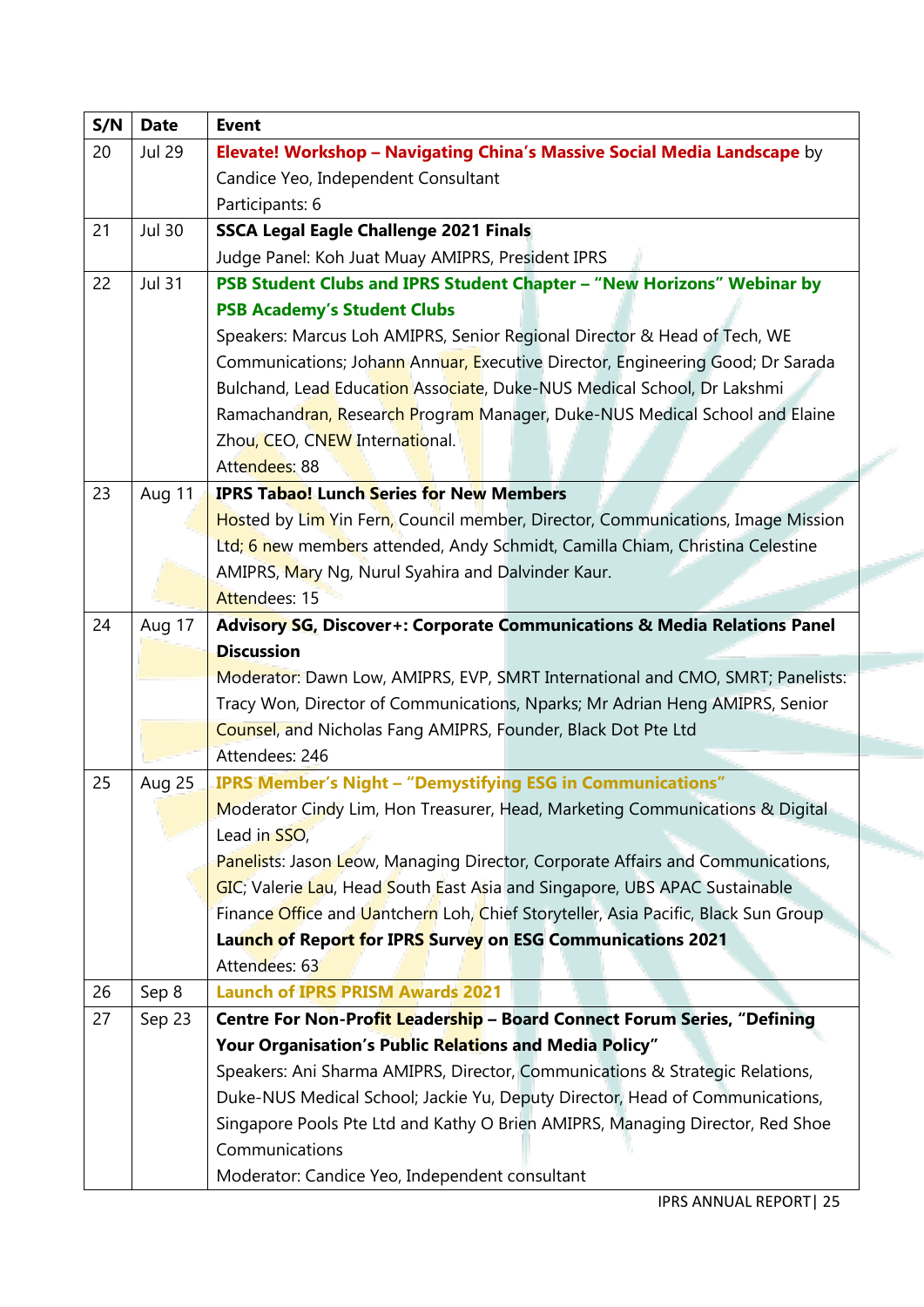| S/N | <b>Date</b>      | <b>Event</b>                                                                       |  |  |  |  |  |
|-----|------------------|------------------------------------------------------------------------------------|--|--|--|--|--|
|     |                  | Attendees: 140                                                                     |  |  |  |  |  |
| 28  | Sep 30           | Murdoch University Tri-Campuses Alumni "Like Minds Align" webinar: "When           |  |  |  |  |  |
|     |                  | crisis is the norm."                                                               |  |  |  |  |  |
|     |                  | Speaker: Vanessa Wan Council member, Executive Director, Communications, Asia      |  |  |  |  |  |
|     |                  | Pacific, GE)                                                                       |  |  |  |  |  |
|     |                  | Participants: 61                                                                   |  |  |  |  |  |
| 29  | Oct 14           | <b>AB Board Committee Meeting</b>                                                  |  |  |  |  |  |
|     |                  | Chaired by Selvi R AMIPRS, Council Member, Chair for AB Committee,                 |  |  |  |  |  |
|     |                  | Communications Lead for IBM ASEAN).                                                |  |  |  |  |  |
|     |                  | Attendees: AMIPRS - K Bhavani; Koh Juat Muay; Marcus Loh; Nisar Keshvani; Robert   |  |  |  |  |  |
|     |                  | Conceicao; Dawn Loh; Linda Lim; Lina Poa; Selvi R; Gerry De Silva; Stephen Forshaw |  |  |  |  |  |
|     |                  | Absent with apologies: Mike Liew; Ross Gan; Kathy O'Brien                          |  |  |  |  |  |
| 30  | Oct 20           | Graduation ceremony of Intake 01-2021 Professional Certificate in Public           |  |  |  |  |  |
|     |                  | <b>Relations and Mass Communication (7 graduates)</b>                              |  |  |  |  |  |
|     |                  | Lunch Chat: Beyond the Certificate – What's the Next Step?                         |  |  |  |  |  |
|     |                  | Speakers: Juliet Samraj, Honorary Treasurer and Selvi R AMIPRS Council Member,     |  |  |  |  |  |
|     |                  | Chair for AB Committee, Communications Lead for IBM ASEAN)                         |  |  |  |  |  |
| 31  | Nov <sub>1</sub> | Kuala Lumpur International PR Conference 2022 (KLIP 2022)                          |  |  |  |  |  |
|     |                  | "ESG IS NO MSG: Prioritising Your Organisation's Environmental, Social &           |  |  |  |  |  |
|     |                  | <b>Governance Agenda".</b>                                                         |  |  |  |  |  |
|     |                  | Host: Koh Juat Muay AMIPRS, President IPRS                                         |  |  |  |  |  |
|     |                  | Speaker: Tammy Teo, GM of GLOO Communications and Uantchern Loh, Chief             |  |  |  |  |  |
|     |                  | Storyteller, Asia Pacific. Black Sun Group                                         |  |  |  |  |  |
|     |                  | Attendees: 400                                                                     |  |  |  |  |  |
| 32  | Nov 10           | <b>Temasek Polytechnic Student Chapter Virtual Mentorship Session</b>              |  |  |  |  |  |
|     |                  | Simultaneous mentoring by 3 industry practitioners on MS Teams                     |  |  |  |  |  |
| 33  | Nov 11           | <b>IPRS-SP Student Chapter Talk by Candice Yeo, Independent Consultant on</b>      |  |  |  |  |  |
|     |                  | <b>Social Media landscape in China</b>                                             |  |  |  |  |  |
|     |                  | Attendees: 160                                                                     |  |  |  |  |  |
| 34  | Dec <sub>2</sub> | <b>Murdoch-IPRS Student Chapter webinar "Organizations in Action: ESG</b>          |  |  |  |  |  |
|     |                  | <b>Communication Today"</b>                                                        |  |  |  |  |  |
|     |                  | Speaker: Uantchern Loh, Chief Storyteller, Asia Pacific, Black Sun Group           |  |  |  |  |  |
|     |                  | Attendees: 35                                                                      |  |  |  |  |  |
| 35  | <b>Dec 15</b>    | <b>PRISM Awards 2021 Awards Presentation Ceremony in Parkroyal Collection</b>      |  |  |  |  |  |
|     |                  | <b>Marina Bay</b>                                                                  |  |  |  |  |  |
|     |                  | Guest-of-Honour Mr Tan Kiat How, Minister of State, Ministry of Communications,    |  |  |  |  |  |
|     |                  | and Information                                                                    |  |  |  |  |  |
|     |                  | Attendees: 50 in-person, 81 online                                                 |  |  |  |  |  |
|     |                  |                                                                                    |  |  |  |  |  |

<u>a sa</u>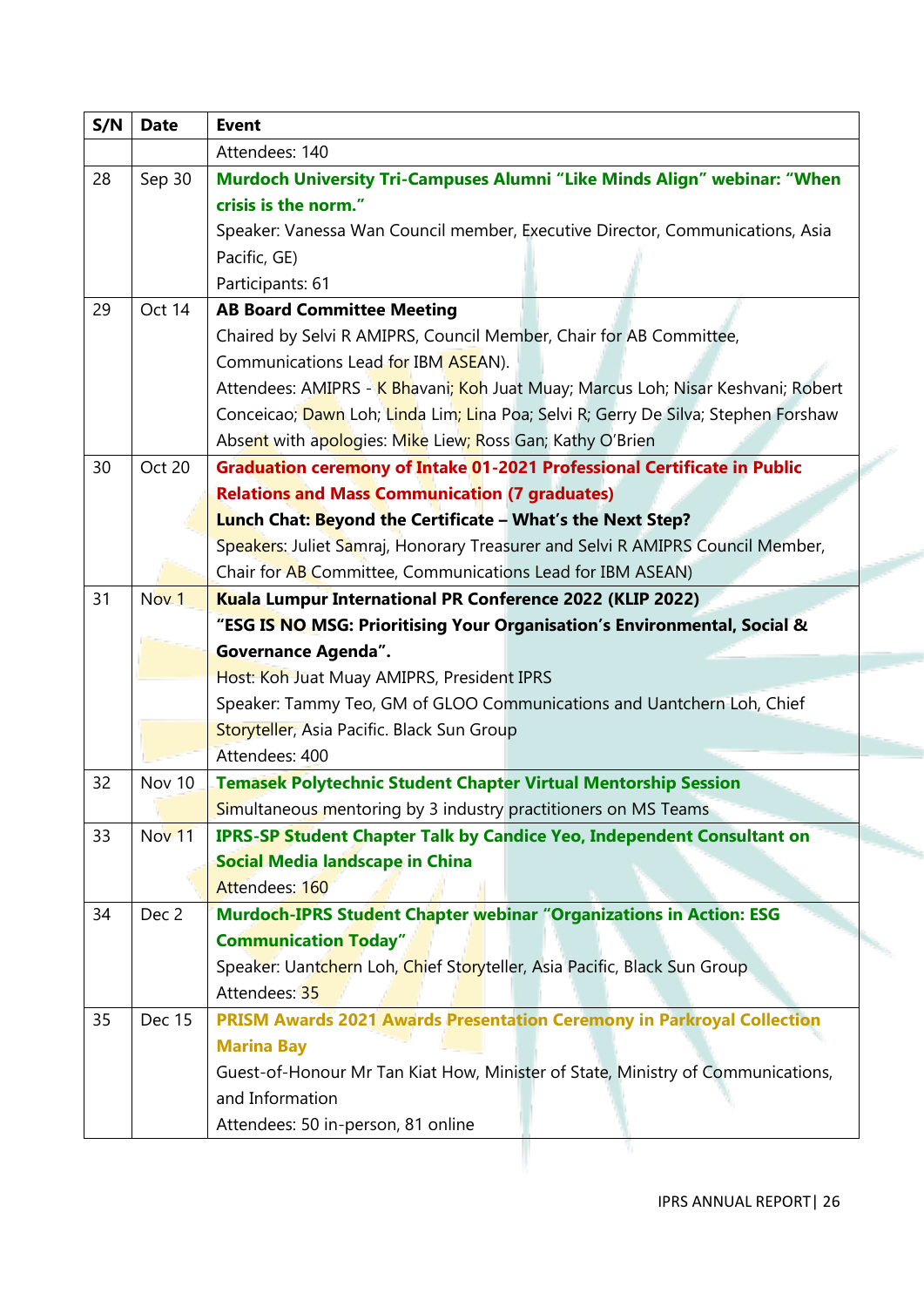# HONORARY TREASURER'S REPORT

1. An independent auditor was engaged to audit the IPRS accounts. They issued an unqualified report of our Financial Statement for FY2021. A summary of the Financial Report is shown below.

#### **INSTITUTE OF PUBLIC RELATIONS OF SINGAPORE** (A Society Registered in Singapore)

**BALANCE SHEET AS AT 31 DECEMBER 2021** 

|                                     | <b>Notes</b> | 2021<br>S\$ | 2020<br>S\$ |
|-------------------------------------|--------------|-------------|-------------|
| <b>ASSETS</b>                       |              |             |             |
| <b>Non-current assets</b>           |              |             |             |
| Plant and equipment                 | 4            | 1,210       | 1,540       |
| <b>Current assets</b>               |              |             |             |
| <b>Account receivables</b>          | 5            | 6,215       | 3,480       |
| Deposits and prepayments            | 6            | 5,262       | 6,533       |
| Cash and cash equivalents           | 7            | 154,649     | 206,621     |
|                                     |              | 166,126     | 216,634     |
| <b>Total assets</b>                 |              | 167,336     | 218,174     |
| <b>EQUITY</b>                       |              |             |             |
| Accumulated fund                    |              | 152,330     | 208,734     |
| <b>LIABILITIES</b>                  |              |             |             |
| <b>Current liabilities</b>          |              |             |             |
| Account payable and other payables  | 8            | 15,006      | 9,440       |
|                                     |              | 15,006      | 9,440       |
| <b>Total equity and liabilities</b> |              | 167,336     | 218,174     |

2. **Total Equity and Liabilities** for FY2021 stands at **\$167,336**. This represents a 23.3% (\$50,838) decline from  $$218,174$  in FY2020. For a 3-year comparison, FY2020 saw a 29.6% (\$91,594) decline from \$309,768 in FY2019.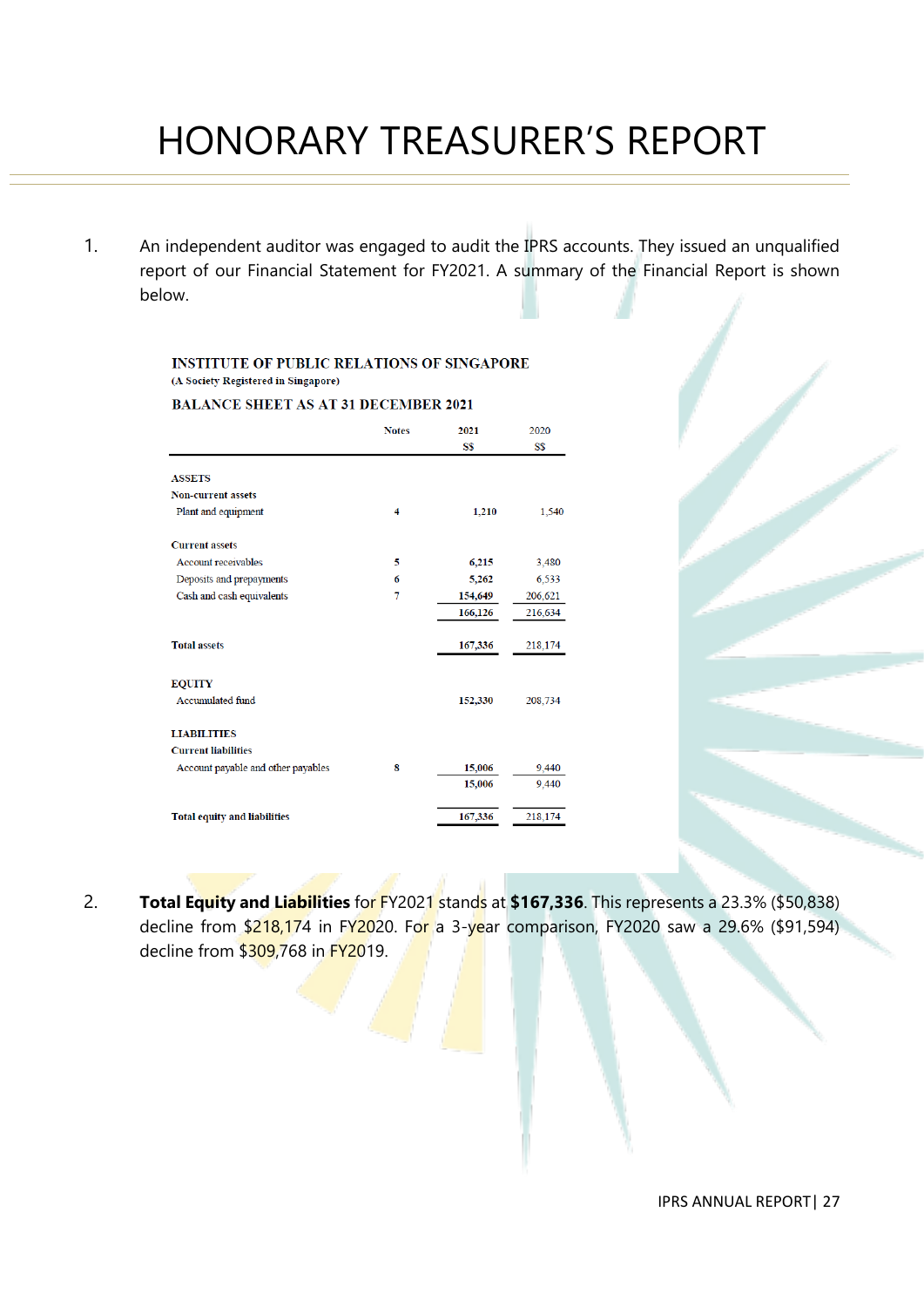

### As of FY2021, IPRS **Cash and Cash Equivalent** stands at \$154,649.

3. **Revenue** for FY2021 stands at \$119,076, a 101% (\$60,026) increase from \$59,050 in FY2020. Gross profit improved by 75.9%, from \$48,299 in FY2020 to \$84,971 in FY2021.



#### Income

IPRS income sources remain focused on membership, training and programmes such as the PRISM Awards. In FY2021, Membership and entrance fees (\$29,276) accounted for 24.6% of total income; Training (\$41,300) accounted for 34.7%, and Programmes/PRISM (\$48,500) accounted for 40.7%.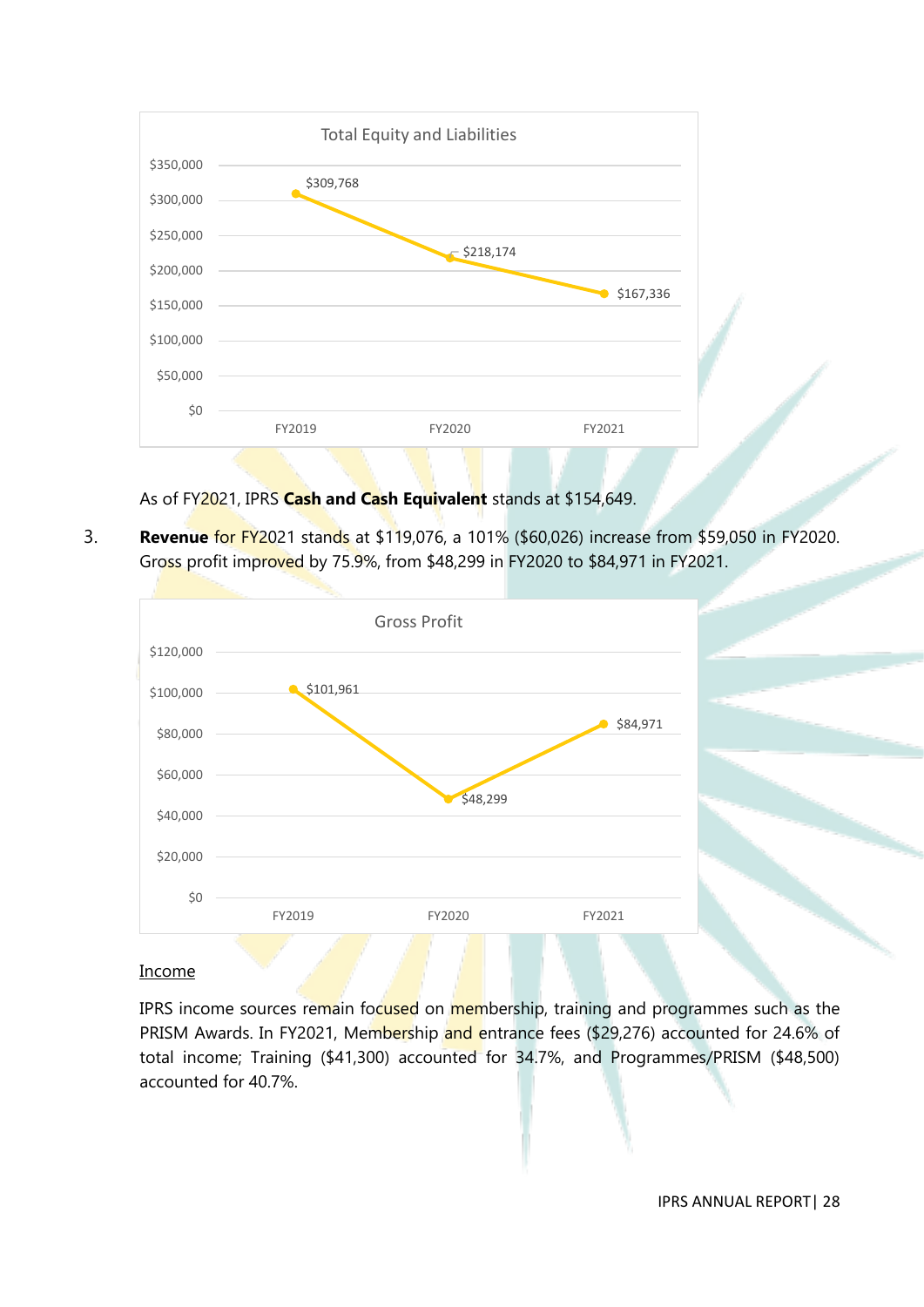

On a year to year basis, this marks 35% (\$10,775) growth in training income, and a \$48,300 increase in Programmes/PRISM income arising from the PRISM Awards 2021.



#### **Expenses**

**Operating expenses** stands at \$147,649, a 3.9% increase from FY2020. The biggest expense items were Salaries (75.9%) and Rental (13%). Loss before tax is at \$56,404, compared against \$72,379 in FY2020.

#### 4. **Outlook & Recommendations**

- 4.1 Overall, at the end of FY2021, IPRS financial position is still weak. Despite a 101% increase in revenue, IPRS is still unable to cover its operating expenses which have remained low.
- 4.2 In order for the IPRS to be sustainable and relevant in the years ahead, IPRS can build on existing flagship events like the PRISM Awards to attract new sponsors and partners. There is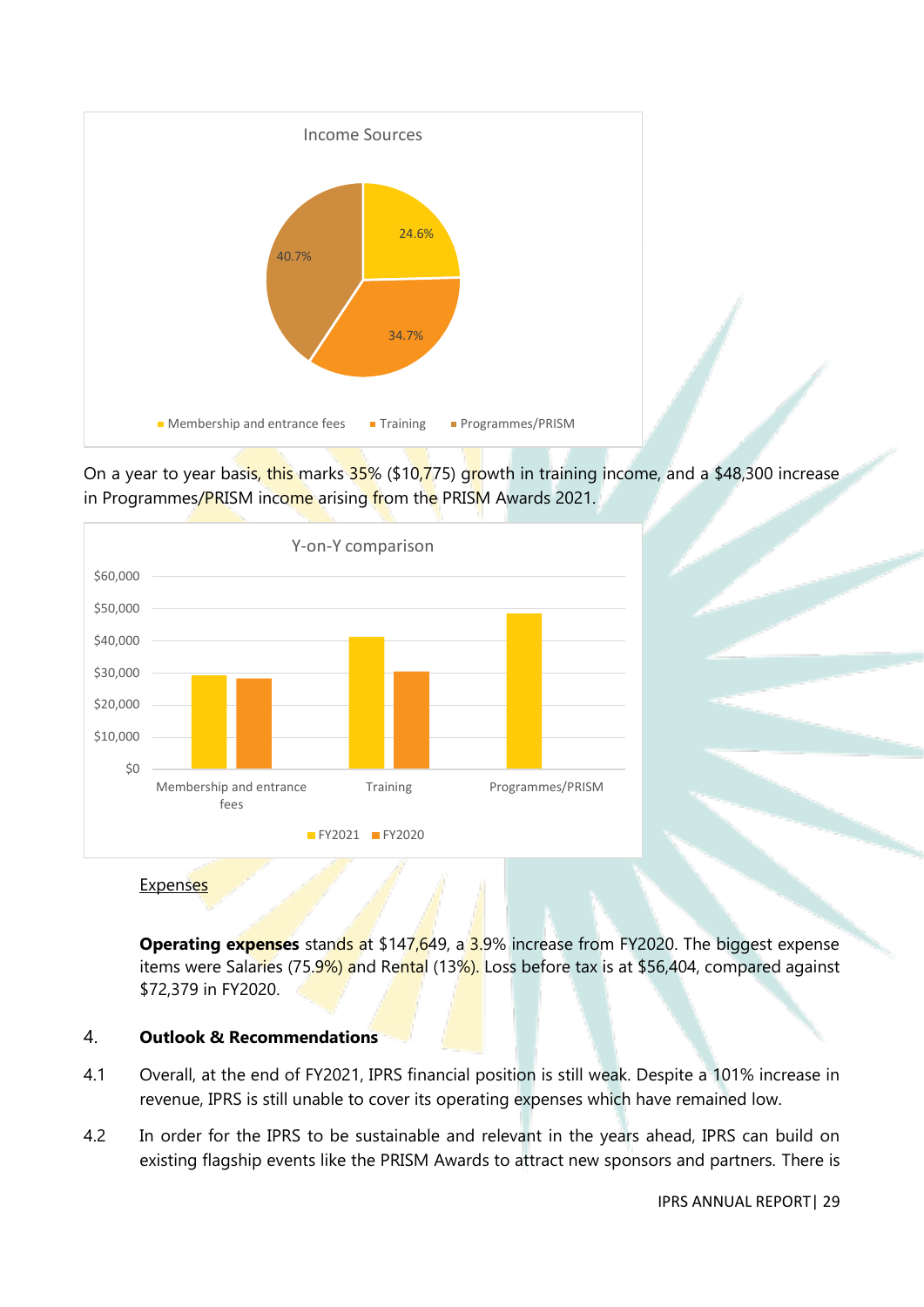potential to further increase PRISM revenue to pre-pandemic levels, as PRISM 2021 was capped at 50 persons for the live event in 2021 due to prevailing safety measures.

IPRS is also well-positioned to develop new innovative programmes to engage existing members and practitioners and attract new members. This will help IPRS to optimise visibility, outreach, and revenue in the years ahead.

As a recognised training provider, there is potential for IPRS to offer more tailored corporate training workshops upon request.

4.3 There is potential to grow the IPRS membership base and to increase membership fees in phases. In FY2022 the new CRM platform will take membership management to the next level, enabling IPRS to manage its relationship with members more effectively and increase its membership pool. Members will also be able to find and connect with fellow members seamlessly on the new platform, creating a virtual IPRS community.

**Cindy Lim Honorary Treasurer IPRS Council 2021/2023**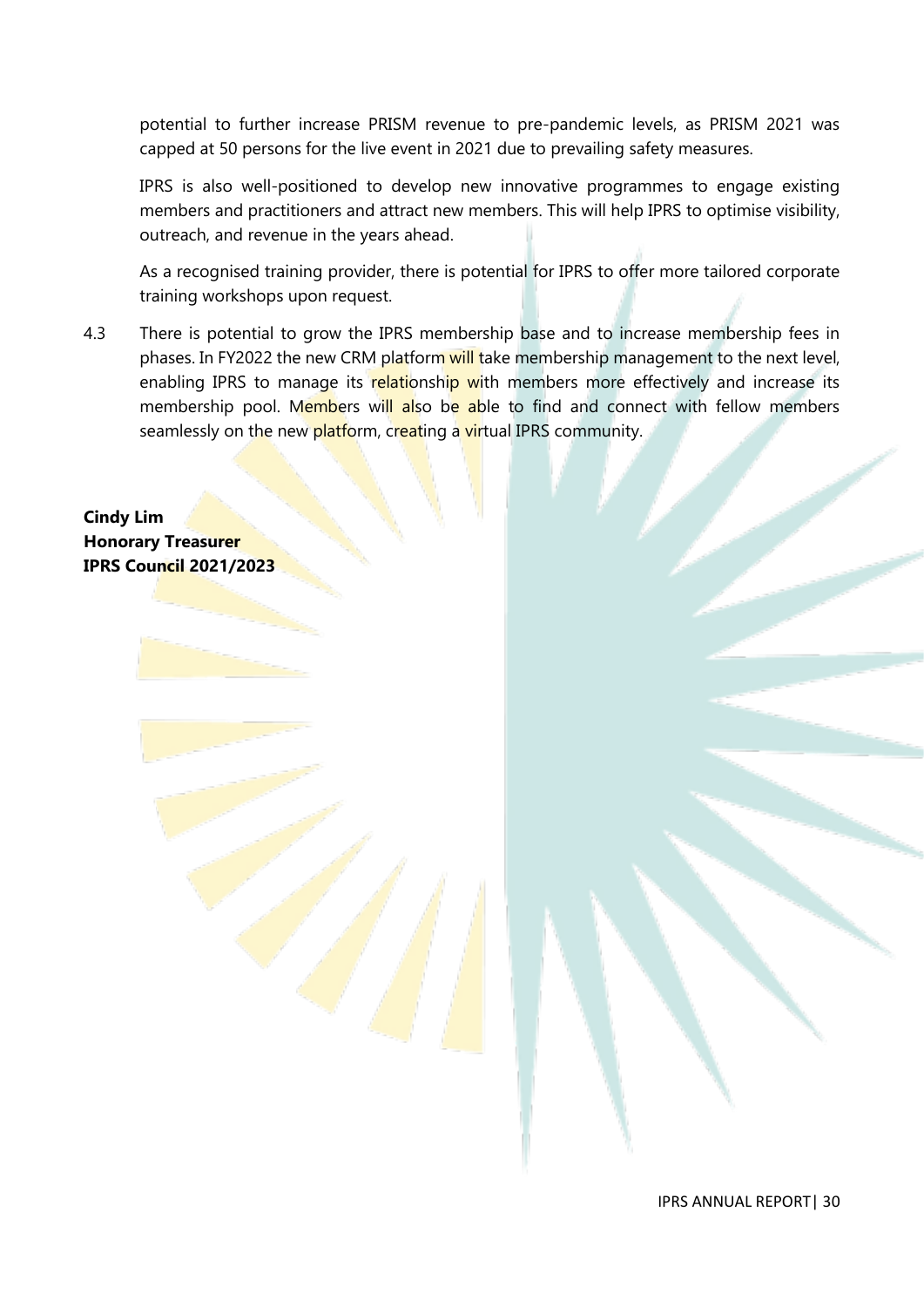# MEMBERSHIP TEAM'S REPORT

While 2021 continued to be a year of transition as we steadily move out of the shadow of the pandemic, we are pleased to report that IPRS memberships across the five paying categories (Accredited, Corporate, Full, Associate and Affiliate) has seen growth despite a challenging year.

#### **Growing our membership base**

We welcomed 31 new members over the past year into IPRS. This was due to a concerted effort by the Council to organise outreach and members-only events and reaching out to potential members through personal relationships and connections.

#### **Developing a new generation of practitioners**

IPRS remains committed to supporting the development of new talent in the PR industry. We continue to offer a one-year complimentary Affiliate membership to participants of our flagship courses, the Introduction to PR and Professional Certificate in PR and Mass Communications – as well as to all new graduates from our student chapters so that the new blood of our industry too, can enjoy the benefits of an IPRS membership.

#### **The IPRS differentiator**

The membership team undertook a competitive analysis during the year to determine IPRS' positioning and position within the industry.

IPRS compares favourably with other PR associations in the region. We offer similar (and in some instances more) benefits including networking and training opportunities, an awards programme and knowledge sharing events but tailored to the local market. As a not-for-profit organisation, we have also kept our membership fees reasonable to encourage practitioners of all levels and in any industry to join and contribute.

An IPRS Membership Survey was also conducted (in conjunction with the IPRS survey on ESG communications) to ascertain members' sentiments about the association and invite suggestions for future events. The majority (52 percent) of members cited the community support and relationships with fellow practitioners as a key reason for being in the association. The remaining 48 percent pointed to the networking and knowledge exchange/sharing opportunities as reasons for their continued involvement in the association.

Overall, members were happy with the events conducted by IPRS, in terms of content, calibre and frequency and expressed hope that more of such events would continue.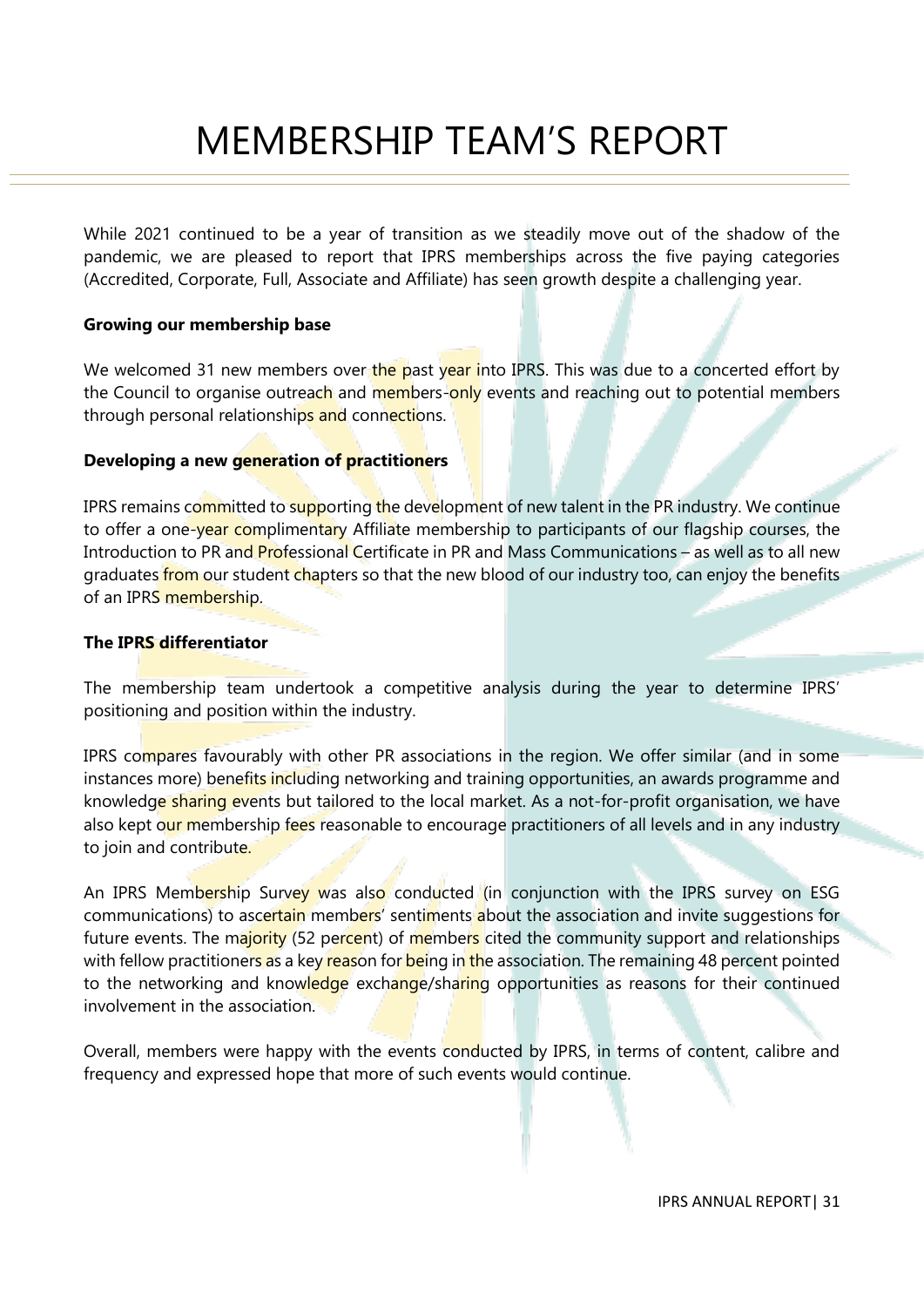#### **Going forward**

In the year ahead, the IPRS would also be looking to increase our digital presence with the development and launch of the new IPRS Membership Management and Community System.

Through the new IPRS App, members can look forward to more integrated services as we digitalise the membership experience. From exclusive content to new digital services, such as job postings, we look forward to providing our IPRS members with greater value in their journey together with us in growing the public relations profession in Singapore.

Our position as the national apex body for PR practitioners and PR consultancies, is one which we take immense pride in, and we continue to look forward to serve our members' needs and play an active role in the growing of the industry in Singapore.

On behalf of the IPRS Council 2021/2022, we would like to extend a warm welcome to our new members across categories:

#### **Corporate Members**

- Redhill Communications
- Singapore Muslim Women's Association (PPIS)
- **Nanyang Technological University (NTU)**
- Certis

#### **Accredited Members**

- Ms Christina Celestine, Director, Regional Communications & External Affairs, DNP Nutritional Products, Singapore
- Mr Anirudh Sharma, Director, Communications & Strategic Relations, Duke-NUS Medical School
- Mr Jacob Joseph Puthenparambil, CEO, Redhill Communications
- Ms Charu Srivastava, Senior Director, Redhill Communications

#### **Full Members**

- Mr Reynaldo Cutanda, Head of Communications ASEAN, Bayer South East Asia Pte Ltd
- Mr Jeet Kaur Dalvinder, Associate Account Director, SPAG Pte Ltd
- Ms Ng Lap Kwan Mary, Account Director, Helix PR
- Ms Yeo Lae Ping Candice
- Ms Tan Yu Bee Vanessa, Strategic Communications Consultant, Nee Soon Town Council
- Ms Chiam Hui Lee Camilla, General Manager, Group Public Relations and Corporate Communications in Eurokars Group
- Ms Teo Li Ming Tammy, General Manager, Gloo PR
- Ms Yu Woon Chi Jackie, Head of Communications, Singapore Pools Private Limited
- Ms Matthews Marina, Managing Director, Marina Mathews Communications
- Mr Tan Jimmy Ee Kiong, Senior Manager, SUSS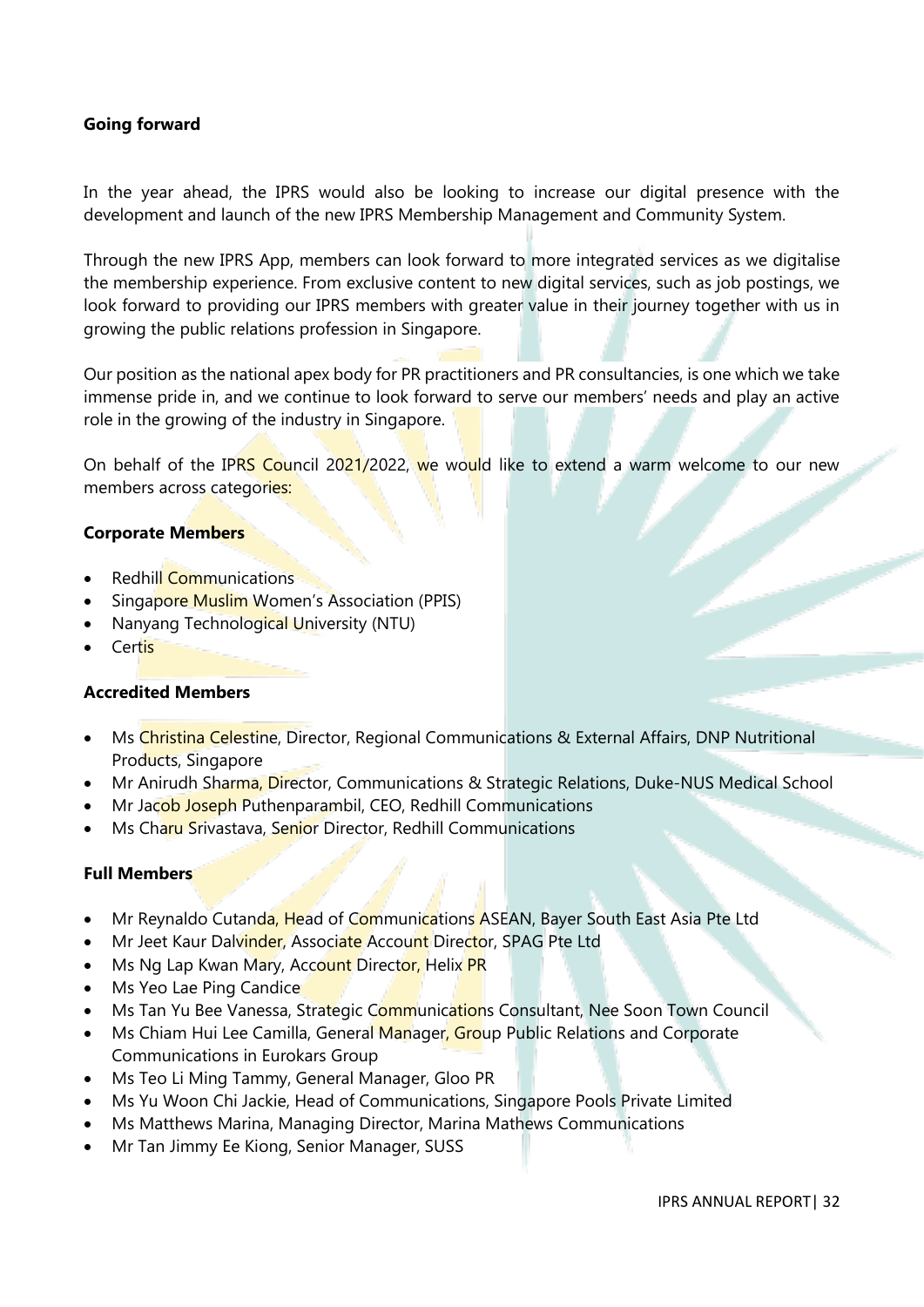#### **Associate Members:**

- Mr Bin Sudirman Eruwin, Director, Big Picture Consulting Pte Ltd
- Mr Marcus Ong, Marketing Communications Executive, Marriott International
- Mr Marc Lee Wei Yang, Head of Communications, H3 Dynamics Pte Ltd

#### **Affiliate Members:**

- Ms Nurhaziyah Binte Mohamed Ali, Copywriter, SQKii
- Ms Kelly Tan, Executive Assistant, Abbvie Operations Pte Ltd
- Ms Dawn Goh Sow Wan, Secretary, IMC Industrial Pte Ltd
- Ms Erika Zhang, Strategist, Ovis Communications
- Ms Chiam Ai Ling, Manager, Geriatric Education and Research Institute (GERI)
- Ms Teresa Koh, Executive, Geriatric Education and Research Institute (GERI)
- Ms Lim Say Kheng, AVP, Mizuho Bank
- Ms Jean Tan, Corporate Affairs Director, Mars Inc.
- Mr Schmitt Andreas Gunter, CEO, 6i Communication Pte Ltd
- Mr Uantchern Loh, CEO AP, Black Sun

#### **Overall Membership Figures in 2021:**

| <b>Membership</b> | <b>December</b> | <b>December</b> | <b>December</b> | <b>December</b> |
|-------------------|-----------------|-----------------|-----------------|-----------------|
| counts            | 2018            | 2019            | 2020            | 2021            |
| <b>Accredited</b> | 47              | 43              | 41              | 44              |
| <b>Full</b>       | 45              | 55              | 46              | 55              |
| <b>Associate</b>  | 16              | 15              | 9               | 13              |
| <b>Affiliate</b>  | 20              | 29              | 45              | 43              |
| <b>Corporate</b>  | 30              | 28              | 26              | 25              |
| <b>Fellow</b>     | 12              | 13              | 13              | 13              |
| <b>Honorary</b>   | $\overline{2}$  | 2               | $\overline{2}$  | $\overline{2}$  |
| <b>Total</b>      | 172             | 189             | 182             | 195             |

Mr Ling Wei Ming Ms Lim Yin-Fern Ms Susie Wee **Membership Team**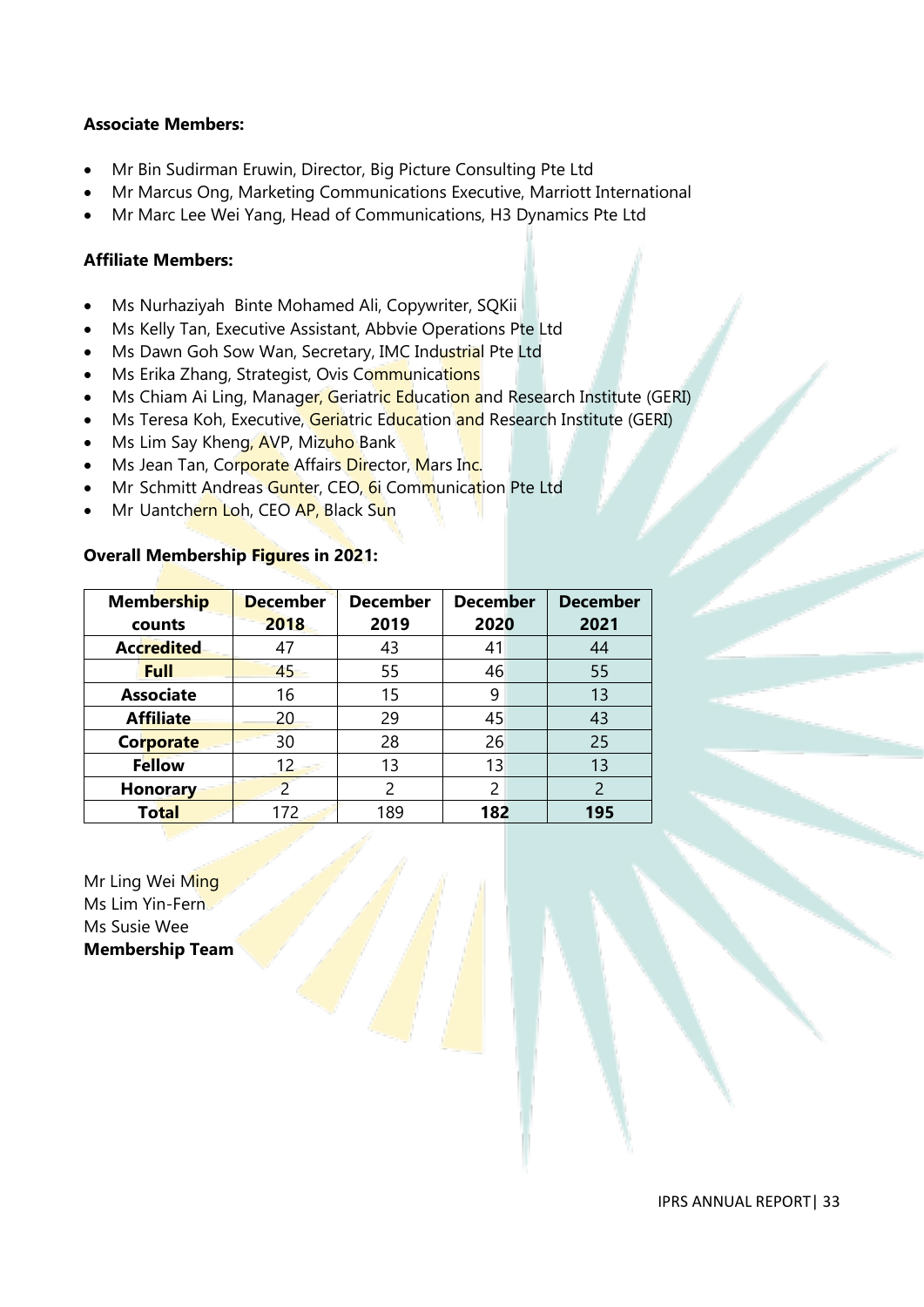# ACCREDITATION TEAM'S REPORT

The IPRS Accreditation Chapter had a positive year in 2021, leading engagements with various audiences in the Public Relations community. The evolving pandemic situation sharpened the need for empathetic and authentic communication and highlighted the critical role of professionals in our industry to lead that change. This led to more practitioners coming forward and showing interest in receiving accreditation and be recognised as professionals with in-depth experience and knowledge of the Public Relations function.

We closed 2021, with 41 Accredited members which included new members Ms Christina Celestine, Director, Regional Communications & External Affairs, DNP Nutritional Products, Singapore; Mr Anirudh Sharma, Director, Communications & Strategic Relations, Duke-NUS Medical School; Mr Jacob Joseph Puthenparambil, CEO, Redhill Communications and Ms Charu Srivastava, Senior Director, Redhill Communications. The opportunity to leverage their collective expertise is tremendous for IPRS and the industry.

Accredited Members led many notable events, sharing their expertise, experience and practical guidance for members to excel in this field.

### **Establishing a stronger future**

At the yearly Accreditation Board Meeting on 14 October 2021, members shared views and initiatives to better engage, retain and expand Accreditation membership. In 2022, the Accreditation Chapter will work closely with the Accreditation Board Members to drive the active participation of Accredited Members in-house and external events.

Some ideas shared include:

- Create opportunities to leverage the expertise of Accredited members through exclusive events and webinars.
- Develop regular sessions for AMIPRS Members, for example, Breakfast Club, to debate and exchange views on difficult and unpopular issues and share it with the wider community.
- Propose and maintain an exclusive chat group to share and seek ideas leveraging existing digital/social platforms.
- Organise a support group comprising middle-level managers/ professionals to funnel into mentorship, speaking opportunities, discussions on workplace topics and more.

The Council wishes to thank all Accredited Members for their contributions and time invested in honing the skills as well as evangelising the value of Public Relations.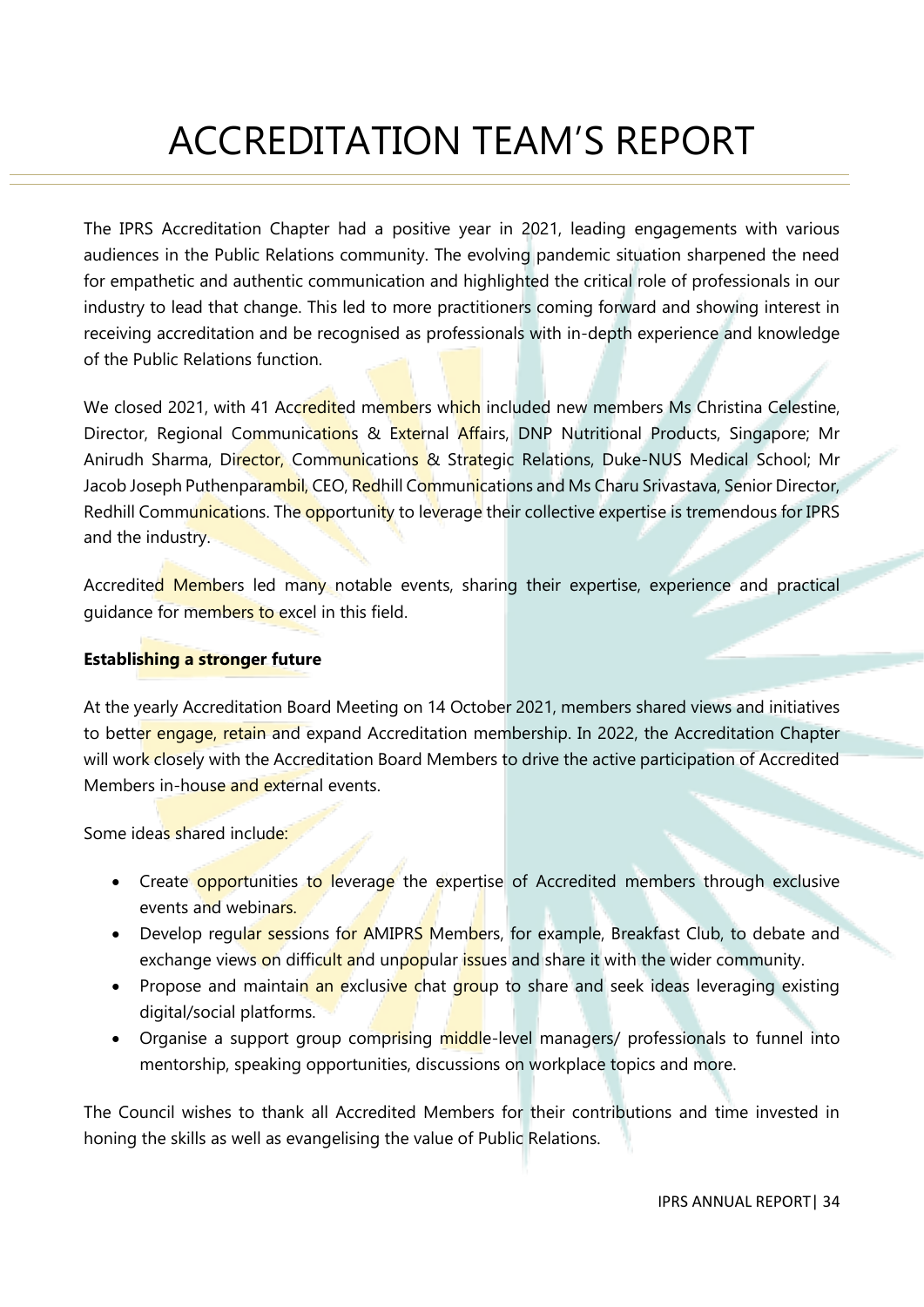#### • **Accreditation Board 2020/2022**

#### o **Chairperson**

Mr Mike Liew Partner, IN.FOM

#### o **IPRS Council AB Committee Chair** Ms R Selvi Communications Leader, IBM ASEAN

# o **Advisor** Ms Bhavani Krishnasamy Managing Director, International PR Training

# o **Board Member**

Ms Dawn Low Cluster Director, IMDA

## o **Board Member**

Mr Ross Gan Head of Public Relations, Matrixport

#### o **Board Member** Ms Linda Lim Business Communications Director, Asia Pacific Leader GLAD, Dow

#### o **Board Member**

Mr Robert Conceicao Director, MAJIC Communications

#### o **Board Member**

Mr Marcus Loh Group Executive Director, WE Communications

# o **Board Member**

Mr Stephen Forshaw Managing Director, Corporate Affairs, Temasek

#### o **Board Member**

Ms Lina Poa Head, Corporate Communications & Investor Relations, ST Engineering

#### o **Board Member**

Mr Nisar Keshvani Associate Director, Strategic Outreach and Communications, NUS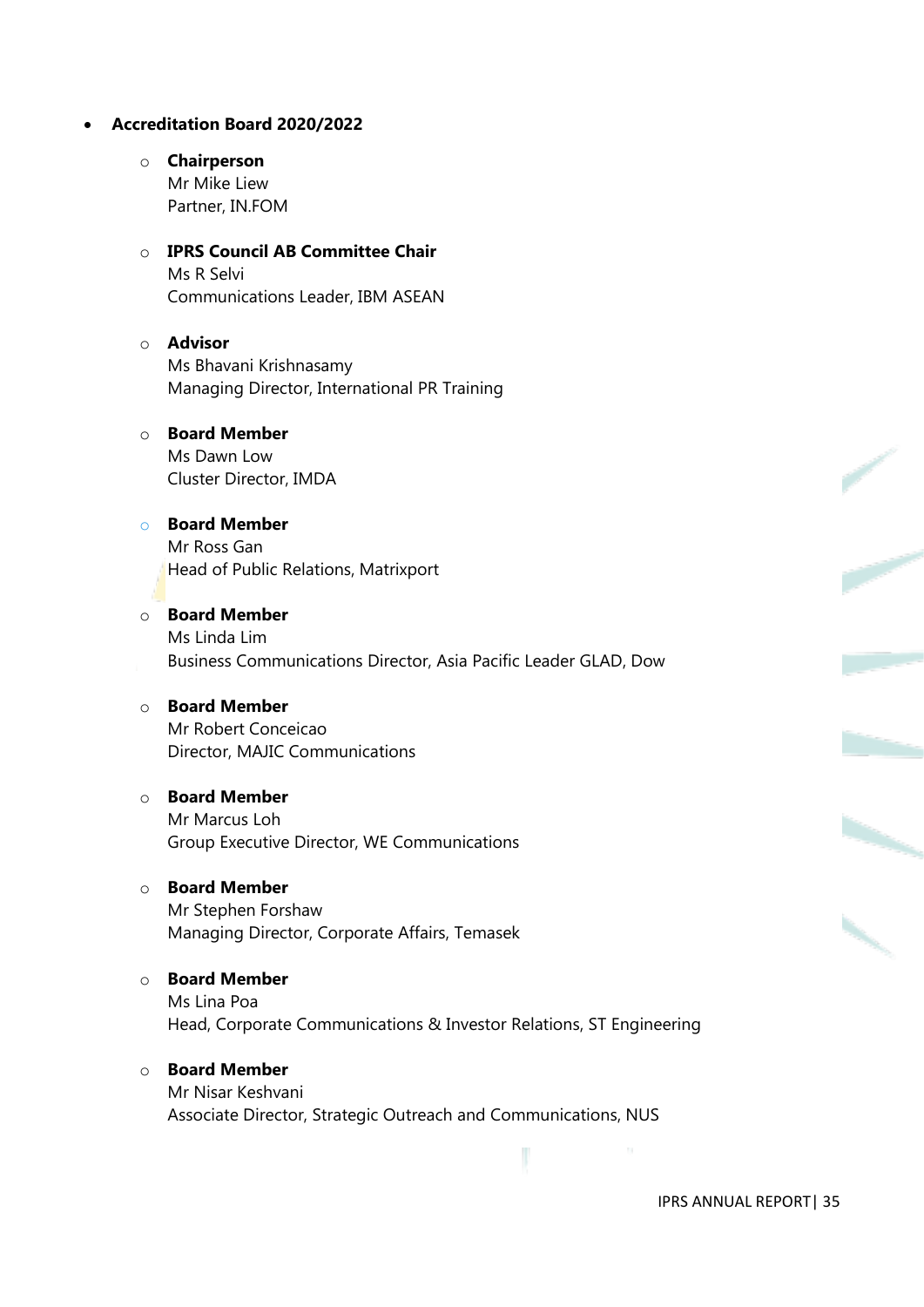#### o **Board Member**

Mr Gerry Francis De Silva Head, Group Corporate Affairs, Hong Leong Group Singapore

# o **Board Member**

Ms Kathy O'Brien Managing Director, Red Shoe Communications

### o **Board Member**

Mr James Brasher Managing Partner, Rice Communications Pte Ltd

Selvi R Susie Wee **Accreditation Team**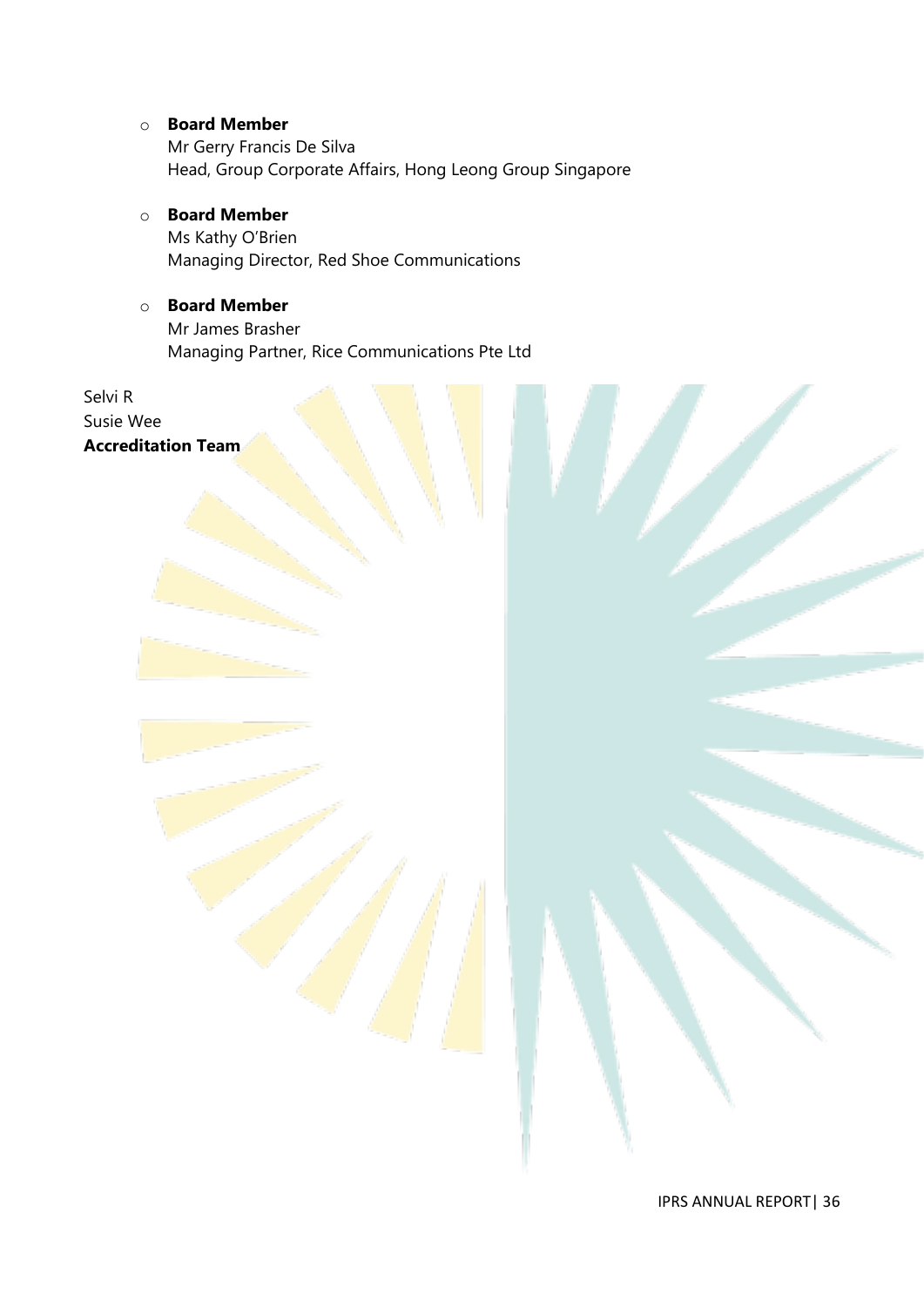# TRAINING TEAM'S REPORT

2021 remained a challenging year for training due to several factors – frequently evolving restrictions on in-person training, increased number of options for online webinars and workshops, which also contributed to increasing webinar fatigue.

Despite the challenges, IPRS was able to conduct several courses, workshops and tailored training in 2021: Elevate! Series  $-1$  workshop; Introduction to PR and Mass Communication  $-2$  intakes; Professional Certificate in PR and Mass Communication – 1 intake; Tailored Training – 1 customised in-house workshop.

In addition to delivering courses and workshops, the IPRS signed a MOU on 29 April 2021 with the NTUC U-Associates. The MOU was signed by Melvin Yong, Assistant Secretary General of National Trades Union Congress (NTUC) and Koh Juat Muay, President of IPRS to promote both NTUC and IPRS membership through their respective channels. Through this collaboration, NTUC union members are able to utilize the UTAP Skills Fund for IPRS courses. This MOU is in effect until 1 April 2024.

Working with in collaboration with the SSA Academy the IPRS can now offer Skills Future Singapore (SSG) funded courses. The WSQ 3-module course on Introduction to PR & Mass Communication has been approved and will commence in 2022.

The IPRS received requests and submitted proposals for tailored training from several organisations such as Phillip Capital, IMDA, Certis and Singapore Food Agency. More such requests continue to come in.

The training section on the IPRS website was updated and improved. The Elevate! Workshops eDM was revised and improved. The Training Programme was reviewed, and key principles, themes and fees were refreshed and revised.

### **Look Ahead**

At IPRS, we are committed to developing members and non-members as communications professionals, at all stages of their career. The skills, techniques and best practices that we provide in our training and workshops must be current, practical and applicable at work. Networking will be an important additional element in training, to build a community and support group for communications professionals. Training and speaking at webinars are also a platform and opportunity for Accredited and Full Members to **build** their training/speaking skills and to give back to the profession.

Some of the priorities in the year ahead are:

- Widening and diversifying our pool of trainers and speakers.
- Competency and skills gap survey of the IPRS community.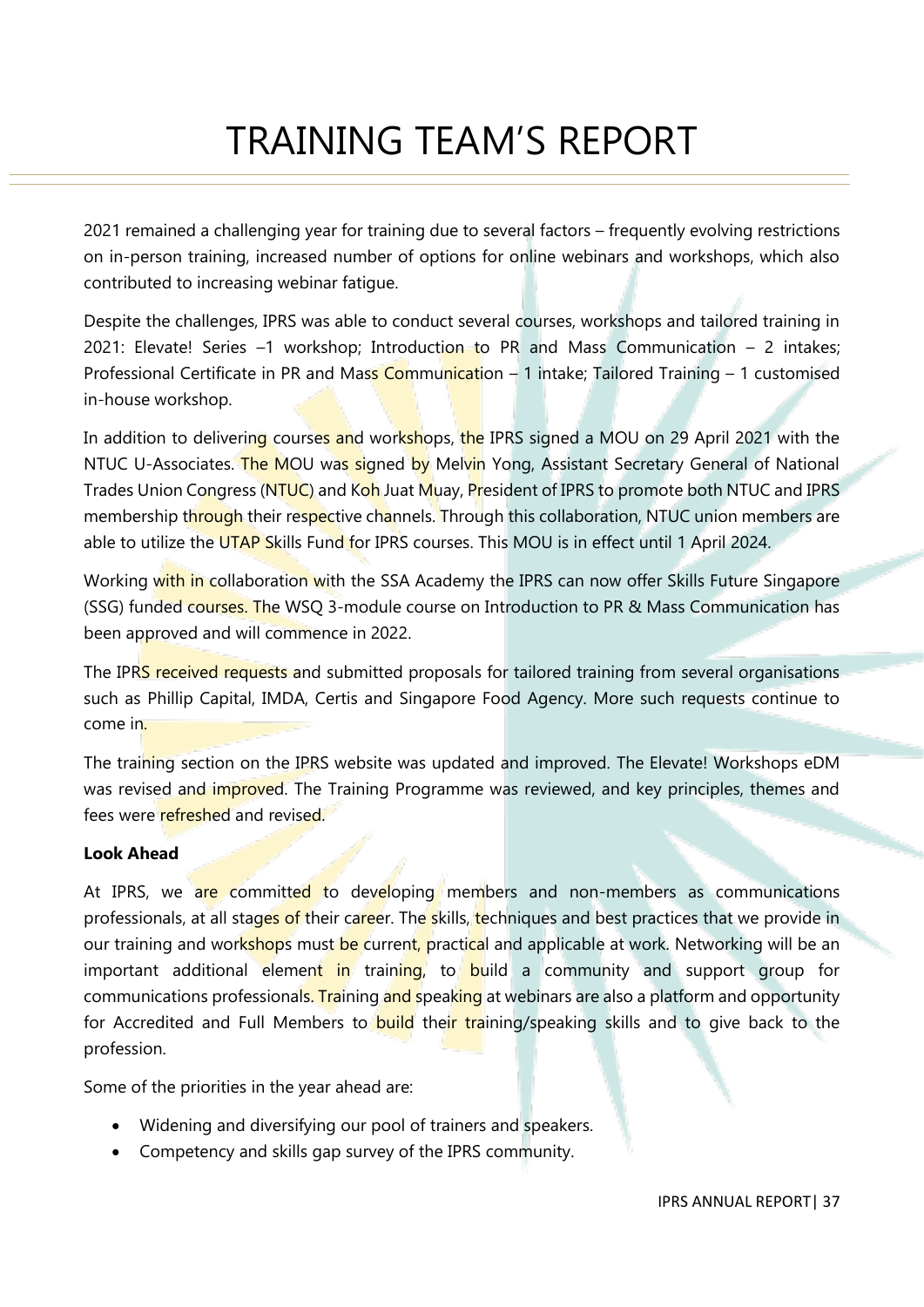- Improved design branding for the training and workshops, complemented by improved marketing plans, enabled by the new software solution.
- Creation of full-year training calendar on the IPRS website.
- PRISM Summit as the signature event for IPRS in 2022.

Vanessa Wan **Training Team**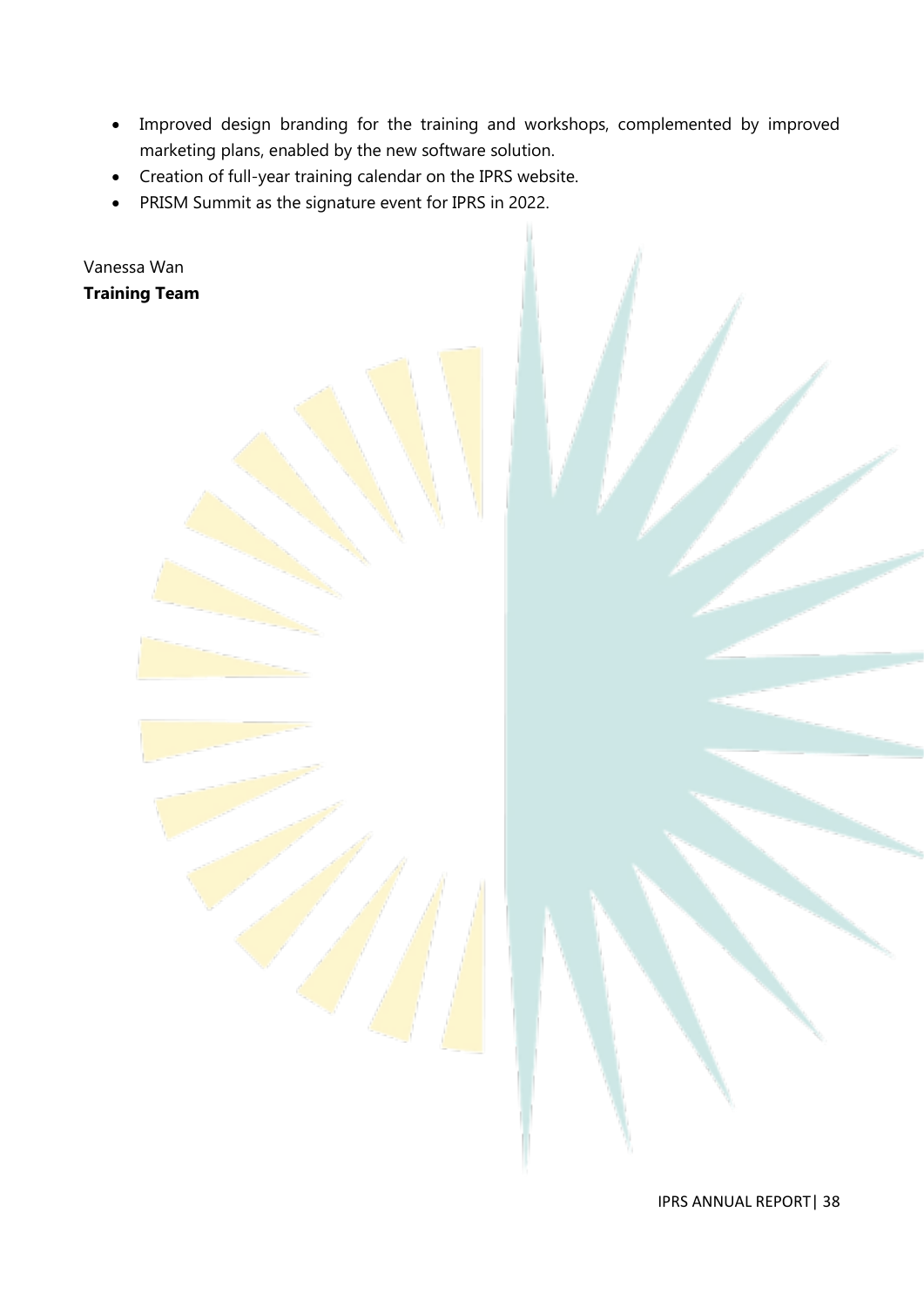# STUDENT CHAPTER TEAM'S REPORT

The Student Chapter Team of the IPRS Council had an exciting year with a unique collaboration with Singapore Corporate Counsel Association, the national pioneer organisation representing the interests of in-house lawyers on its Legal Eagle Challenge 2021. The Challenge, Singapore's first inhouse counsel competition for law students from public or private universities and polytechnics in Singapore, provided an opportunity for law students to handle a case scenario to simulate the work of an in-house counsel. The Legal Challenge incorporated a Cross Disciplinary Consultation on 24 July 2021 where General Counsel of the finalist law teams obtained advice from the Corporate Communications Head.

This is a valuable platform for the finalist teams and IPRS Student Chapter students to learn PR and legal concepts from each other in a realistic case scenario. Seven student volunteers from IPRS Student Chapters with Murdoch University, Temasek Polytechnic and PSB Academy took part in this challenge.

There were in total of 13 events throughout the year which included student participation (IPRS Member Night and **ESG** communications webinar), of which eight were planned by Temasek and Republic Polytechnics, PSB Academy and Murdoch University.

The total number of Student Chapters remains unchanged at nine chapters as of February 2022 with one renewal of MOU for another 3 years on Jan 29. The Student Chapter Team continued reaching out to establish more Student Chapters and are in discussion with Singapore Institute of Technology to form a Student Chapter. It also continued to increase interaction among student chapters and advisors through publicising chapter events through chat groups. The Team also sought to engage the advisors with a climate change theme to foster active participation and collaboration. The Team are in an on-going discussion with Republic Polytechnic on a joint IPRS-RP conference on sustainability for April 2022.

Another key thrust of the Student Chapter Team was driving group mentorship or mentoring held for a Chapter over a short session as sustainability of individual mentoring had been an issue among Chapters for both mentors and mentees. IPRS President Koh Juat Muay kicked off mentoring with a coaching session with Murdoch University Student Chapter on 24 June and 30 June 2021. Temasek Polytechnic Student Chapter pioneered a virtual mentorship session on Nov 10. This consisted of simultaneous mentoring by 3 industry practitioners on MS Teams on a theme. The model was shared with all Chapters so that they could conduct mentorship virtually and efficiently. There was great interest in this mentorship model among the universities.

The year-end Student Chapter Annual gathering, a key event of IPRS organised for the Student Chapters, was postponed to Jan 2022 to spotlight the PRISM Awards which took place in December 15. The list of IPRS Student Chapters are as follows:

- 1. Temasek Polytechnic
- 2. University of Newcastle, Singapore
- 3. National University of Singapore
- 4. Singapore University of Social Sciences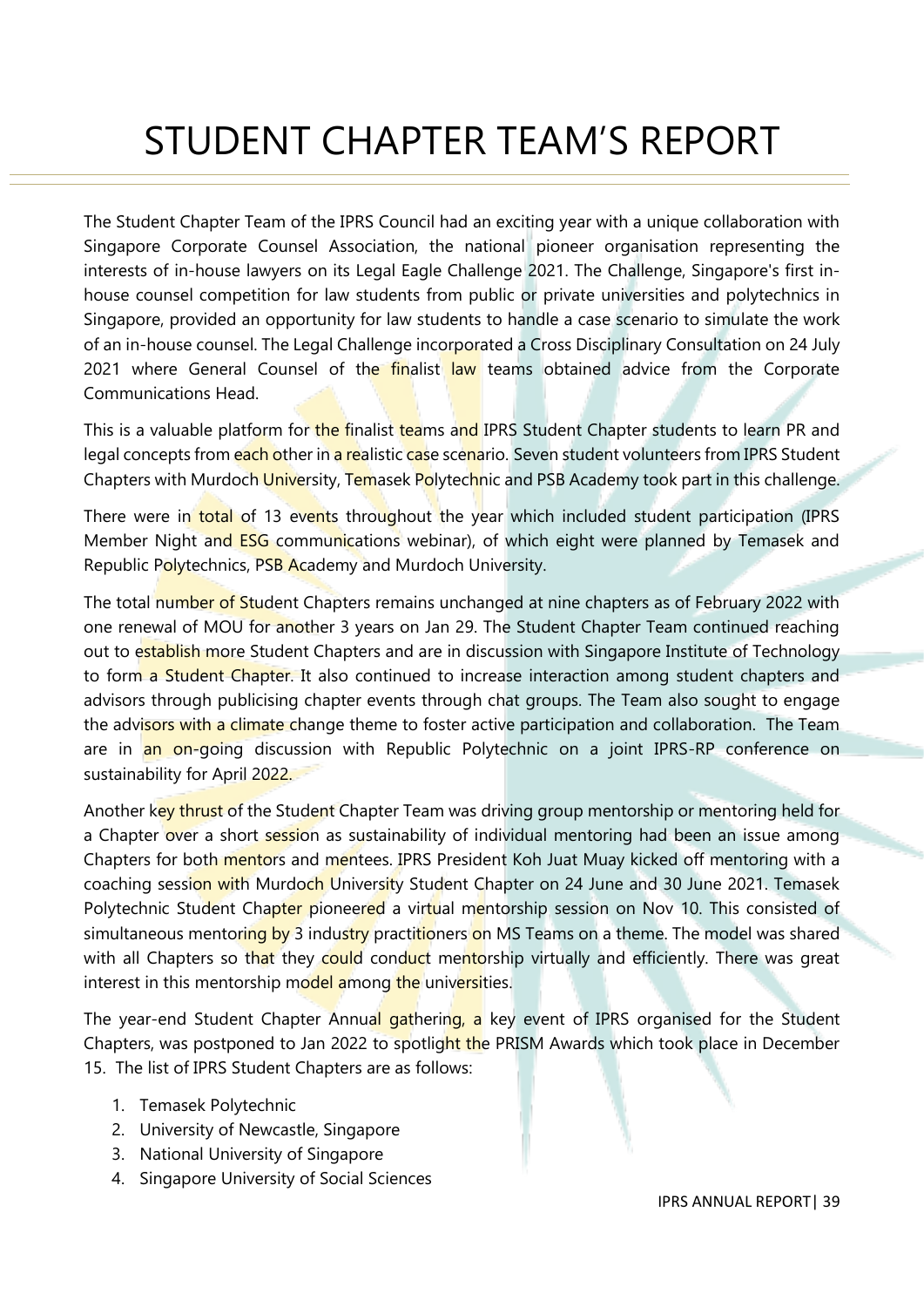- 5. PSB Academy
- 6. Republic Polytechnic
- 7. Murdoch University
- 8. Singapore Polytechnic
- 9. Ngee Ann Polytechnic

The Council wishes to take this opportunity to thank the various universities, polytechnics and academies for their support, students for their enthusiastic participation and student advisors for their guidance to their Chapters.

Lily Lim Selvi R **Student Chapter Team**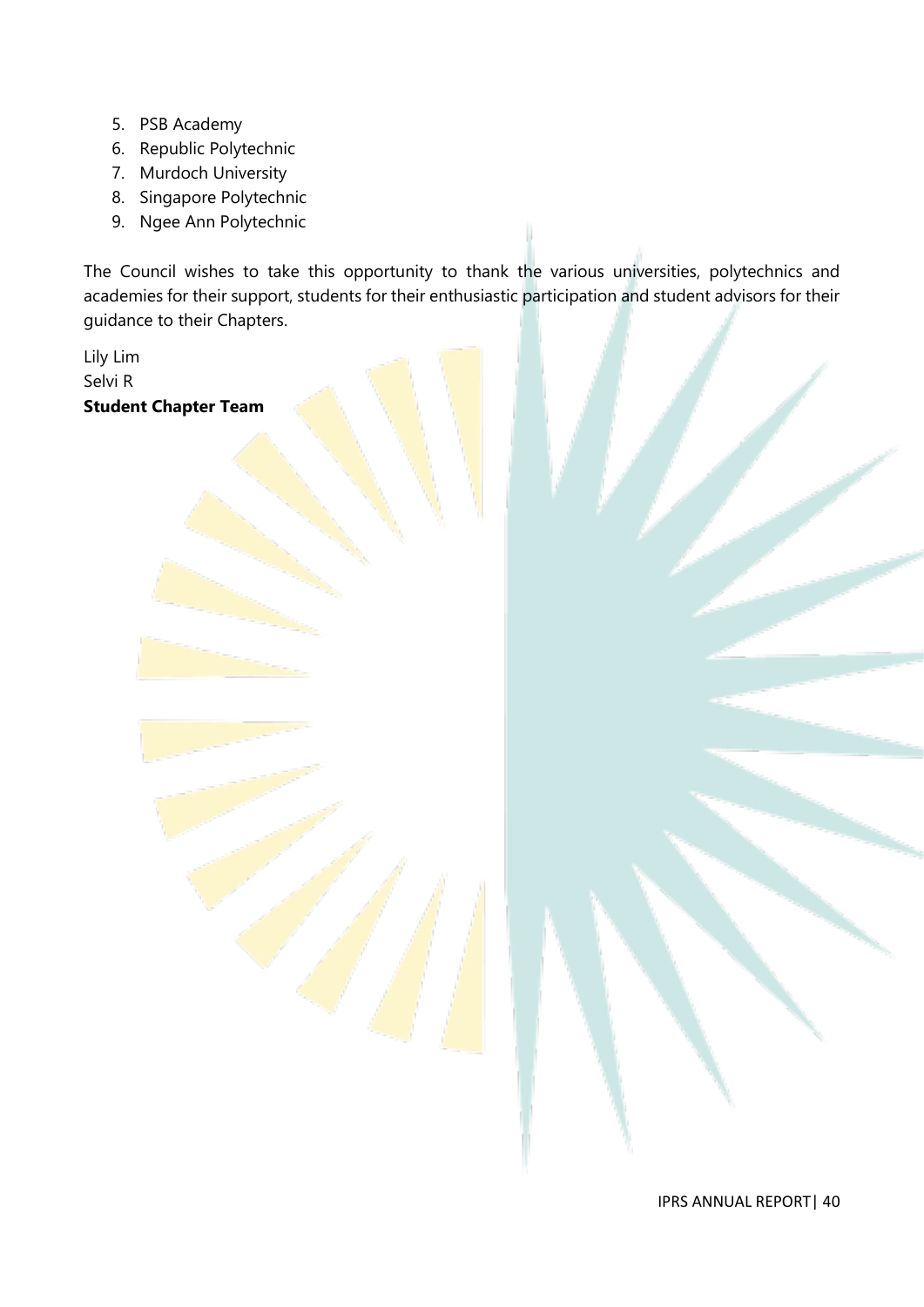# PRISM AWARDS 2021

Celebrating Singapore's brightest stars in PR and communications, the PRISM Awards ceremony was held on 15 December at the Parkroyal Collection Marina Bay, with Guest-of-Honour Mr Tan Kiat How, Minister of State, Ministry of Communications and Information, in attendance. 50 guests attended the ceremony in person, with an additional 100 viewers watching the livestream online.

PRISM Awards 2021 received a total of 86 submissions across 31 award categories. A total of 44 awards were given out this year, including 15 Merit Awards, 9 Distinction Awards, 7 Excellence Awards, 1 Outstanding PR Campaign Award and 12 People Awards.

Since 1987, the IPRS has presented the PRISM Awards biennially to honour the very best in the PR and communications industry. Today PRISM remains one of the most prestigious awards. The winning entries and the winners this year reveal a singular story - the resilience of our people, the ingenuity of the campaigns and strength of the organisations that continues to thrive in an evolving local and global communications landscape.

Judged by a panel of established business leaders and senior practitioners, there was intense competition in several categories, including the newly introduced 'Best COVID-19 Pandemic Campaign Pivot' (9 entries), 'Outstanding Corporate Reputation Programme' (6 entries), 'Outstanding Campaign by a NGO/NPO' (5 entries) as well as 'Outstanding PR Consultancy of the Year' (5 entries).

Esther An of City Developments Ltd is conferred the Lifetime PR Achievement Award, and Roche Diagnostics Asia Pacific has emerged as the winner of 'Best COVID-19 Pandemic Campaign Pivot' and 'Outstanding PR Campaign of the Year' at the PRISM Awards 2021. 'Outstanding PR Consultancy of the Year' went to Rice Communications and PRecious Communications. Other notable winners include PR Communications, which swept 7 awards, Certis for 'Outstanding In-House Communications Team', and Distilleri's Jian Yang for 'Outstanding PR Champion'.

Eight new categories were introduced in 2021, including 'Best COVID-19 Pandemic Campaign Pivot', 'Outstanding Healthcare Communicator Award (Organisation and Individual), and 'Outstanding Environment, Social and Governance (ESG) Communications Programme'. The qualifying period for the 2021 PRISM Awards is from 1 July 2019 to 30 June 2021.

#### **PRISM Awards 2021 Team**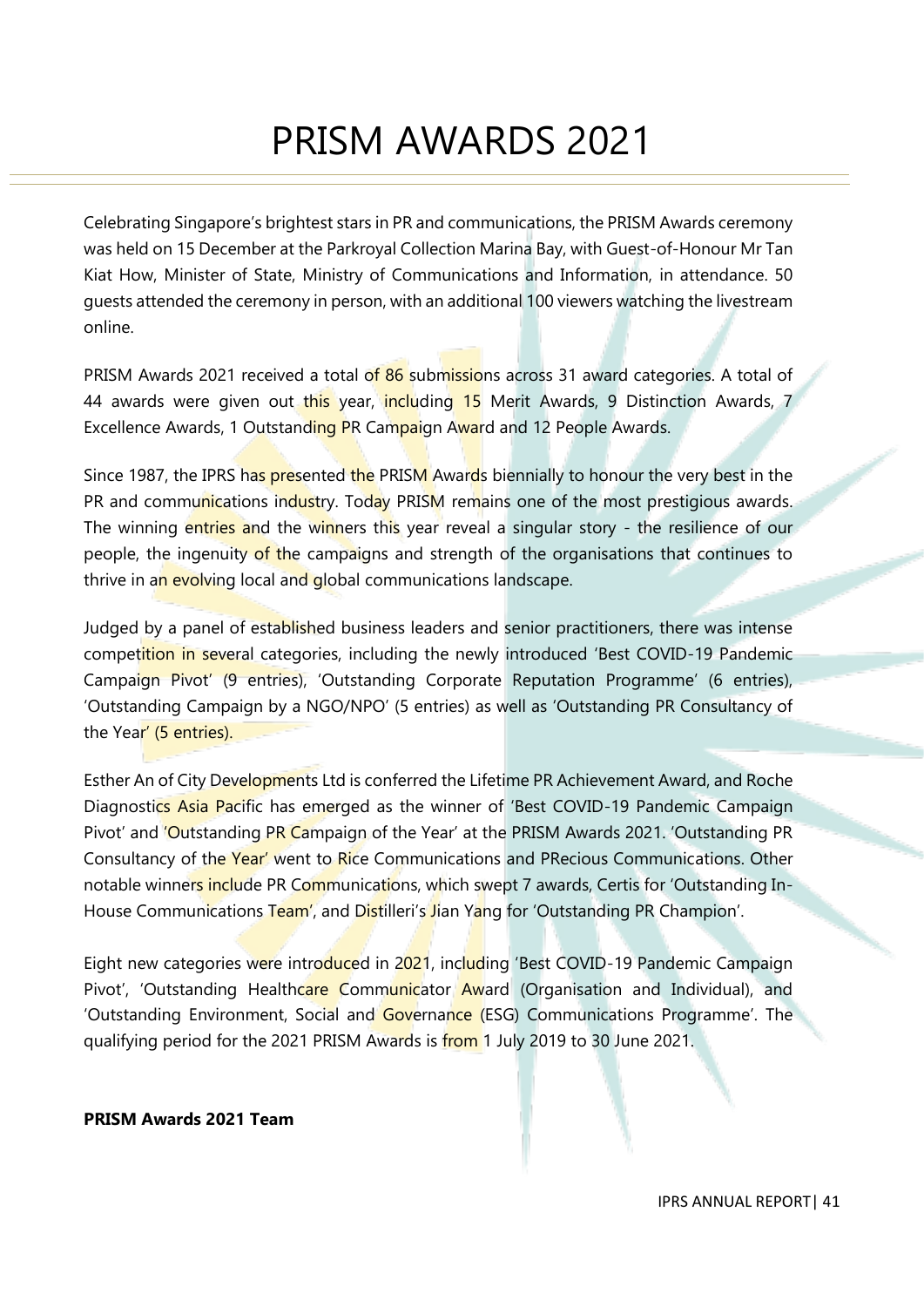# IN APPRECIATION

The President and IPRS Council 2021/2022 and the IPRS Secretariat team would like to express our deep appreciation to the following Members, Partners, Sponsors and Friends for making 2021 a success year.

#### **IPRS Members & Invited Guests**

K Bhavani Robert Conceicao Clarence Fu Gerald de Cotta Tham Kok Wing Kathy O'Brien Mike Liew Elaine Chan Candice Yeo Jackie Yu Anirudh Sharma Jean Tan Tammy Teo Andy Schmidt Jason Leow Jacob Puthenparambil Lars Voedisch Valerie Lau

# **PRISM Awards 2021 Corporate Sponsors**

IN.FOM Redhill

#### **Media Partner**

Telum

# **PRISM Award 2021 Judges**

Uantchern Loh Stephen Forshaw Karen Yew May Lwin Adrian Tan Liu Xiao Wei Gregor Halff Jaffri Amin Rakesh Krishnmuti Justin Chiah Ooi Huey Tyng Annette Pau Kristen Chee Kitson Lee Audrey Lau Lena Soh Ng Haris Manaf Voal Voal Wong

#### **Partners**

Advisory SG NTUC U-Associates SSA Academy Singapore Press Club

IPRS ANNUAL REPORT| 42